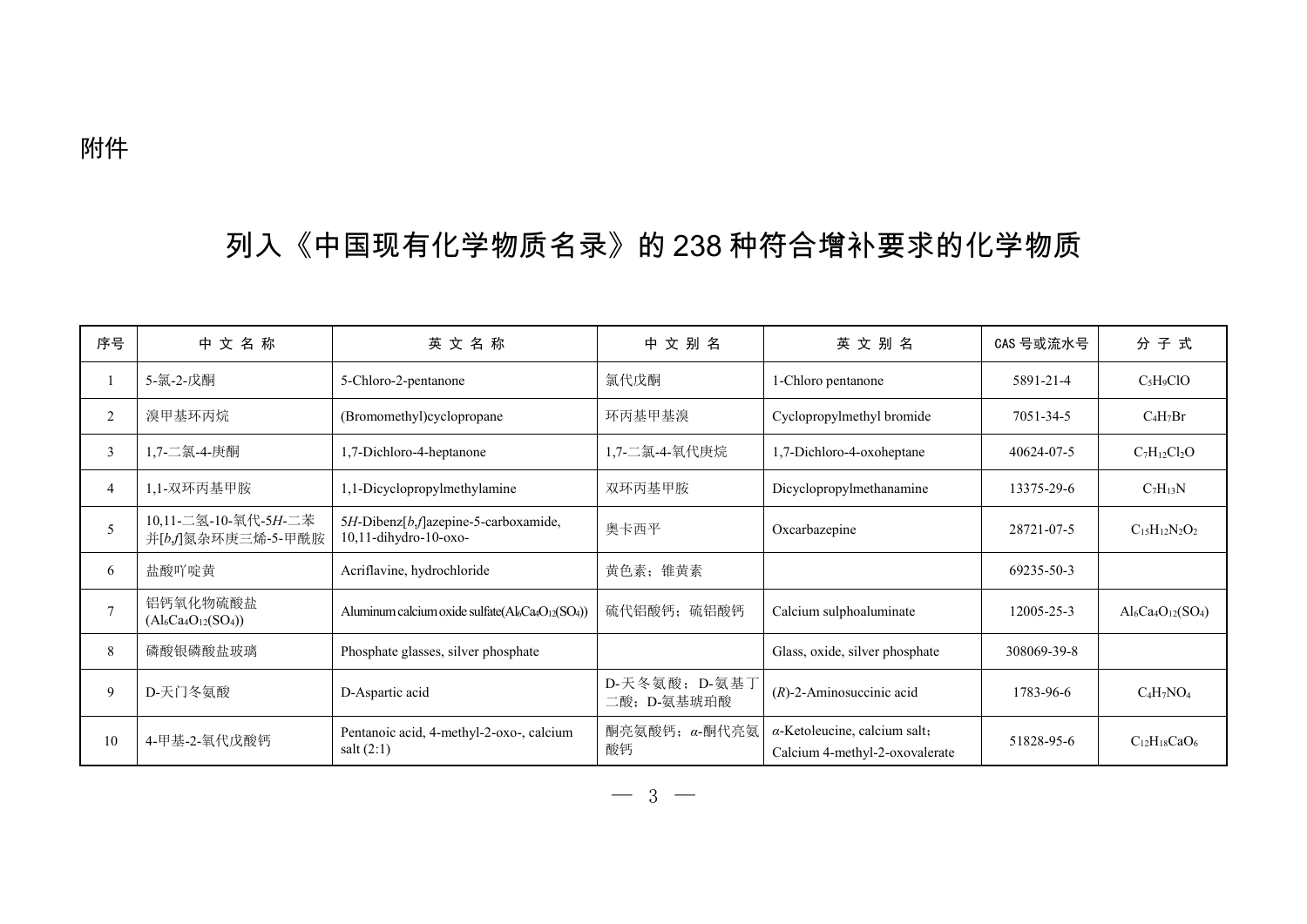| 序号            | 中文名称                                | 英文名称                                                         | 中文别名                        | 英文别名                                                                                                                                                                  | CAS 号或流水号      | 分子式                    |
|---------------|-------------------------------------|--------------------------------------------------------------|-----------------------------|-----------------------------------------------------------------------------------------------------------------------------------------------------------------------|----------------|------------------------|
| <sup>11</sup> | α-氧-3-苯基丙酸钙                         | $\alpha$ -Oxo-3-phenylpropanoic acid calcium salt            | 酮苯丙氨酸钙; α-酮代苯<br>丙氨酸钙       | $\alpha$ -Ketophenylalanine, calcium salt;<br>Calcium bis(3-phenylpyruvate)                                                                                           | 51828-93-4     | $C_{18}H_{14}CaO_6$    |
| 12            | 3-甲基-2-氧代戊酸钙                        | 3-Methyl-2-oxopentanoic acid calcium salt<br>(2:1)           | 消旋酮异亮氨酸钙; D,L-<br>2-酮代异亮氨酸钙 | D,L-α-Ketoisoleucine, calcium<br>salt; Calcium 3-methyl-2-<br>oxovalerate                                                                                             | 66872-75-1     | $C_{12}H_{18}CaO_6$    |
| 13            | 2-羟基-4-甲硫基丁酸钙                       | 2-Hydroxy-4-(methylthio)butanoic acid<br>calcium salt        | 消旋羟蛋氨酸钙; D,L-羟<br>代蛋氨酸钙     | D,L-Alpha-Hydroxymethionine,<br>calcium salt;<br>Calcium bis(2-hydroxy-4-<br>(methylthio)butyrate)                                                                    | 4857-44-7      | $C_{10}H_{18}CaO_6S_2$ |
| 14            | 3-甲基-2-氧代丁酸钙盐                       | Calcium 3-methyl-2-oxobutyrate                               | 酮缬氨酸钙; α-酮代缬氨<br>酸钙         | $\alpha$ -Ketovaline, calcium salt                                                                                                                                    | 51828-94-5     | $C_{10}H_{14}CaO_6$    |
| 15            | 铁钾氧化物                               | Iron potassium oxide                                         | 铁酸钾                         | Potassium ferrite                                                                                                                                                     | 12022-41-2     | KF <sub>2</sub>        |
| 16            | 铁钠氧化物                               | Iron sodium oxide                                            | 铁酸钠                         | Sodium ferrite                                                                                                                                                        | 12062-85-0     | NaFeO <sub>2</sub>     |
| 17            | (11α)-11-羟基孕甾-4-烯-3,20-<br>二酮       | $(11\alpha)$ -11-Hydroxypregn-4-ene-3,20-dione               |                             |                                                                                                                                                                       | $80 - 75 - 1$  | $C_{21}H_{30}O_3$      |
| 18            | 11β,21-二羟基孕甾-4-烯-3,20-<br>二酮-21-醋酸酯 | $11\beta, 21$ -Dihydroxypregn-4-ene-3,20-dione<br>21-acetate | 醋酸皮质酮                       | Corticosterone 21-Acetate; $11\beta$ -<br>Hydroxy-3,20-dioxopregn-4-ene-<br>21-yl acetate                                                                             | 1173-26-8      | $C_{23}H_{32}O_5$      |
| 19            | 3β-羟基雄甾-5-烯-7,17-二酮                 | $3\beta$ -Hydroxy-5-androsten-7,17-dione                     | 7-酮基去氢表雄酮; 7-酮<br>基-DHEA    | 7-keto-DHEA; $3\beta$ -<br>Hydroxyandrost-5-ene-7,17-<br>dione: 7-Keto -<br>Dehydroepiandrosterone; 7-<br>Oxodehydroepiandrosterone; 7-<br>Ketodehydroepiandrosterone | $566 - 19 - 8$ | $C_{19}H_{26}O_3$      |

 $-4-$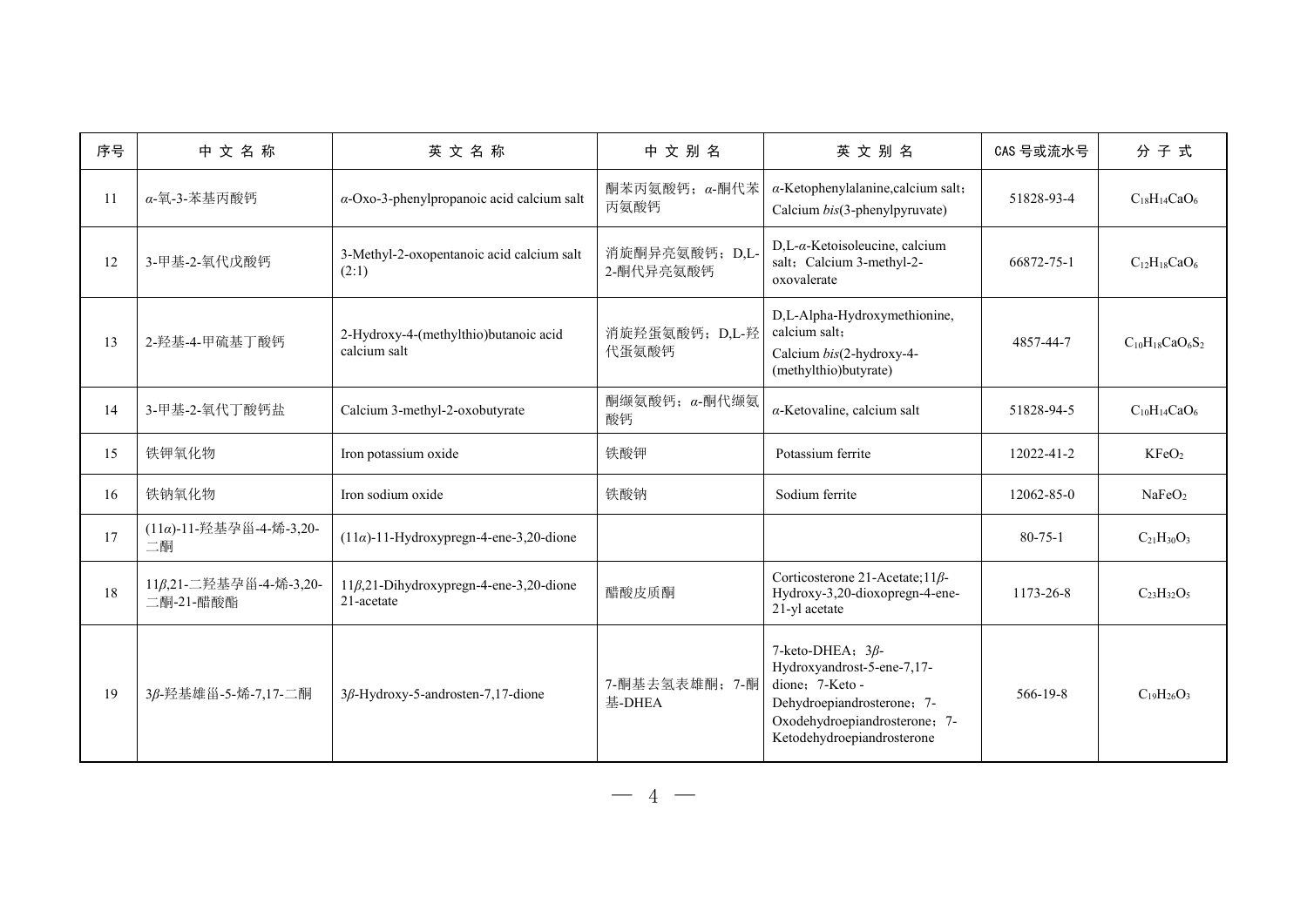| 序号 | 中文名称                                                                         | 英文名称                                                                                                                           | 中文别名                                      | 英文别名                                                                                                                                                                                                           | CAS 号或流水号      | 分子式                                                                                                |
|----|------------------------------------------------------------------------------|--------------------------------------------------------------------------------------------------------------------------------|-------------------------------------------|----------------------------------------------------------------------------------------------------------------------------------------------------------------------------------------------------------------|----------------|----------------------------------------------------------------------------------------------------|
| 20 | 17α-羟基黄体酮庚酸酯                                                                 | $17\alpha$ -Hydroxy-progesterone enantate                                                                                      | 庚酸孕酮                                      | Hydroxyprogesterone enantate;<br>$17\alpha$ -Hydroxy-4-pregnene-3,20-<br>dione 17-enantate; 4-Pregnen-17 $\alpha$ -<br>ol-3,20-dione enantate; $17\alpha$ -<br>Hydroxypregn-4-ene-3,20-dione 17-<br>heptanoate | 4596-16-1      | $C_{28}H_{42}O_4$                                                                                  |
| 21 | 3-氧代-17α-孕甾-4-烯-21,17-<br>羧酸内酯                                               | $3$ -Oxo-17 $\alpha$ -pregn-4-ene-21,17-carbolactone                                                                           | 孕烯羧酸内酯; 17β-羟<br>基-3-氧代孕甾-4-烯-21-羧<br>酸内酯 | 3-Oxopregn-4-ene-21,17 $\alpha$ -<br>carbolactone; (2'R)-3',4'-Dihydro-<br>5'H-spiro[androst-4-ene-17,2'-<br>furan]-3,5'-dione; $17\beta$ -Hydroxy-3-<br>oxopregn-4-ene-21-carboxylic acid<br>lactone          | $976 - 70 - 5$ | $C_{22}H_{30}O_3$                                                                                  |
| 22 | 5α-孕烷-3,20-二酮                                                                | $5\alpha$ -Pregnane-3,20-dione                                                                                                 | 5α-双氢黄体酮;别娠烷-<br>3,20-二酮                  | Allopregnane-3,20-dione; $5\alpha$ -<br>Dihydroprogesterone                                                                                                                                                    | 566-65-4       | $C_{21}H_{32}O_2$                                                                                  |
| 23 | 5-乙酰氨基苯胺-2-磺酸                                                                | 5-Acetylaminoaniline-2-sulfonic acid                                                                                           | 4-乙酰氨基-2-氨基苯磺酸                            | 4-Acetamido-2-<br>aminobenzenesulfonic acid                                                                                                                                                                    | 88-64-2        | $C_8H_{10}N_2O_4S$                                                                                 |
| 24 | 1,1,1,3,3-五氯丙烷                                                               | 1,1,1,3,3-Pentachloropropane                                                                                                   |                                           | R240; HCC-240fa                                                                                                                                                                                                | 23153-23-3     | $C_3H_3Cl_5$                                                                                       |
| 25 | 一水硫酸亚铁                                                                       | Ferrous sulfate monohydrate                                                                                                    | 硫酸铁(II)水化合物                               | Sulfuric acid iron( $2+$ ) salt<br>monohydrate                                                                                                                                                                 | 17375-41-6     | $FeSO_4 \cdot H_2O$                                                                                |
| 26 | 马来化松香与对叔丁基苯酚、<br>甲醛、甘油和季戊四醇的聚合<br>物                                          | Rosin, maleated, polymer with p-tert-<br>butylphenol, formaldehyde, glycerol and<br>pentaerythritol                            | 松香改性酚醛树脂                                  |                                                                                                                                                                                                                | 68140-03-4     | $(C_{10}H_{14}O \cdot C_5H_{12}O_4 \cdot$<br>$C_3H_8O_3 \cdot CH_2O \cdot$ unsp<br>ecified) $_{x}$ |
| 27 | 二氢化钛                                                                         | Titanium dihydride                                                                                                             | 氢化钛                                       | Titanium hydride                                                                                                                                                                                               | 7704-98-5      | $H_2Ti$                                                                                            |
| 28 | 1,1-二甲基双胍盐酸盐                                                                 | 1,1-Dimethylbiguanide hydrochloride                                                                                            | 盐酸二甲双胍                                    | Metformin Hydrochloride                                                                                                                                                                                        | 1115-70-4      | $C_4H_{12}CIN_5$                                                                                   |
| 29 | 1-[[4-[2-(3-乙基-4-甲基-2-氧<br>代-3-吡咯啉-1-甲酰氨基)乙基]<br>苯基]磺酰基]-3-(反式-4-甲基<br>环己基)脲 | 1-[[4-[2-(3-Ethyl-4-methyl-2-oxo-3-<br>pyrroline-1-<br>carboxamido)ethyl]phenyl]sulfonyl]-3-<br>trans-(4-methylcyclohexyl)urea | 格列美脲                                      | Glimepiride                                                                                                                                                                                                    | 93479-97-1     | $C24H34N4O5S$                                                                                      |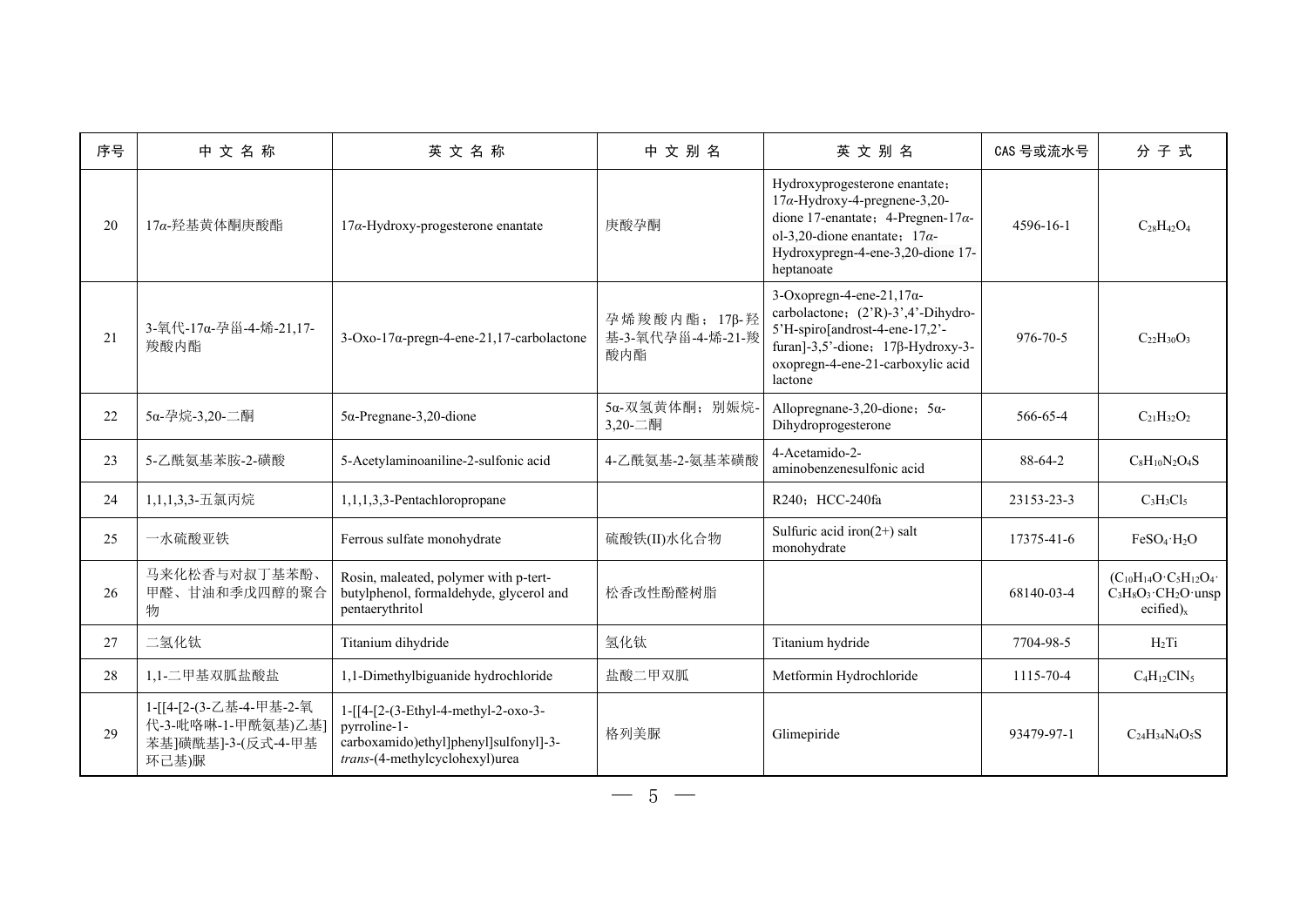| 序号 | 中文名称                                                      | 英文名称                                                                                                 | 中文别名                   | 英文别名                                                     | CAS 号或流水号      | 分子式                          |
|----|-----------------------------------------------------------|------------------------------------------------------------------------------------------------------|------------------------|----------------------------------------------------------|----------------|------------------------------|
| 30 | 2-(1-苄基-4-哌啶基甲基)-5,6-<br>二甲氧基-1-二氢茚酮盐酸盐                   | 2-(1-Benzyl-4-piperidylmethyl)-5,6-<br>dimethoxy-1-indanone hydrochloride                            | 盐酸多奈哌齐                 | Donepezil Hydrochloride                                  | 120011-70-3    | $C_{24}H_{29}NO_3 \cdot HCl$ |
| 31 | 2,2-二甲基四氢噻唑                                               | 2,2-Dimethyltetrahydrothiazole                                                                       | 2,2-二甲基噻唑烷             | 2,2-Dimethylthiazolidine                                 | 19351-18-9     | $C_5H_{11}NS$                |
| 32 | 2-氯咪唑并[1,2-a]吡啶-3-磺酰<br>胺                                 | 2-Chloroimidazo[1,2-a]pyridine-3-<br>sulfonamide                                                     |                        |                                                          | 112566-17-3    | $C_7H_6CIN_3O_2S$            |
| 33 | 五氟丙酸                                                      | Pentafluoropropionic acid                                                                            | 全氟丙酸                   | Perfluoropropanoic acid                                  | $422 - 64 - 0$ | $C_3HF_5O_2$                 |
| 34 | 5-甲氧基-2-[[(4-甲氧基-3,5-二<br>甲基-2-吡啶基)甲基]亚磺酰<br>基]-1H-苯并咪唑钠盐 | 5-Methoxy-2-[[(4-methoxy-3,5-dimethyl-2-<br>pyridyl)methyl]sulfinyl]-1H-benzimidazole<br>sodium salt | 奥美拉唑钠                  | Omeprazole sodium                                        | 95510-70-6     | $C_{17}H_{19}N_3NaO_3S$      |
| 35 | 碳化钒                                                       | Vanadium carbide                                                                                     |                        | Vanadium monocarbide                                     | 12070-10-9     | <b>VC</b>                    |
| 36 | 碳化钽                                                       | Tantalum carbide                                                                                     |                        | Tantalum monocarbide                                     | 12070-06-3     | TaC                          |
| 37 | 2-羟基乙硫醚                                                   | 2-Hydroxyethyl ethyl sulfide                                                                         | 乙基 2-羟乙基硫醚;<br>2-乙硫基乙醇 | Ethyl 2-hydroxyethyl thioether; 2-<br>(Ethylthio)ethanol | $110 - 77 - 0$ | $C_4H_{10}OS$                |
| 38 | 2-(4-异丁基苯基)丙酸                                             | 2-(4-Isobutylphenyl) propionic acid                                                                  | 布洛芬                    | Ibuprofen                                                | 15687-27-1     | $C_{13}H_{18}O_2$            |
| 39 | (S)-(+)-2-(4-异丁苯基)丙酸                                      | $(S)$ -(+)-2-(4-Isobutylphenyl) propionic acid                                                       | 右旋布洛芬                  | $(S)-(+)$ -Ibuprofen                                     | 51146-56-6     | $C_{13}H_{18}O_2$            |
| 40 | 4,5-二苯基恶唑-2-丙酸                                            | 4,5-Diphenyl-2-oxazolepropanoic acid                                                                 | 奥沙普秦; 恶丙嗪              | Oxaprozin                                                | 21256-18-8     | $C_{18}H_{15}NO_3$           |
| 41 | 5-氯-7-碘-8-羟基喹啉                                            | 5-Chloro-7-iodo-8-quinolinol                                                                         | 氯碘羟喹                   | Clioquinol                                               | 130-26-7       | $C_9H_5CIINO$                |
| 42 | 17α,21-二羟基孕甾-1,4-二烯-<br>3,11,20-三酮                        | $17\alpha, 21$ -Dihydroxypregna-1,4-diene-3,11,20-<br>trione                                         | 泼尼松                    | Prednisone                                               | $53-03-2$      | $C_{21}H_{26}O_5$            |
| 43 | 11β,21-二羟基-17α-(1-氧代丁<br>氧基)-孕甾-4-烯-3,20-二酮               | $(11\beta)$ -11,21-Dihydroxy-17-(1-<br>oxobutoxy)pregn-4-ene-3,20-dione                              | 丁酸氢化可的松                | Hydrocortisone butyrate                                  | 13609-67-1     | $C_{25}H_{36}O_6$            |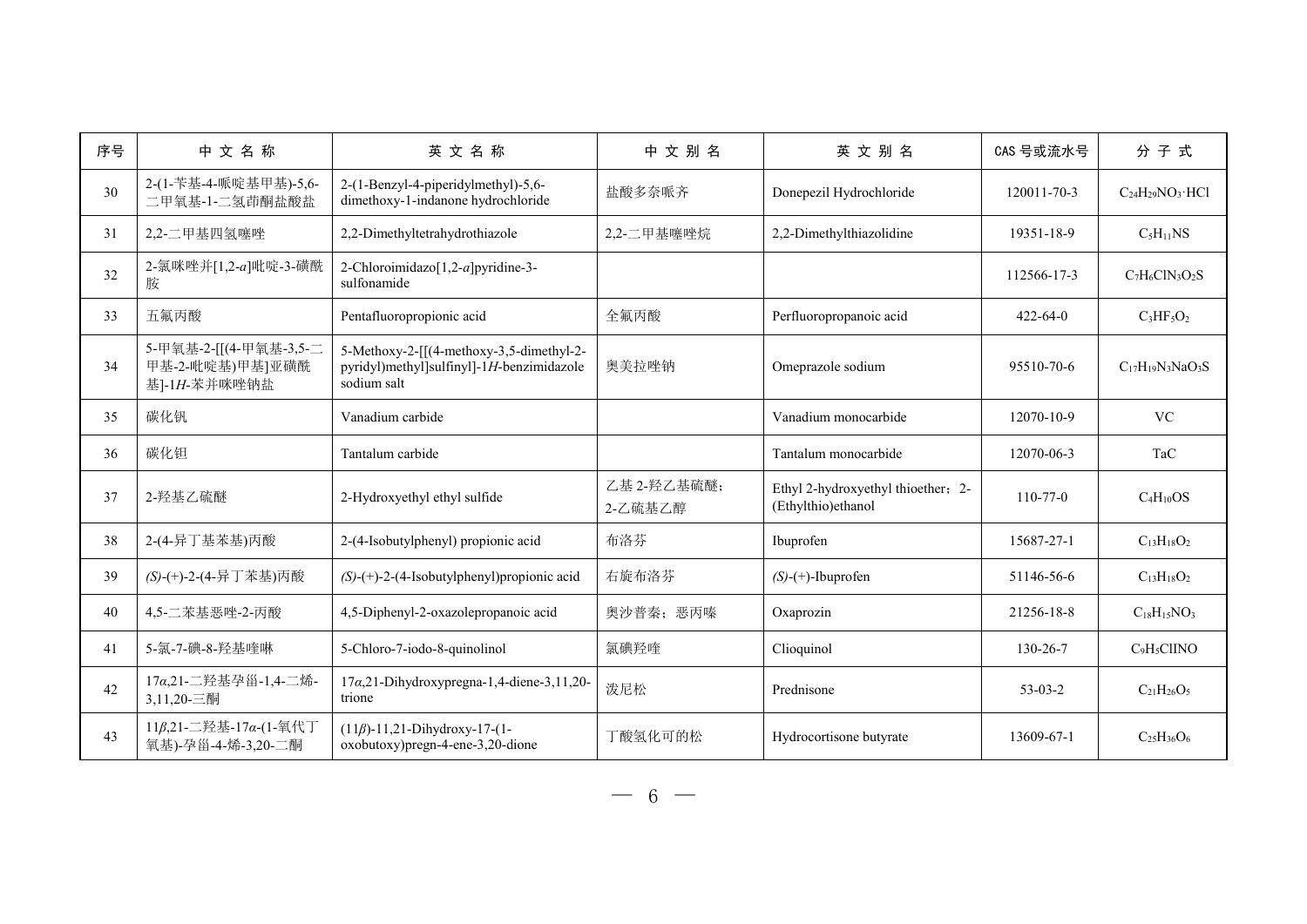| 序号 | 中文名称                                    | 英文名称                                                                                          | 中文别名                                                                                 | 英文别名                                                                                      | CAS 号或流水号  | 分子式                  |
|----|-----------------------------------------|-----------------------------------------------------------------------------------------------|--------------------------------------------------------------------------------------|-------------------------------------------------------------------------------------------|------------|----------------------|
| 44 | 11β,17α,21-三羟基孕甾-4-烯-<br>3,20-二酮-21-醋酸酯 | $11\beta$ , $17\alpha$ , $21$ -Trihydroxypregn-4-ene-3, 20-<br>dione 21-acetate               | 醋酸氢化可的松                                                                              | Hydrocortisone acetate                                                                    | $50-03-3$  | $C_{23}H_{32}O_6$    |
| 45 | D-丝氨酸                                   | D-Serine                                                                                      | (R)-2-氨基-3-羟基丙酸                                                                      | D-2-Amino-3-hydroxypropanoic<br>acid                                                      | 312-84-5   | $C_3H_7NO_3$         |
| 46 | 1,1'-(1,2-乙二基)双[2-硝基苯]                  | Benzene, 1,1'-(1,2-ethanediyl)bis[2-nitro-                                                    | 2,2'-二硝基二苄                                                                           | 2,2'-Dinitro dibenzyl                                                                     | 16968-19-7 | $C_{14}H_{12}N_2O_4$ |
| 47 | 3,5-二苄氧基苯乙酮                             | 3,5-Dibenzyloxyacetophenone                                                                   |                                                                                      | 3,5-Bis(benzyloxy)acetophenone                                                            | 28924-21-2 | $C_{22}H_{20}O_3$    |
| 48 | 3-(3,4-羟基苯基)-2-丙烯酸                      | 2-Propenoic acid, 3-(3,4-dihydroxyphenyl)-                                                    | 咖啡酸; 3,4-二羟基肉桂<br>酸                                                                  | Caffeic acid; 3,4-<br>dihydroxycinnamic acid                                              | 331-39-5   | $C_9H_8O_4$          |
| 49 | 2-羟基-N-(2-羟乙基)丙酰胺                       | 2-Hydroxy-N-(2-hydroxyethyl)propanamide                                                       | N-乳酰基乙醇胺                                                                             | N-2-hydroxyethyllactamide;<br>N-Hydroxyethyllactamide                                     | 5422-34-4  | $C_5H_{11}NO_3$      |
| 50 | 6-甲氧基-α-甲基-2-萘乙酸                        | 2-Naphthaleneacetic acid, 6-methoxy- $\alpha$ -<br>methyl-                                    | D,L-2-(6-甲氧基-2-萘基)<br>丙酸; D,L-萘普生                                                    | $D,L-2-(6-Methoxy-2-$<br>naphthyl)propanoic acid;<br>D,L-Naproxen                         | 23981-80-8 | $C_{14}H_{14}O_3$    |
| 51 | (αS)-6-甲氧基-α-甲基-2-萘乙<br>酸               | 2-Naphthaleneacetic acid, 6-methoxy- $\alpha$ -<br>methyl-, $(\alpha S)$ -                    | 萘普生; (+)-6-甲氧基-α-<br>甲基-2-萘乙酸; (+)-α-甲<br>基-6-甲氧基-2-萘乙酸;<br>(+)-α-甲基-6-甲氧基-2-萘<br>乙酸 | Naproxen; $(+)$ - $(S)$ -6-Methoxy- $\alpha$ -<br>methyl-2-naphthaleneacetic acid         | 22204-53-1 | $C_{14}H_{14}O_3$    |
| 52 | (αS)-6-甲氧基-α-甲基-2-萘乙<br>酸钠(1:1)         | 2-Naphthaleneacetic acid, 6-methoxy- $\alpha$ -<br>methyl-, sodium salt (1:1), $(\alpha S)$ - | 萘普生钠; (S)-6-甲氧基-<br>$\alpha$ -甲基-2-萘乙酸钠; $\alpha$ -甲<br>基-6-甲氧基-2-萘乙酸钠               | Naproxen Sodium;<br>$(-)$ -Sodium(S)-6-Methoxy- $\alpha$ -<br>methyl-2-naphthaleneacetate | 26159-34-2 | $C14H13NaO3$         |
| 53 | 邻异丙氧基苯酚                                 | o-Isopropoxyphenol                                                                            | 2-异丙氧基苯酚                                                                             | 2-isopropoxyphenol                                                                        | 4812-20-8  | $C_9H_{12}O_2$       |
| 54 | 1,1,1-三甲氧基丁烷                            | 1,1,1-Trimethoxybutane                                                                        | 原丁酸三甲酯                                                                               | trimethyl orthobutyrate                                                                   | 43083-12-1 | $C_7H_{16}O_3$       |
| 55 | 1,1,1-三甲氧基戊烷                            | 1,1,1-Trimethoxypentane                                                                       | 原戊酸三甲酯                                                                               | Trimethyl orthovalerate                                                                   | 13820-09-2 | $C_8H_{18}O_3$       |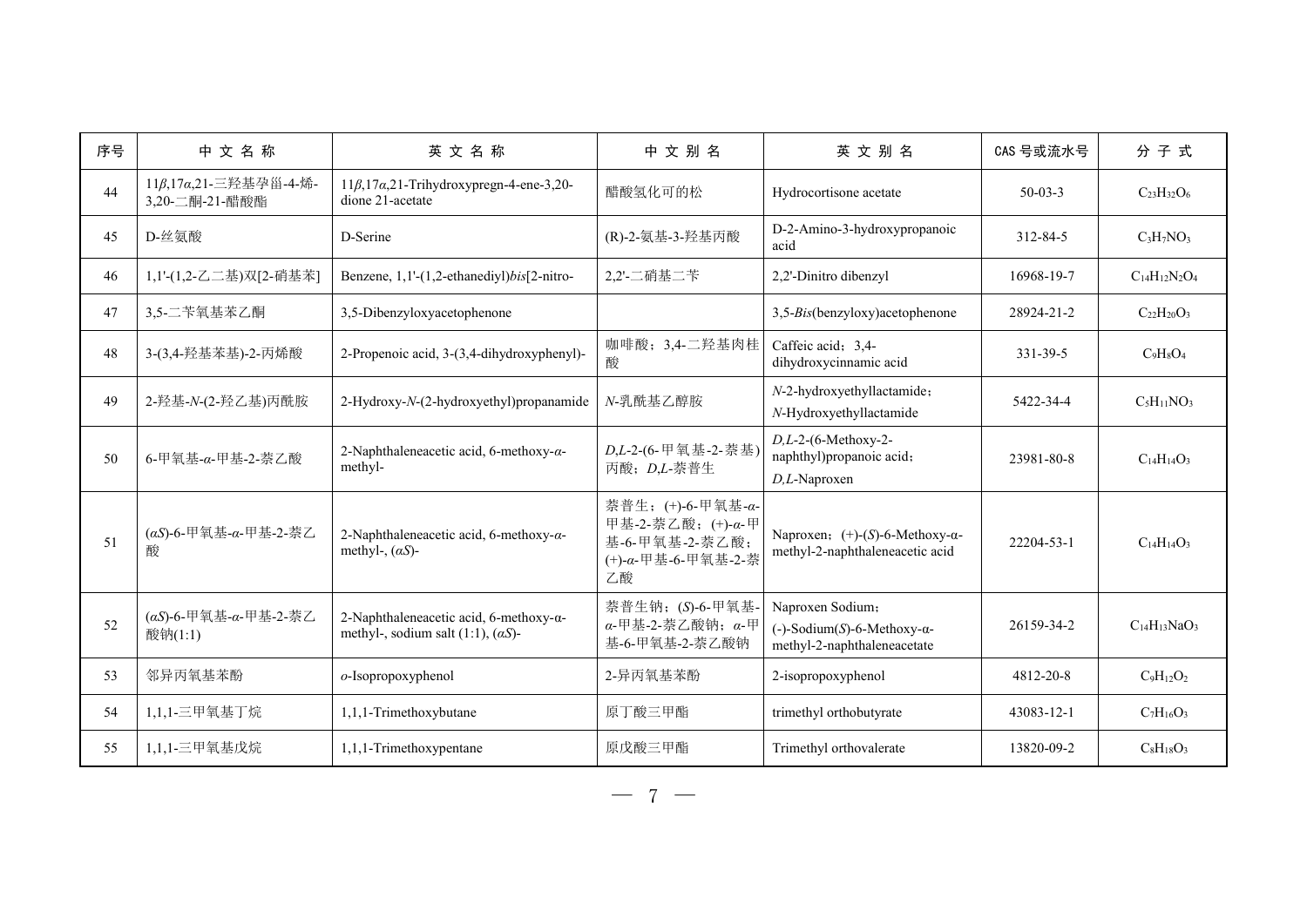| 序号 | 中文名称                                                          | 英文名称                                                                                                                           | 中文别名 | 英文别名                                                                                                                                  | CAS 号或流水号      | 分子式                       |
|----|---------------------------------------------------------------|--------------------------------------------------------------------------------------------------------------------------------|------|---------------------------------------------------------------------------------------------------------------------------------------|----------------|---------------------------|
| 56 | 4-氯-1-丁醇                                                      | 4-Chloro-1-butanol                                                                                                             |      |                                                                                                                                       | $928 - 51 - 8$ | $C_4H_9ClO$               |
| 57 | 6-羟基-5-[(4-甲氧基-2-硝基苯<br>基)偶氮基]-1,4-二甲基-2-氧<br>代-1,2-二氢吡啶-3-甲腈 | 6-Hydroxy-5-[(4-methoxy-2-<br>nitrophenyl)azo]-1,4-dimethyl-2-oxo-1,2-<br>dihydropyridine-3-carbonitrile                       |      |                                                                                                                                       | 75511-89-6     | $C_{15}H_{13}N_5O_5$      |
| 58 | 乙酸 2-{[4-(5,6-二氯苯并噻唑-<br>2-基偶氮基)苯基]乙基氨基}乙<br>酯                | Acetic acid 2-{[4-(5,6-dichlorobenzothiazol-<br>2-ylazo)phenyl]ethylamino}ethyl ester                                          |      |                                                                                                                                       | 117541-97-6    | $C_{19}H_{18}Cl_2N_4O_2S$ |
| 59 | 乙酸 2-{[4-(6,7-二氯-苯并噻<br>唑-2-基偶氮)苯基]乙基氨基}<br>乙酯                | Acetic acid 2-{[4-(6,7-dichloro-<br>benzothiazol-2-ylazo)-phenyl]-ethyl-<br>amino}-ethyl ester                                 |      |                                                                                                                                       | 117541-98-7    | $C_{19}H_{18}Cl_2N_4O_2S$ |
| 60 | 乙酸 2-{(2-乙酰氧基-乙基)-[4-<br>(5,6-二氯-苯并噻唑-2-基偶氮)<br>苯基]氨基}乙酯      | Acetic acid $2-\frac{2}{3}$ (2-acetoxy-ethyl)-[4-(5,6-<br>dichloro-benzothiazol-2-ylazo)-phenyl]-<br>amino}-ethyl ester        |      |                                                                                                                                       | 104495-87-6    | $C_{21}H_{20}Cl_2N_4O_4S$ |
| 61 | 乙酸 2-{(2-乙酰氧基-乙基)-[4-<br>(6,7-二氯-苯并噻唑-2-基偶氮)<br>苯基]氨基}乙酯      | Acetic acid 2-{(2-acetoxy-ethyl)-[4-(6,7-<br>dichloro-benzothiazol-2-ylazo)-phenyl]-<br>amino}-ethyl ester                     |      |                                                                                                                                       | 111281-59-5    | $C_{21}H_{20}Cl_2N_4O_4S$ |
| 62 | 3-[[3-羟基-4-(5-硝基苯并异噻<br>唑-3-基偶氮)-苯基]-(2-甲氧羰<br>基-乙基)氨基]-丙酸甲酯  | 3-[[3-Hydroxy-4-(5-nitro-benzoisothiazol-3-<br>ylazo)-phenyl]-(2-methoxycarbonyl-ethyl)-<br>amino]-propionic acid methyl ester |      |                                                                                                                                       | 945404-04-6    | $C_{21}H_{21}N_5O_7S$     |
| 63 | {[5-乙酰氨基-4-(2,4-二硝基-<br>苯基偶氮)-2-甲氧基-苯基]-甲<br>氧羰基甲基-氨基}-乙酸甲酯   | {[5-Acetylamino-4-(2,4-dinitro-phenylazo)-<br>2-methoxy-phenyl]-<br>methoxycarbonylmethyl-amino}-acetic acid<br>methyl ester   |      | Glycine, $N$ -[5-(acetylamino)-4-[2-<br>(2,4-dinitrophenyl)diazenyl]-2-<br>methoxyphenyl]-N-(2-methoxy-2-<br>oxoethyl)-, methyl ester | 213831-37-9    | $C_{21}H_{22}N_6O_{10}$   |
| 64 | {[3-乙酰氨基-4-(2,4-二硝基-<br>苯基偶氮)-苯基]-甲氧羰基甲<br>基-氨基}-乙酸甲酯         | {[3-Acetylamino-4-(2,4-dinitro-phenylazo)-<br>phenyl]-methoxycarbonylmethyl-amino}-<br>acetic acid methyl ester                |      | Glycine, N-[3-(acetylamino)-4-[2-<br>$(2,4-$<br>dinitrophenyl)diazenyl]phenyl]-N-<br>(2-methoxy-2-oxoethyl)-, methyl<br>ester         | 151793-62-3    | $C_{20}H_{20}N_6O_9$      |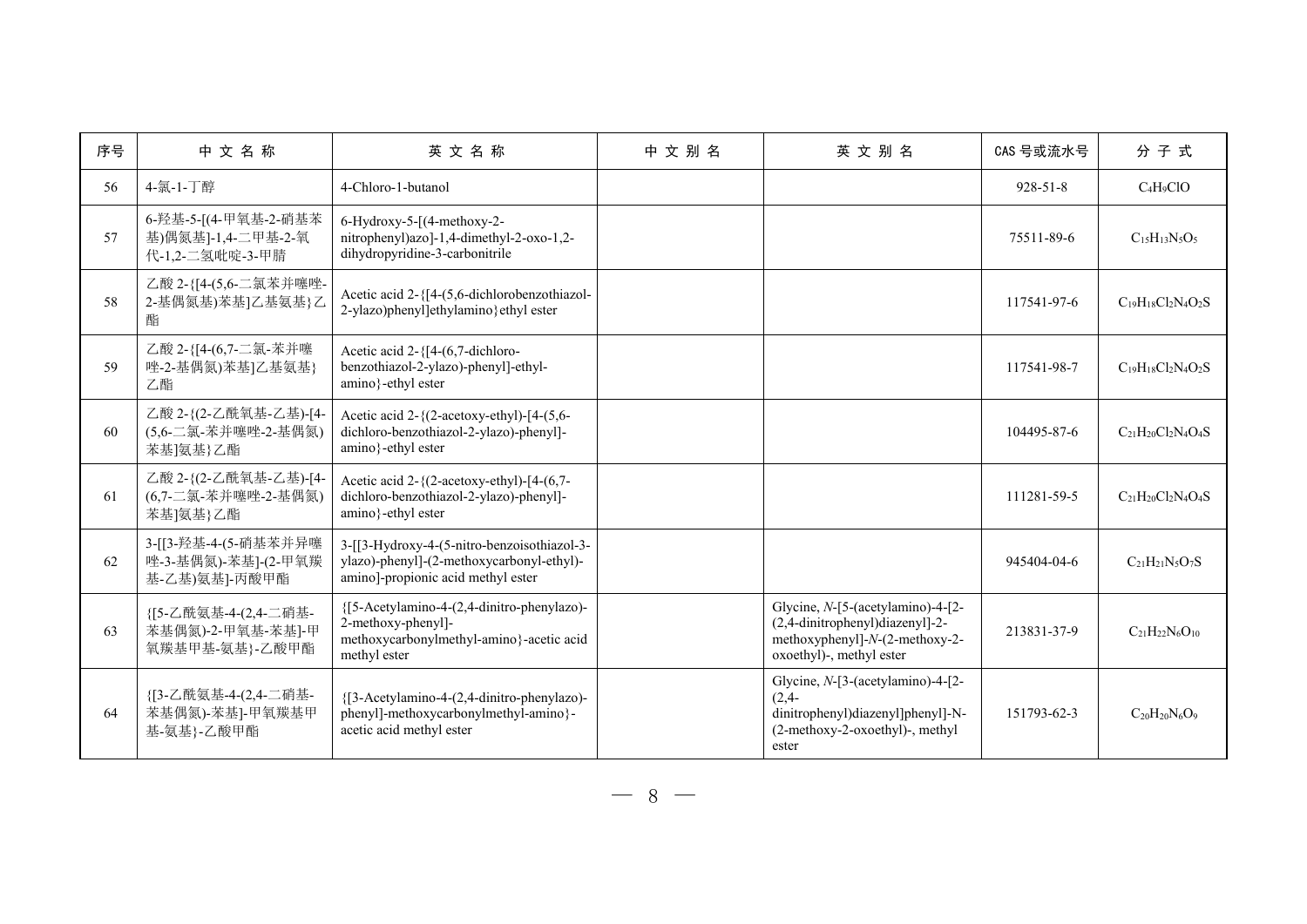| 序号 | 中文名称                                                              | 英文名称                                                                                                                                   | 中文别名 | 英文别名                                                                                                                                                 | CAS 号或流水号    | 分子式                      |
|----|-------------------------------------------------------------------|----------------------------------------------------------------------------------------------------------------------------------------|------|------------------------------------------------------------------------------------------------------------------------------------------------------|--------------|--------------------------|
| 65 | 苄基-[4-(2,6-二氯-4-硝基-苯基<br>偶氮)-苯基]-甲胺                               | Benzyl-[4-(2,6-dichloro-4-nitro-phenylazo)-<br>phenyl]-methyl-amine                                                                    |      | Benzenemethanamine, N-[4-[2-(2,6-<br>dichloro-4-<br>nitrophenyl)diazenyl]phenyl]-N-<br>methyl-                                                       | 286958-01-8  | $C_{20}H_{16}Cl_2N_4O_2$ |
| 66 | 6-羟基-1,4-二甲基-5-(4-硝基-<br>苯基偶氮)-2-氧-1,2-二氢-吡<br>啶-3-甲腈             | 6-Hydroxy-1,4-dimethyl-5-(4-nitro-<br>phenylazo)-2-oxo-1,2-dihydro-pyridine-3-<br>carbonitrile                                         |      | 3-Pyridinecarbonitrile, 1,2-dihydro-<br>$6$ -hydroxy-1,4-dimethyl-5-[2-(4-<br>nitrophenyl)diazenyl]-2-oxo-                                           | 75511-86-3   | $C_{14}H_{11}N_5O_4$     |
| 67 | {[5-乙酰氨基-2-甲氧基-4-(5-<br>硝基-苯并异噻唑-3-偶氮)-苯<br>基]-甲氧羰基甲基氨基}-乙酸<br>甲酯 | {[5-Acetylamino-2-methoxy-4-(5-nitro-<br>benzoisothiazol-3-ylazo)-phenyl]-<br>methoxycarbonylmethyl-amino}-acetic acid<br>methyl ester |      | Glycine, N-[5-(acetylamino)-2-<br>methoxy-4-[2-(5-nitro-2,1-<br>benzisothiazol-3-<br>yl)diazenyl]phenyl]-N-(2-methoxy-<br>2-oxoethyl)-, methyl ester | 1235882-84-4 | $C_{22}H_{22}N_6O_8S$    |
| 68 | 3-(2-{[4-(5,6-二氯-苯并噻唑-<br>2-偶氮)-苯基]-乙基氨基}-乙氧<br>基-丙腈              | 3-(2-{[4-(5,6-Dichloro-benzothiazol-2-<br>ylazo)-phenyl]-ethyl-amino}-ethoxy)-<br>propionitrile                                        |      | Propanenitrile, 3-[2-[[4-[2-(5,6-<br>dichloro-2-<br>benzothiazolyl)diazenyl]phenyl]eth<br>ylamino]ethoxy]-                                           | 1067228-82-3 | $C_{20}H_{19}Cl_2N_5OS$  |
| 69 | 3-(2-{[4-(6,7-二氯苯并噻唑-2-<br>偶氮)-苯基]-乙基氨基}-乙氧<br>基)-丙腈              | 3-(2-{[4-(6,7-Dichloro-benzothiazol-2-<br>ylazo)-phenyl]-ethyl-amino}-ethoxy)-<br>propionitrile                                        |      | Propanenitrile, 3-[2-[[4-[2-(6,7-<br>dichloro-2-<br>benzothiazolyl)diazenyl]phenyl]eth<br>ylamino]ethoxy]-                                           | 866110-01-2  | $C_{20}H_{19}Cl_2N_5OS$  |
| 70 | 3-{苄基-[4-(2,6-二氯-4-硝基-<br>苯基偶氮)-苯基]-氨基}-丙腈                        | 3-{Benzyl-[4-(2,6-dichloro-4-nitro-<br>phenylazo)-phenyl]-amino}-propionitrile                                                         |      | Propanenitrile, 3-[[4-[2-(2,6-<br>dichloro-4-<br>nitrophenyl)diazenyl]phenyl](pheny<br>lmethyl)amino]-                                               | 133093-18-2  | $C_{22}H_{17}Cl_2N_5O_2$ |
| 71 | 3-[[3-羟基-4-(2,4,6-三溴苯基<br>偶氮)-苯基]-(2-甲氧羰基-乙<br>基)-氨基]-丙酸甲酯        | 3-[[3-Hydroxy-4-(2,4,6-tribromo-<br>phenylazo)-phenyl]-(2-methoxycarbonyl-<br>ethyl)-amino]-propionic acid methyl ester                |      | $\beta$ -Alanine, N-[3-hydroxy-4-[(2,4,6-<br>tribromophenyl)azo]phenyl]-N-(3-<br>methoxy-3-oxopropyl)-, methyl<br>ester (9CI)                        | 122607-66-3  | $C_{20}H_{20}Br_3N_3O_5$ |
| 72 | {[3-乙酰氨基-4-(2,6-二氯-4-硝<br>基-苯基偶氮)-苯基]-甲氧羰基<br>甲基-氨基}-乙酸甲酯         | {[3-Acetylamino-4-(2,6-dichloro-4-nitro-<br>phenylazo)-phenyl]-<br>methoxycarbonylmethyl-amino}-acetic acid<br>methyl ester            |      | Glycine, N-[3-(acetylamino)-4-[2-<br>$(2, 6$ -dichloro-4-<br>nitrophenyl)diazenyl]phenyl]-N-(2-<br>methoxy-2-oxoethyl)-, methyl ester                | 203574-52-1  | $C_{20}H_{19}Cl_2N_5O_7$ |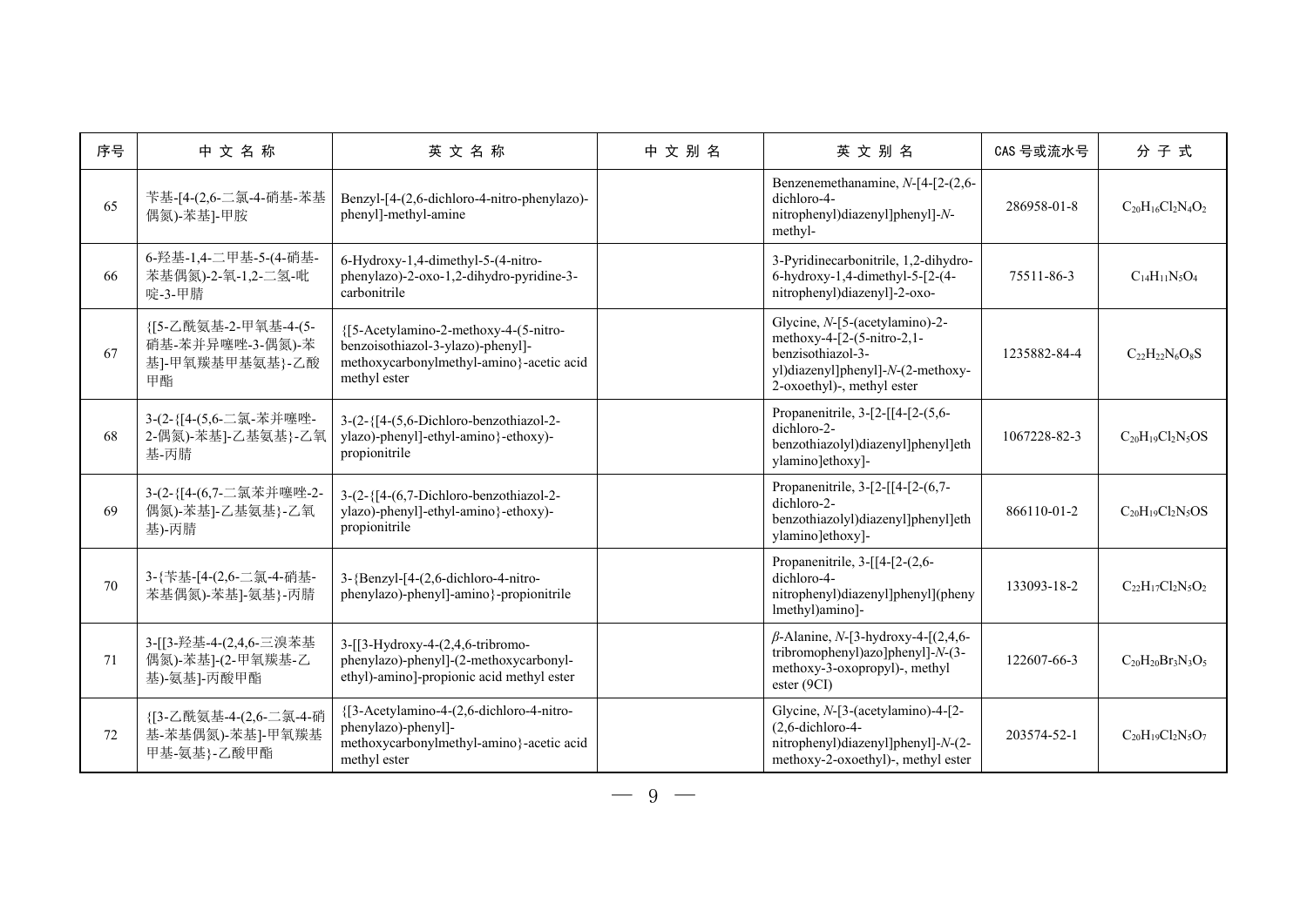| 序号 | 中文名称                                                          | 英文名称                                                                                                                            | 中文别名 | 英文别名                                                                                                                                     | CAS 号或流水号    | 分子式                       |
|----|---------------------------------------------------------------|---------------------------------------------------------------------------------------------------------------------------------|------|------------------------------------------------------------------------------------------------------------------------------------------|--------------|---------------------------|
| 73 | {[3-乙酰氨基-4-(2-溴-6-氯-4-<br>硝基-苯基偶氮)-苯基]-甲氧羰<br>基甲基-氨基}-乙酸甲酯    | {[3-Acetylamino-4-(2-bromo-6-chloro-4-<br>nitro-phenylazo)-phenyl]-<br>methoxycarbonylmethyl-amino}-acetic acid<br>methyl ester |      | Glycine, N-[3-(acetylamino)-4-[2-<br>(2-bromo-6-chloro-4-<br>nitrophenyl)diazenyl]phenyl]-N-(2-<br>methoxy-2-oxoethyl)-, methyl ester    | 1627611-33-9 | $C_{20}H_{19}BrClN_5O_7$  |
| 74 | N-[2-(2,6-二溴-4-甲基-苯基偶<br>氮)-5-二乙氨基-苯基]-甲磺酰<br>胺               | N-[2-(2,6-Dibromo-4-methyl-phenylazo)-5-<br>diethylamino-phenyl]-methanesulfonamide                                             |      | Methanesulfonamide, N-[2-[2-(2,6-<br>dibromo-4-methylphenyl)diazenyl]-<br>5-(diethylamino)phenyl]-                                       | 68385-97-7   | $C_{18}H_{22}Br_2N_4O_2S$ |
| 75 | N-[2-(2,6-二溴-4-甲基-苯基偶<br>氮)-5-二丙胺基-苯基]-甲磺酰<br>胺               | N-[2-(2,6-Dibromo-4-methyl-phenylazo)-5-<br>dipropylamino-phenyl]-methanesulfonamide                                            |      | Methanesulfonamide, N-[2-[2-(2,6-<br>dibromo-4-methylphenyl)diazenyl]-<br>5-(dipropylamino)phenyl]-                                      | 110799-29-6  | $C_{20}H_{26}Br_2N_4O_2S$ |
| 76 | 5-(4-苄氧基-2-硝基-苯基偶<br>氮)-6-羟基-1,4-二甲基-2-氧代<br>1,2-二氢吡啶-3-甲腈    | 5-(4-Benzyloxy-2-nitro-phenylazo)-6-<br>hydroxy-1,4-dimethyl-2-oxo-1,2-dihydro-<br>pyridine-3-carbonitrile                      |      | 3-Pyridinecarbonitrile, 1,2-dihydro-<br>6-hydroxy-1,4-dimethyl-5-[2-[2-<br>nitro-4-<br>(phenylmethoxy)phenyl]diazenyl]-<br>$2 - 0x -$    | 1613451-37-8 | $C_{21}H_{17}N_5O_5$      |
| 77 | 1-苄基-6-羟基-5-(4-甲氧基-2-<br>硝基-苯基偶氮)-4-甲基-2-氧<br>代-1,2-二氢吡啶-3-甲腈 | 1-Benzyl-6-hydroxy-5-(4-methoxy-2-nitro-<br>phenylazo)-4-methyl-2-oxo-1,2-dihydro-<br>pyridine-3-carbonitrile                   |      | 3-Pyridinecarbonitrile, 1,2-dihydro-<br>$6$ -hydroxy-5- $[2-(4-methoxy-2-$<br>nitrophenyl)diazenyl]-4-methyl-2-<br>oxo-1-(phenylmethyl)- | 2093329-85-0 | $C_{21}H_{17}N_5O_5$      |
| 78 | 苄基-[4-(5,6-二氯-苯并噻唑-2-<br>偶氮)-3-甲基-苯基]-乙胺                      | Benzyl-[4-(5,6-dichloro-benzothiazol-2-<br>ylazo)-3-methyl-phenyl]-ethyl-amine                                                  |      | Benzenemethanamine, N-[4-[2-(5,6-<br>dichloro-2-<br>benzothiazolyl)diazenyl]-3-<br>methylphenyl]-N-ethyl-                                | 1067228-84-5 | $C_{23}H_{20}Cl_2N_4S$    |
| 79 | 苄基-[4-(6,7-二氯-苯并噻唑-2-<br>偶氮)-3-甲基-苯基]-乙胺                      | Benzyl-[4-(6,7-dichloro-benzothiazol-2-<br>ylazo)-3-methyl-phenyl]-ethyl-amine                                                  |      | Benzenemethanamine, N-[4-[2-(6,7-<br>dichloro-2-<br>benzothiazolyl)diazenyl]-3-<br>methylphenyl]-N-ethyl-                                | 1067228-85-6 | $C_{23}H_{20}Cl_2N_4S$    |
| 80 | 1-苄基-6-羟基-4-甲基-5-(2-硝<br>基-苯基偶氮)-2-氧代-1,2-二氢<br>吡啶-3-甲腈       | 1-Benzyl-6-hydroxy-4-methyl-5-(2-nitro-<br>phenylazo)-2-oxo-1,2-dihydro-pyridine-3-<br>carbonitrile                             |      | 3-Pyridinecarbonitrile, 1,2-dihydro-<br>$6$ -hydroxy-4-methyl-5- $[2-(2-$<br>nitrophenyl)diazenyl]-2-oxo-1-<br>(phenylmethyl)-           | 881060-89-5  | $C_{20}H_{15}N_5O_4$      |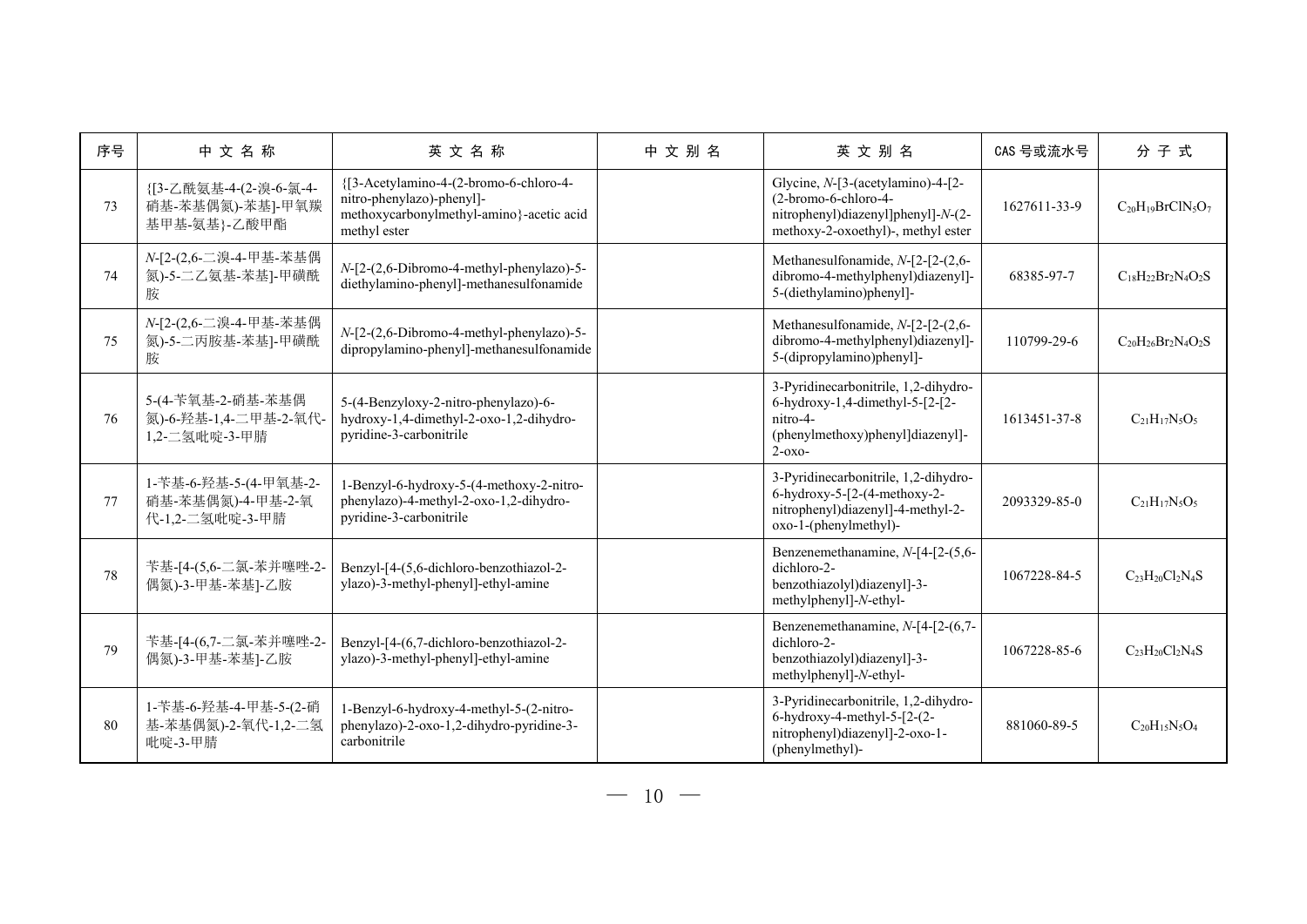| 序号 | 中文名称                                                                                                                             | 英文名称                                                                                                                                                                                                         | 中文别名 | 英文别名                                                                                                                                                                                                                                                                             | CAS 号或流水号    | 分子式                          |
|----|----------------------------------------------------------------------------------------------------------------------------------|--------------------------------------------------------------------------------------------------------------------------------------------------------------------------------------------------------------|------|----------------------------------------------------------------------------------------------------------------------------------------------------------------------------------------------------------------------------------------------------------------------------------|--------------|------------------------------|
| 81 | 1-苄基-6-羟基-4-甲基-5-(4-硝<br>基-苯基偶氮)-2-氧代-1,2-二氢<br>吡啶-3-甲腈                                                                          | 1-Benzyl-6-hydroxy-4-methyl-5-(4-nitro-<br>phenylazo)-2-oxo-1,2-dihydro-pyridine-3-<br>carbonitrile                                                                                                          |      | 3-Pyridinecarbonitrile, 1,2-dihydro-<br>$6$ -hydroxy-4-methyl-5-[2-(4-<br>nitrophenyl)diazenyl]-2-oxo-1-<br>(phenylmethyl)-                                                                                                                                                      | 2412821-34-0 | $C_{20}H_{15}N_5O_4$         |
| 82 | 3-{苄基-[4-(2,6-二溴-4-甲基-<br>苯基偶氮)-苯基]-氨基}-丙腈                                                                                       | $3-\{Benzyl-[4-(2,6-dibromo-4-methyl-$<br>phenylazo)-phenyl]-amino}-propionitrile                                                                                                                            |      | Propanenitrile, 3-[[4-[2-(2,6-<br>dibromo-4-<br>methylphenyl)diazenyl]phenyl](phe<br>nylmethyl)amino]-                                                                                                                                                                           | 1653964-50-1 | $C_{23}H_{20}Br_2N_4$        |
| 83 | 3-(2-{[3-甲基-4-(5-硝基苯并异<br>噻唑-3-偶氮)-苯基]-丙基氨<br>基}-乙氧基)-丙腈                                                                         | 3-(2-{[3-Methyl-4-(5-nitro-benzoisothiazol-<br>3-ylazo)-phenyl]-propyl-amino}-ethoxy)-<br>propionitrile                                                                                                      |      | Propanenitrile, 3-[2-[[3-methyl-4-<br>$[2-(5-nitro-2,1-benzisothiazol-3-$<br>yl)diazenyl]phenyl]propylamino]eth<br>$oxy$ ]-                                                                                                                                                      | 2281773-47-3 | $C_{22}H_{24}N_6O_3S$        |
| 84 | 苄基乙基-[3-甲基-4-(5-硝基苯<br>并异噻唑-3-偶氮)-苯基]-胺                                                                                          | Benzyl-ethyl-[3-methyl-4-(5-nitro-<br>benzoisothiazol-3-ylazo)-phenyl]-amine                                                                                                                                 |      | Benzenemethanamine, N-ethyl-N-<br>[3-methyl-4-[2-(5-nitro-2,1-<br>benzisothiazol-3-<br>yl)diazenyl]phenyl]-                                                                                                                                                                      | 280143-06-8  | $C_{23}H_{21}N_5O_2S$        |
| 85 | 4-苄氧基-2-硝基苯胺                                                                                                                     | 4-Benzyloxy-2-nitro-phenylamine                                                                                                                                                                              |      | Benzenamine, 2-nitro-4-<br>(phenylmethoxy)-                                                                                                                                                                                                                                      | 26697-35-8   | $C_{13}H_{12}N_2O_3$         |
| 86 | 1-苄基-6-羟基-4-甲基-2-氧代-<br>1,2-二氢吡啶-3-甲腈                                                                                            | 1-Benzyl-6-hydroxy-4-methyl-2-oxo-1,2-<br>dihydro-pyridine-3-carbonitrile                                                                                                                                    |      | 3-Pyridinecarbonitrile, 1,2-dihydro-<br>6-hydroxy-4-methyl-2-oxo-1-<br>(phenylmethyl)-                                                                                                                                                                                           | 49764-23-0   | $C_{14}H_{12}N_2O_2$         |
| 87 | 3-[2-(丙基间甲苯基-氨基)-乙<br>氧基]-丙腈                                                                                                     | 3-[2-(Propyl-m-tolyl-amino)-ethoxy]-<br>propionitrile                                                                                                                                                        |      | $3-(2-(propyl(m-$<br>tolyl)amino)ethoxy)propanenitrile                                                                                                                                                                                                                           | 9577         | $C_{15}H_{22}N_2O$           |
| 88 | 铜络合物, [4,5-二氢-4-[[8-(羟<br>基)-7-[[2-(羟基)-5-甲氧基-4-<br>[[2-(磺氧基)]乙基]磺酰基]苯<br>基]偶氮]-6-磺基-2-萘基]偶氮]·<br>5-氧代-1-(4-磺基苯基)-1H-吡<br>唑-3-羧酸 | Copper complex, [4,5-dihydro-4-[[8-<br>(hydroxy)-7-[[2-(hydroxy)-5-methoxy-4-[[2-<br>(sulfoxy))]Ethyl]sulfonyl]phenyl]azo]-6-<br>sulfo-2-naphthyl]azo]-5-oxo-1-(4-<br>sulfophenyl)-1H-pyrazole-3-carboxylate |      | Cuprate(4-), [4,5-dihydro-4-[[8-<br>(hydroxy- $\kappa$ O)-7-[[2-(hydroxy- $\kappa$ O)-<br>$5$ -methoxy-4- $[2-$<br>(sulfooxy)ethyl]sulfonyl]phenyl]azo<br>-KN <sup>1</sup> ]-6-sulfo-2-naphthalenyl]azo]-<br>$5$ -oxo-1-(4-sulfophenyl)-1H-<br>pyrazole-3-carboxylato(6-)]-(9CI) | 761356-37-0  | $C_{29}H_{18}CuN_6O_{18}S_4$ |

 $-11 -$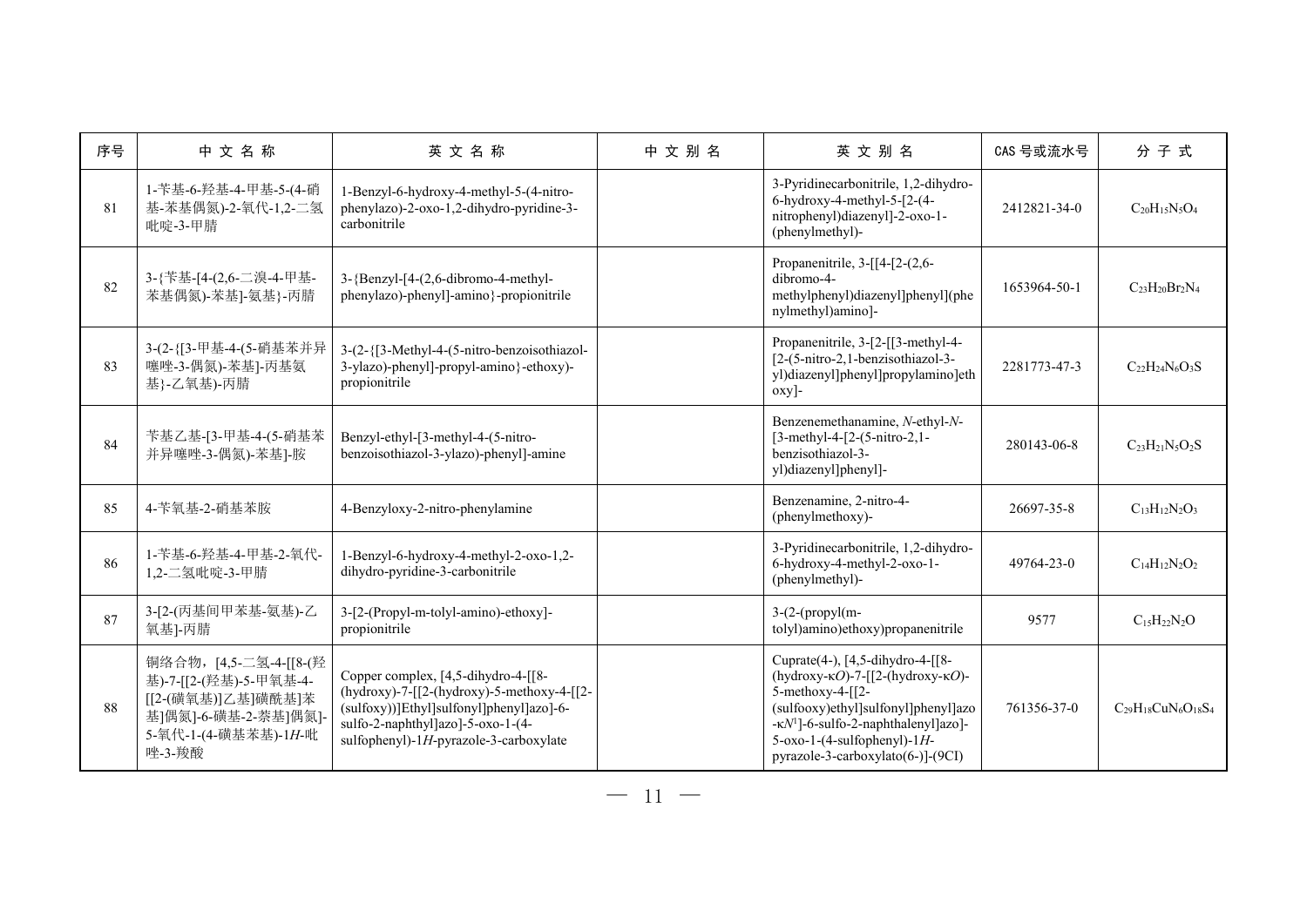| 序号 | 中文名称                                                                                                                                  | 英文名称                                                                                                                                                                                                                               | 中文别名 | 英文别名                                                                                                                                                                                                                                                                                                         | CAS 号或流水号    | 分子式                                             |
|----|---------------------------------------------------------------------------------------------------------------------------------------|------------------------------------------------------------------------------------------------------------------------------------------------------------------------------------------------------------------------------------|------|--------------------------------------------------------------------------------------------------------------------------------------------------------------------------------------------------------------------------------------------------------------------------------------------------------------|--------------|-------------------------------------------------|
| 89 | 铜络合物, [4,5-二氢-4-[[8-(羟<br>基)-7-[[2-(羟基)-5-甲氧基-4-<br>[[2-(磺氧基)]乙基]磺酰基]苯<br>基]偶氮]-6-磺基-2-萘基]偶氮]-<br>5-氧代-1-(4-磺基苯基)-1H-吡<br>唑-3-羧酸, 四钠盐 | Copper complex, [4,5-dihydro-4-[[8-<br>$(hydroxy)$ -7- $[2-(hydroxy)$ -5-methoxy-4-<br>[[2-(sulfoxy))]Ethyl]sulfonyl]phenyl]azo]-6-<br>sulfo-2-naphthyl]azo]-5-oxo-1-(4-<br>sulfophenyl)-1H-pyrazole-3-carboxylate,<br>tetrasodium |      | Cuprate(4-), [4,5-dihydro-4-[2-[8-<br>(hydroxy- $\kappa$ O)-7-[2-[2-(hydroxy-<br>$\kappa$ O)-5-methoxy-4-[[2-<br>(sulfooxy)ethyl]sulfonyl]phenyl]dia<br>zenyl- $\kappa N^1$ ]-6-sulfo-2-<br>naphthalenyl]diazenyl]-5-oxo-1-(4-<br>sulfophenyl)-1H-pyrazole-3-<br>$\text{carboxylation}(6-)$ ]-, sodium (1:4) | 87140-43-0   | $C_{29}H_{14}CuN_6O_{18}S_4N$<br>a <sub>4</sub> |
| 90 | 7-氨基-4-羟基-3-[3-(2-砜基-乙<br>磺酰基)-苯基偶氮]-8-[2-磺基-<br>4-(2-砜基-乙磺酰基)-苯基偶<br>氮]-萘-2-磺酸                                                       | 7-Amino-4-hydroxy-3-[3-(2-sulfooxy-<br>ethanesulfonyl)-phenylazo]-8-[2-sulfo-4-(2-<br>sulfooxy-ethanesulfonyl)-phenylazo]-<br>naphthalene-2-sulfonic acid                                                                          |      | 2-Naphthalenesulfonic acid, 7-<br>amino-4-hydroxy-3-[2-[4-[[2-<br>(sulfooxy)ethyl]sulfonyl]phenyl]dia<br>zenyl]-8-[2-[2-sulfo-4-[[2-<br>(sulfooxy)ethyl]sulfonyl]phenyl]dia<br>zenyl]-                                                                                                                       | 177964-38-4  | $C_{26}H_{25}N_5O_{19}S_6$                      |
| 91 | 7-氨基-4-羟基-3-[3-(2-砜基-乙<br>磺酰基)-苯基偶氮]-8-[2-磺基-<br>4-(2-砜基-乙磺酰基)-苯基偶<br>氮]-萘-2-磺酸,四钠盐                                                   | 7-Amino-4-hydroxy-3-[3-(2-sulfooxy-<br>ethanesulfonyl)-phenylazo]-8-[2-sulfo-4-(2-<br>sulfooxy-ethanesulfonyl)-phenylazo]-<br>naphthalene-2-sulfonic acid, tetrasodium salt                                                        |      | 2-Naphthalenesulfonic acid, 7-<br>amino-4-hydroxy-3-[2-[4-[[2-<br>(sulfooxy)ethyl]sulfonyl]phenyl]dia<br>zenyl]-8-[2-[2-sulfo-4-[[2-<br>(sulfooxy)ethyl]sulfonyl]phenyl]dia<br>zenyl]-, sodium salt (1:4)                                                                                                    | 607724-37-8  | $C_{26}H_{25}N_5O_{19}S_6Na_4$                  |
| 92 | 4-氨基-5-羟基-3-[4-(2-砜基-乙<br>磺酰基)-苯基偶氮]-6-{4-[2-磺<br>基-4-(2-砜基-乙磺酰基)-苯基<br>偶氮]-3-脲基-苯基偶氮]-萘-<br>2,7-二磺酸                                  | 4-Amino-5-hydroxy-3-[4-(2-sulfooxy-<br>ethanesulfonyl)-phenylazo]-6-{4-[2-sulfo-4-<br>(2-sulfooxy-ethanesulfonyl)-phenylazo]-3-<br>ureido-phenylazo}-naphthalene-2,7-<br>disulfonic acid                                           |      | 2,7-Naphthalenedisulfonic acid, 3-<br>[2-[3-(acetylamino)-4-[2-[2-sulfo-4-<br>$\sqrt{2}$<br>(sulfooxy)ethyl]sulfonyl]phenyl]dia<br>zenyl]phenyl]diazenyl]-5-amino-4-<br>hydroxy-6-[2-[4-[[2-<br>(sulfooxy)ethyl]sulfonyl]phenyl]dia<br>zenyl]-                                                               | 1770917-05-9 | $C_{34}H_{32}N_8O_{23}S_7$                      |
| 93 | 5-乙酰氨基-4-羟基-3-[3-(2-砜<br>基-乙磺酰基)-苯基偶氮]-萘-<br>2,7-二磺酸,三钠盐                                                                              | 5-Acetylamino-4-hydroxy-3-[3-(2-sulfooxy-<br>ethanesulfonyl)-phenylazo]-naphthalene-<br>2,7-disulfonic acid, trisodium salt                                                                                                        |      | sodium $2-(3-(8\text{-acetamido-1}-$<br>hydroxy-3,6-disulfonatonaphthalen-<br>2-yl)diazenyl)phenyl)sulfonyl)ethyl<br>sulfate                                                                                                                                                                                 | 9578         | $C_{20}H_{16}N_3Na_3O_{14}S_4$                  |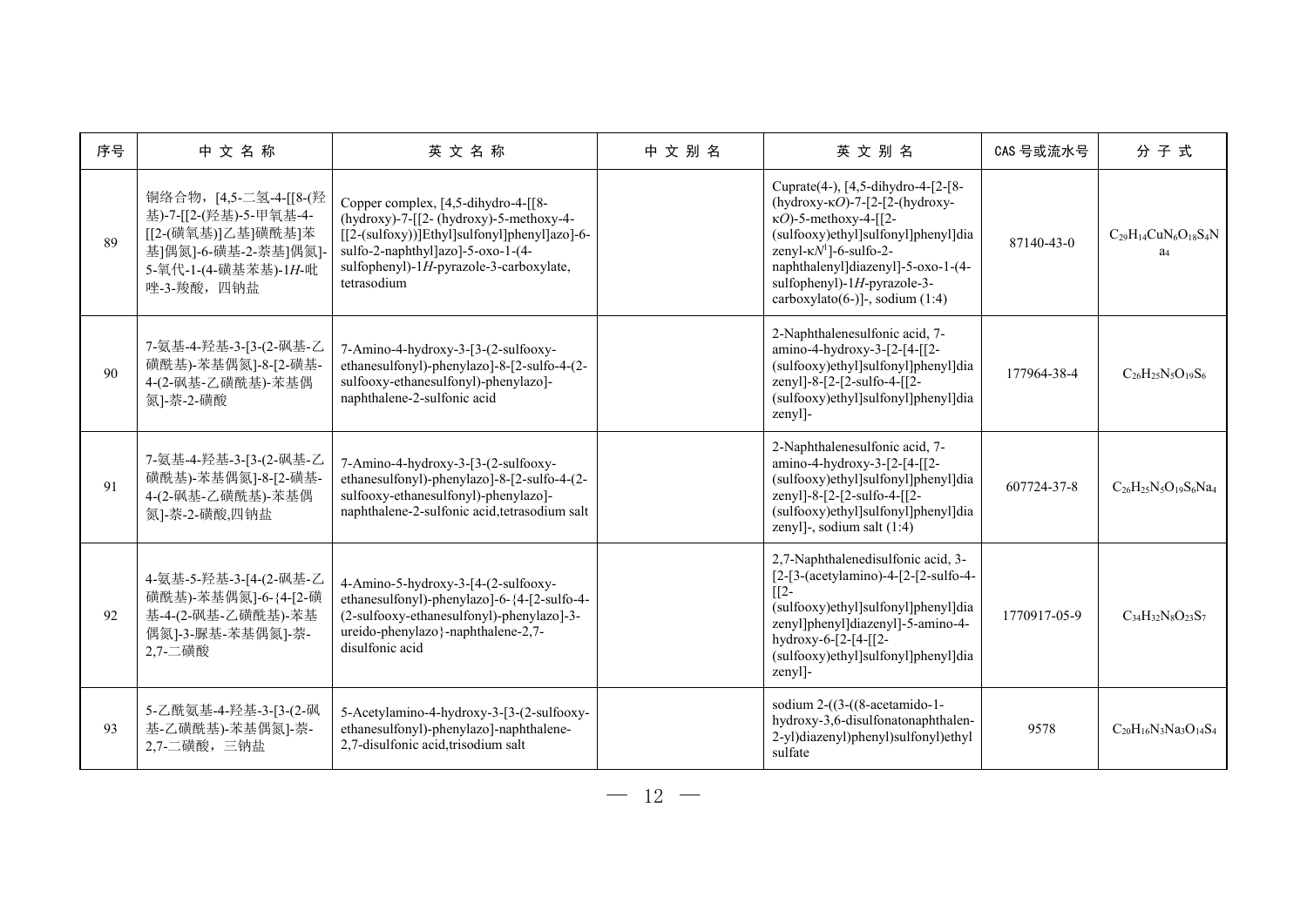| 序号 | 中文名称                                                                                                                                                                                    | 英文名称                                                                                                                                                                                                                                                                                                                                                                                   | 中文别名 | 英文别名                                                                                                                                                                                                                                                                                                                                                                                                                                                                                                | CAS 号或流水号    | 分子式                                                          |
|----|-----------------------------------------------------------------------------------------------------------------------------------------------------------------------------------------|----------------------------------------------------------------------------------------------------------------------------------------------------------------------------------------------------------------------------------------------------------------------------------------------------------------------------------------------------------------------------------------|------|-----------------------------------------------------------------------------------------------------------------------------------------------------------------------------------------------------------------------------------------------------------------------------------------------------------------------------------------------------------------------------------------------------------------------------------------------------------------------------------------------------|--------------|--------------------------------------------------------------|
| 94 | [3-羟基-4-[(2-羟基-1-萘基)偶<br>氮]-7-硝基-1-萘磺酸][N-(7-羟<br>基)-8-(2-羟基-5-硝基苯基)偶<br>氮]-1-萘基]乙酰胺-铬络合单<br>氢复配物和[3-羟基-4-[(2-羟<br>基-1-萘基)偶氮]-7-硝基-1-萘<br>磺酸][1-(2-羟基-5-硝基苯基)<br>偶氮]-萘酚]-铬络单氢复配物<br>混合物 | $[3-hydroxy-4-[(2-hydroxy-1-$<br>naphthalenyl)azo]-7-nitro-1-<br>naphthalenesulfonato(3-)][N-[7-hydroxy-8-<br>[(2-hydroxy-5-nitrophenyl)azo]-1-<br>naphthalenyl]acetamidato]-chromate,<br>monohydrogen, mixt. with monohydrogen<br>$[3-hydroxy-4-[(2-hydroxy-1-$<br>naphthalenyl)azo]-7-nitro-1-<br>naphthalenesulfonato][1-[(2-hydroxy-5-<br>nitrophenyl)azo]naphthalenolato]chromate |      | Chromate $(2-)$ , $[3-hydroxy-4-[(2-$<br>hydroxy-1-naphthalenyl)azo]-7-<br>nitro-1-naphthalenesulfonato(3-<br>$\left[\frac{N-7\text{-hydroxy-8}-[(2\text{-hydroxy-5}-1)(2\text{-hydroxy-5}-1)}{N-1}\right]$<br>nitrophenyl)azo]-1-<br>naphthalenyl]acetamidato(2-)]-,<br>monohydrogen, mixt. with<br>monohydrogen [3-hydroxy-4-[(2-<br>hydroxy-1-naphthalenyl)azo]-7-<br>nitro-1-naphthalenesulfonato(3-)][1-<br>$[(2-hydroxy-5-$<br>nitrophenyl)azo]naphthalenolato(2-<br>) $ chromate(2-) (9CI) $ | 8069-32-7    | $C_{38}H_{23}CrN_7O_{12}S+C_3$<br>$_{6}H_{20}CrN_{6}O_{11}S$ |
| 95 | [3-羟基-4-[(2-羟基-1-萘基)偶<br>氮]-7-硝基-1-萘磺酸][N-(7-羟<br>基)-8-(2-羟基-5-硝基苯基)偶<br>氮]-1-萘基]乙酰胺-铬酸盐                                                                                                | $[3-(hydroxy)-4 [2-(hydroxy)-1-$<br>naphthalenyl]azo]-7-nitro-1-<br>naphthalenesulfonato][N-[7-(hydroxy)-8-<br>[[2-(hydroxy)-5-nitrophenyl]azo]-1-<br>naphthalenyl]acetamidato]-Chromate                                                                                                                                                                                               |      | Chromate(2-), [3-(hydroxy- $\kappa$ O)-4-<br>$\left[\frac{2 - (hydroxy - \kappa O)}{-1}\right]$<br>naphthalenyl]azo-κN <sup>1</sup> ]-7-nitro-1-<br>naphthalenesulfonato(3-)][N-[7-<br>(hydroxy- $\kappa$ O)-8-[[2-(hydroxy- $\kappa$ O)-<br>5-nitrophenyl]azo-κN <sup>1</sup> ]-1-<br>naphthalenyl]acetamidato(2-)]-,<br>monohydrogen (9CI)                                                                                                                                                        | 57131-77-8   | $C_{38}H_{23}CrN_7O_{12}S$                                   |
| 96 | [3-(羟基)-4-[(2-羟基-1-萘基)偶<br>氮]-7-硝基-1-萘磺酸][1-(2-羟<br>基-5-硝基苯基)偶氮]-萘酚]-铬<br>酸盐                                                                                                            | $[3-hydroxy-4-[(2-hydroxy-1-$<br>naphthalenyl)azo]-7-nitro-1-<br>naphthalenesulfonato][1-[(2-hydroxy-5-<br>nitrophenyl)azo]-2-naphthalenolato]-<br>Chromate                                                                                                                                                                                                                            |      | Chromate(2-), $[3-hydroxy-4-[(2-$<br>hydroxy-1-naphthalenyl)azo]-7-<br>nitro-1-naphthalenesulfonato(3-)][1-<br>[(2-hydroxy-5-nitrophenyl)azo]-2-<br>naphthalenolato(2-)]-,<br>monohydrogen (9CI)                                                                                                                                                                                                                                                                                                    | 57131-76-7   | $C_{36}H_{20}CrN_6O_{11}S$                                   |
| 97 | 4-(2-羟基-6-磺酸基萘-1-基偶<br>氮)-3-甲基苯基-4'-(1-羟基-5-<br>磺酸基萘-2-基偶氮)-3'-甲基苯<br>基 1,1'-环己叉                                                                                                        | [4-(2-hydroxy-6-sulfo-naphthalen-1-ylazo)-<br>3-methyl-phenyl][4'-(1-hydroxy-5-sulfo-<br>naphthalen-2-ylazo)-3'-methyl-phenyl]-1,1'-<br>cyclohexylidene                                                                                                                                                                                                                                |      | 1-Naphthalenesulfonic acid, 5-<br>hydroxy-6-[2-[4-[1-[4-[2-(2-<br>hydroxy-6-sulfo-1-<br>naphthalenyl)diazenyl]-3-<br>methylphenyl]cyclohexyl]-2-<br>methylphenyl]diazenyl]-                                                                                                                                                                                                                                                                                                                         | 1123340-30-6 | $C_{40}H_{36}N_{4}OsS_{2}$                                   |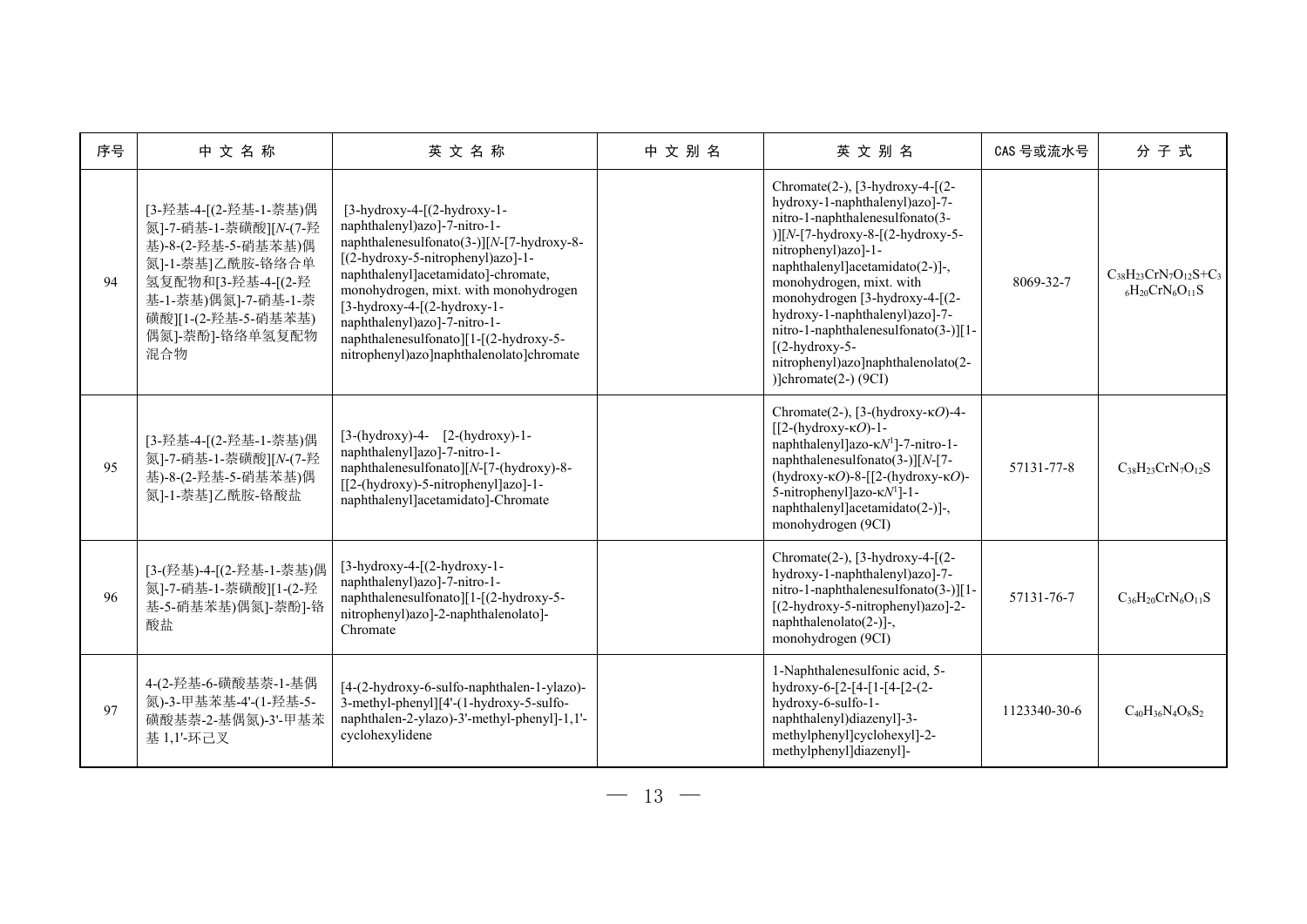| 序号  | 中文名称                                                                                                  | 英文名称                                                                                                                                                                                           | 中文别名 | 英文别名                                                                                                                                                                                                                                                                                                                                                                             | CAS 号或流水号    | 分子式                               |
|-----|-------------------------------------------------------------------------------------------------------|------------------------------------------------------------------------------------------------------------------------------------------------------------------------------------------------|------|----------------------------------------------------------------------------------------------------------------------------------------------------------------------------------------------------------------------------------------------------------------------------------------------------------------------------------------------------------------------------------|--------------|-----------------------------------|
| 98  | 4-(2-羟基-6-磺酸基萘-1-基偶<br>氮)-3-甲基苯基-4'-(1-羟基-5-<br>磺酸基萘-2-基偶氮)-3'-甲基苯<br>基 1,1'-环己叉二钠盐                   | [4-(2-hydroxy-6-sulfo-naphthalen-1-ylazo)-<br>3-methyl-phenyl][4'-(1-hydroxy-5-sulfo-<br>naphthalen-2-ylazo)-3'-methyl-phenyl]-1,1'-<br>cyclohexylidene, disodium salt                         |      | 1-Naphthalenesulfonic acid, 5-<br>hydroxy-6-[2-[4-[1-[4-[2-(2-<br>hydroxy-6-sulfo-1-<br>naphthalenyl)diazenyl]-3-<br>methylphenyl]cyclohexyl]-2-<br>methylphenyl]diazenyl]-, sodium<br>salt $(1:2)$                                                                                                                                                                              | 1123181-55-4 | $C_{40}H_{34}N_4Na_2O_8S_2$       |
| 99  | 4,4'-二-(1-羟基-4-磺基-萘-2-偶<br>氮)2,2'-二甲基联苯                                                               | 4,4'-di-(1-hydroxy-4-sulfo-naphthalen-2-<br>ylazo)2,2'-dimethylbipheny                                                                                                                         |      | 1-Naphthalenesulfonic acid, 3,3'-<br>$[(2,2'-dimethyl[1,1'-bipheny1]-4,4'-$<br>diyl)bis(azo)]bis[4-hydroxy-(9CI)                                                                                                                                                                                                                                                                 | 758621-59-9  | $C_{34}H_{26}N_{4}O_{8}S_{2}$     |
| 100 | 4,4'-二-(1-羟基-4-磺基-萘-2-偶<br>氮)2,2'-二甲基联苯, 二钠盐                                                          | 4,4'-di-(1-hydroxy-4-sulfo-naphthalen-2-<br>ylazo)2,2'-dimethylbipheny,disodium salt                                                                                                           |      |                                                                                                                                                                                                                                                                                                                                                                                  | 6470-40-2    | $C_{34}H_{24}N_4Na_2O_8S_2$       |
| 101 | 铬酸盐, [[4-羟基-3,8-双(2-羟<br>基-5-硝基苯基)偶氮]-7-苯基氨<br>基-2-萘磺基-]双[3-羟基-4-(2-<br>羟基-1-萘基)偶氮基]-7-硝基-<br>1-萘磺酸   | Chromate, [[4-hydroxy-3,8-bis(2-hydroxy-<br>5-nitrophenyl)azo]-7-phenylamino-2-<br>naphthalenesulfonato-]bis[3-hydroxy-4-(2-<br>hydroxy-1-naphthalenyl)azo]-7-nitro-1-<br>naphthalenesulfonato |      | Chromate(5-), $[\mu$ - $[4-(\text{hydroxy-} \kappa O)$ -<br>$3,8-bis[2-[2-(hydroxy-\kappaO)-5-$<br>nitrophenyl]diazenyl-KN <sup>1</sup> ]-7-<br>(phenylamino- $\kappa N$ )-2-<br>naphthalenesulfonato(5-)]]bis[3-<br>(hydroxy- $\kappa$ O)-4-[2-[2-(hydroxy-<br>$\kappa$ O)-1-naphthalenyl]diazenyl- $\kappa$ N <sup>1</sup> ]-<br>7-nitro-1-naphthalenesulfonato(3-<br>$)]$ di- | 874326-73-5  | $C_{68}H_{34}Cr_2N_{13}O_{24}S_3$ |
| 102 | 2,4-二氨基-5-[4-(2-磺基乙磺<br>酸基)苯基偶氮基]苯磺酸                                                                  | 2,4-Diamino-5-[4-(2-<br>sulfoethanesulfonyl)phenylazo]benzenesulfo<br>nic acid                                                                                                                 |      |                                                                                                                                                                                                                                                                                                                                                                                  | 27624-67-5   | $C_{14}H_{16}N_4O_9S_3$           |
| 103 | 2,4-二氨基-5-[4-(2-磺基-乙磺<br>酰基)-苯基偶氮]-苯磺酸二钾<br>盐                                                         | 2,4-Diamino-5-[4-(2-<br>sulfoethanesulfonyl)phenylazo]benzenesulfo<br>nic acid dipotassium salt                                                                                                |      |                                                                                                                                                                                                                                                                                                                                                                                  | 909108-13-0  | $C_{14}H_{14}N_4O_9S_3K_2$        |
| 104 | 2-(5-氨甲酰-1-乙基-2-羟基-4-<br>甲基-6-氧代-1,6-二氢吡啶-3-<br>偶氮)-4-[4-氯-6-(4-磺基-苯基<br>氨基)-[1,3,5]三嗪-2-基氨基]-<br>苯磺酸 | 2-(5-Carbamoyl-1-ethyl-2-hydroxy-4-<br>methyl-6-oxo-1,6-dihydro-pyridin-3-ylazo)-<br>4-[4-chloro-6-(4-sulfophenylamino)-<br>[1,3,5]triazin-2-ylamino]-benzenesulfonic<br>acid                  |      |                                                                                                                                                                                                                                                                                                                                                                                  | 1160907-42-5 | $C_{24}H_{22}CIN_9O_9S_2$         |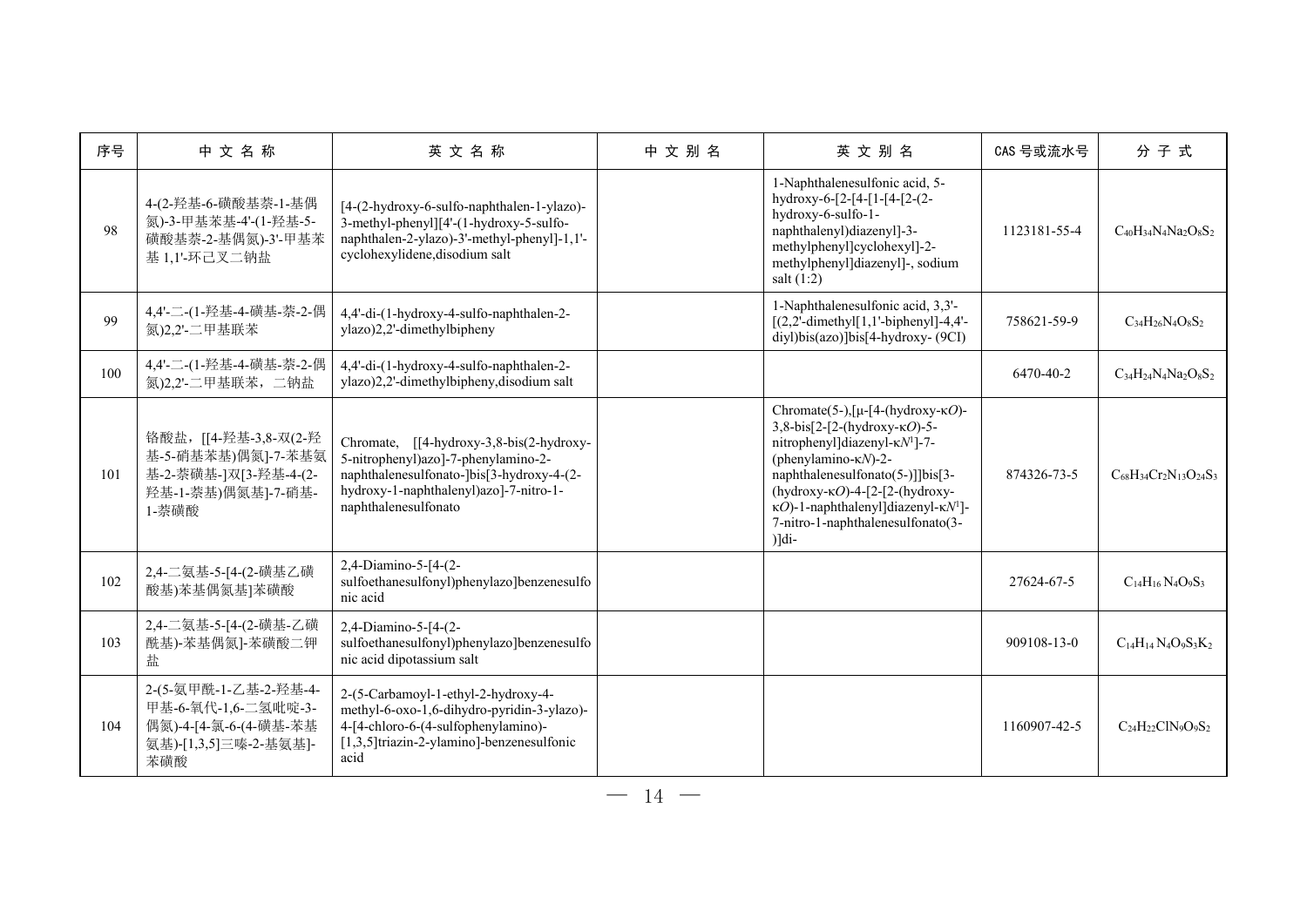| 序号  | 中文名称                                                                                                       | 英文名称                                                                                                                                                                                         | 中文别名 | 英文别名 | CAS 号或流水号    | 分子式                                               |
|-----|------------------------------------------------------------------------------------------------------------|----------------------------------------------------------------------------------------------------------------------------------------------------------------------------------------------|------|------|--------------|---------------------------------------------------|
| 105 | 2-(5-氨甲酰-1-乙基-2-羟基-4-<br>甲基-6-氧代-1,6-二氢吡啶-3-<br>偶氮)-4-[4-氯-6-(4-磺基-苯基<br>氨基)-[1,3,5]三嗪-2-基氨基]-<br>苯磺酸, 二钠盐 | 2-(5-Carbamoyl-1-ethyl-2-hydroxy-4-<br>methyl-6-oxo-1,6-dihydro-pyridin-3-ylazo)-<br>4-[4-chloro-6-(4-sulfophenylamino)-<br>[1,3,5]triazin-2-ylamino]-benzenesulfonic<br>acid, disodium salt |      |      | 1160842-29-4 | $C_{24}H_{20}CIN_9O_9S_2Na_2$                     |
| 106 | 5-[4-氯-6-(2-氯-苯基氨基)-<br>[1,3,5]三嗪-2-基氨基]-4-羟基-<br>3-(2-磺基-苯基偶氮)-萘-2,7-二<br>磺酸                              | 5-[4-Chloro-6-(2-chloro-phenylamino)-<br>$[1,3,5]$ triazin-2-ylamino]-4-hydroxy-3-(2-<br>sulfophenylazo)-naphthalene-2,7-disulfonic<br>acid                                                  |      |      | 767236-14-6  | $C_{25}H_{17}Cl_2N_7O_{10}S_3$                    |
| 107 | 5-[4-氯-6-(2-氯-苯基氨基)-<br>[1,3,5]三嗪-2-基氨基]-4-羟基-<br>3-(2-磺基-苯基偶氮)-萘-2,7-二<br>磺酸,三钠盐                          | 5-[4-Chloro-6-(2-chloro-phenylamino)-<br>$[1,3,5]$ triazin-2-ylamino]-4-hydroxy-3-(2-<br>sulfophenylazo)-naphthalene-2,7-disulfonic<br>acid, trisodium salt                                  |      |      | 70852-01-6   | $C_{25}H_{14}Cl_2N_7O_{10}S_3N$<br>a <sub>3</sub> |
| 108 | 7-{4-[4-氯-6-(2-羟基-乙基氨<br>基)-[1,3,5]三嗪-2-基氨基]-2-脲<br>基-苯基偶氮 }-萘-1,3,6-三磺<br>酸, 钠盐                           | 7-{4-[4-Chloro-6-(2-hydroxy-ethylamino)-<br>$[1,3,5]$ triazin-2-ylamino]-2-<br>ureidophenylazo}-naphthalene-1,3,6-<br>trisulfonic acid,sodium salt                                           |      |      | 2387359-74-0 | $C_{22}H_{17}C1N_9O_{11}S_3Na$                    |
| 109 | 7-{4-[4-氯-6-(2-羟基-乙基氨<br>基)-[1,3,5]三嗪-2-基氨基]-2-脲<br>基-苯基偶氮 }-萘-1,3,6-三磺酸                                   | $7-\{4-[4-Chloro-6-(2-hydroxy-ethylamino)-$<br>$[1,3,5]$ triazin-2-ylamino]-2-<br>ureidophenylazo}-naphthalene-1,3,6-<br>trisulfonic acid                                                    |      |      | 136816-56-3  | $C_{22}H_{20}CIN_{9}O_{11}S_{3}$                  |
| 110 | 5-[4-氯-6-(2-羟基-乙基氨基)-<br>[1,3,5]三嗪-2-氨基]-3-(2,5-二<br>磺基-苯基偶氮)-4-羟基-萘-<br>2,7-二磺酸                           | 5-[4-Chloro-6-(2-hydroxy-ethylamino)-<br>$[1,3,5]$ triazin-2-ylamino]-3- $(2,5-$<br>disulfophenylazo)-4-hydroxy-naphthalene-<br>2,7-disulfonic acid                                          |      |      | 2259691-76-2 | $C_{21}H_{18}C1N_7O_{14}S_4$                      |
| 111 | 5-[4-氯-6-(2-羟基-乙基氨基)-<br>[1,3,5]三嗪-2-基氨基]-4-羟基-<br>3-(2-磺基-苯基偶氮)-萘-2,7-二<br>磺酸,三钠盐                         | 5-[4-Chloro-6-(2-hydroxy-ethylamino)-<br>$[1,3,5]$ triazin-2-ylamino]-4-hydroxy-3-(2-<br>sulfophenylazo)-naphthalene-2,7-disulfonic<br>acid, trisodium salt                                  |      |      | 148974-45-2  | $C_{21}H_{15}CIN_7O_{11}S_3Na$<br>$\mathbf{3}$    |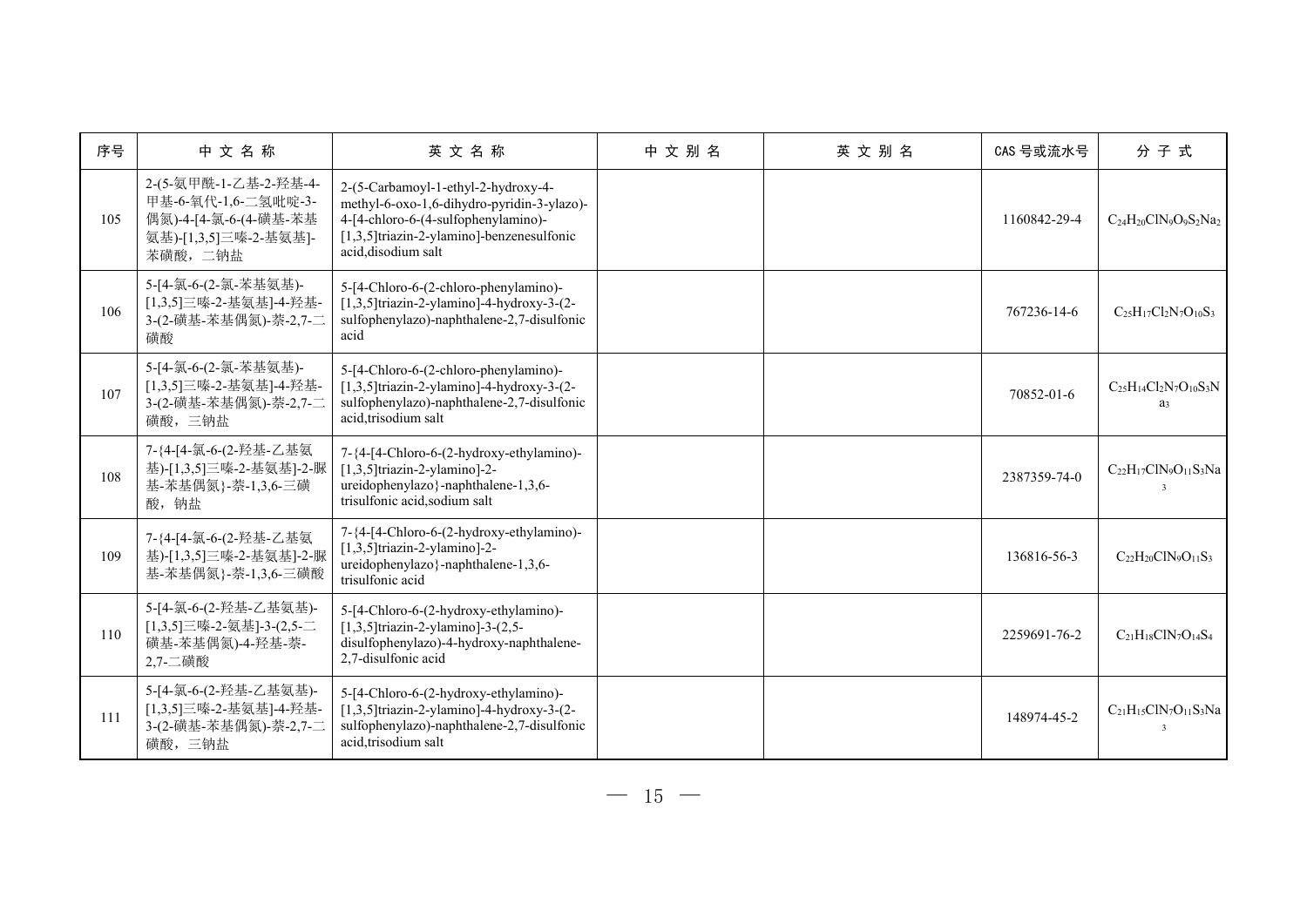| 序号  | 中文名称                                                                                         | 英文名称                                                                                                                                                                               | 中文别名 | 英文别名 | CAS 号或流水号    | 分子式                                               |
|-----|----------------------------------------------------------------------------------------------|------------------------------------------------------------------------------------------------------------------------------------------------------------------------------------|------|------|--------------|---------------------------------------------------|
| 112 | 5-[4-氯-6-(2-羟基-乙基氨基)-<br>[1,3,5]三嗪-2-基氨基]-4-羟基-<br>3-(2-磺基-苯基偶氮)-萘-2,7-二<br>磺酸               | 5-[4-Chloro-6-(2-hydroxy-ethylamino)-<br>$[1,3,5]$ triazin-2-ylamino]-4-hydroxy-3-(2-<br>sulfophenylazo)-naphthalene-2,7-disulfonic<br>acid                                        |      |      | 20161-86-8   | $C_{21}H_{18}CIN_7O_{11}S_3$                      |
| 113 | 2-(6-{[4-氯-6-(2-羟基-乙基氨<br>基)-[1,3,5]三嗪-2-基]-甲基氨<br>基}-1-羟基-3-磺基-萘-2-偶氮)<br>萘-1,5-二磺酸,三钠盐     | 2-(6-{[4-Chloro-6-(2-hydroxy-ethylamino)-<br>$[1,3,5]$ triazin-2-yl]-methyl-amino}-1-<br>hydroxy-3-sulfonaphthalen-2-ylazo)-<br>naphthalene-1,5-disulfonic acid, trisodium<br>salt |      |      | 2030406-93-8 | $C_{26}H_{19}C1N_7O_{11}S_3Na$<br>$\mathbf{3}$    |
| 114 | 2-(6-{[4-氯-6-(2-羟基-乙基氨<br>基)-[1,3,5]三嗪-2-基]-甲基氨<br>基}-1-羟基-3-磺基-萘-2-偶氮)<br>萘-1,5-二磺酸         | 2-(6-{[4-Chloro-6-(2-hydroxy-ethylamino)-<br>$[1,3,5]$ triazin-2-yl]-methyl-amino}-1-<br>hydroxy-3-sulfonaphthalen-2-ylazo)-<br>naphthalene-1,5-disulfonic acid                    |      |      | 2030406-92-7 | $C_{26}H_{22}CIN_7O_{11}S_3$                      |
| 115 | 4-{8-[4-氯-6-(4-氯-5-甲基-2-磺<br>基-苯基氨基)-[1,3,5]三嗪-2-基<br>氨基]-1-羟基-3,6-二磺基-萘-2-<br>基偶氮]-苯甲酸      | 4-{8-[4-Chloro-6-(4-chloro-5-methyl-2-<br>sulfophenylamino)-[1,3,5]triazin-2-<br>ylamino]-1-hydroxy-3,6-disulfo-naphthalen-<br>2-ylazo}-benzoic acid                               |      |      | 1826875-68-6 | $C_{27}H_{19}Cl_2N_7O_{12}S_3$                    |
| 116 | 4-{8-[4-氯-6-(4-氯-5-甲基-2-磺<br>基-苯基氨基)-[1,3,5]三嗪-2-基<br>氨基]-1-羟基-3,6-二磺基-萘-2-<br>基偶氮]-苯甲酸, 四钠盐 | 4-{8-[4-Chloro-6-(4-chloro-5-methyl-2-<br>sulfophenylamino)-[1,3,5]triazin-2-<br>ylamino]-1-hydroxy-3,6-disulfo-naphthalen-<br>2-ylazo}-benzoic acid, tetrasodium salt             |      |      | 1826875-69-7 | $C_{27}H_{15}Cl_2N_7O_{12}S_3N$<br>a <sub>4</sub> |
| 117 | 5-[4-氯-6-(4-氯-5-甲基-2-磺基-<br>苯基氨基)-[1,3,5]三嗪-2-基氨<br>基]-4-羟基-3-(2-磺基-苯基偶<br>氮)-萘-2,7-二磺酸      | 5-[4-Chloro-6-(4-chloro-5-methyl-2-sulfo-<br>phenylamino)-[1,3,5]triazin-2-ylamino]-4-<br>hydroxy-3-(2-sulfophenylazo)-naphthalene-<br>2,7-disulfonic acid                         |      |      | 1826875-70-0 | $C_{26}H_{19}Cl_2N_7O_{13}S_4$                    |
| 118 | 5-[4-氯-6-(4-氯-5-甲基-2-磺基-<br>苯基氨基)-[1,3,5]三嗪-2-基氨<br>基]-4-羟基-3-(2-磺基-苯基偶<br>氮)-萘-2,7-二磺酸, 四钠盐 | 5-[4-Chloro-6-(4-chloro-5-methyl-2-sulfo-<br>phenylamino)-[1,3,5]triazin-2-ylamino]-4-<br>hydroxy-3-(2-sulfophenylazo)-naphthalene-<br>2,7-disulfonic acid, tetrasodium salt       |      |      | 1826875-71-1 | $C_{26}H_{15}Cl_2N_7O_{13}S_4N$<br>a <sub>4</sub> |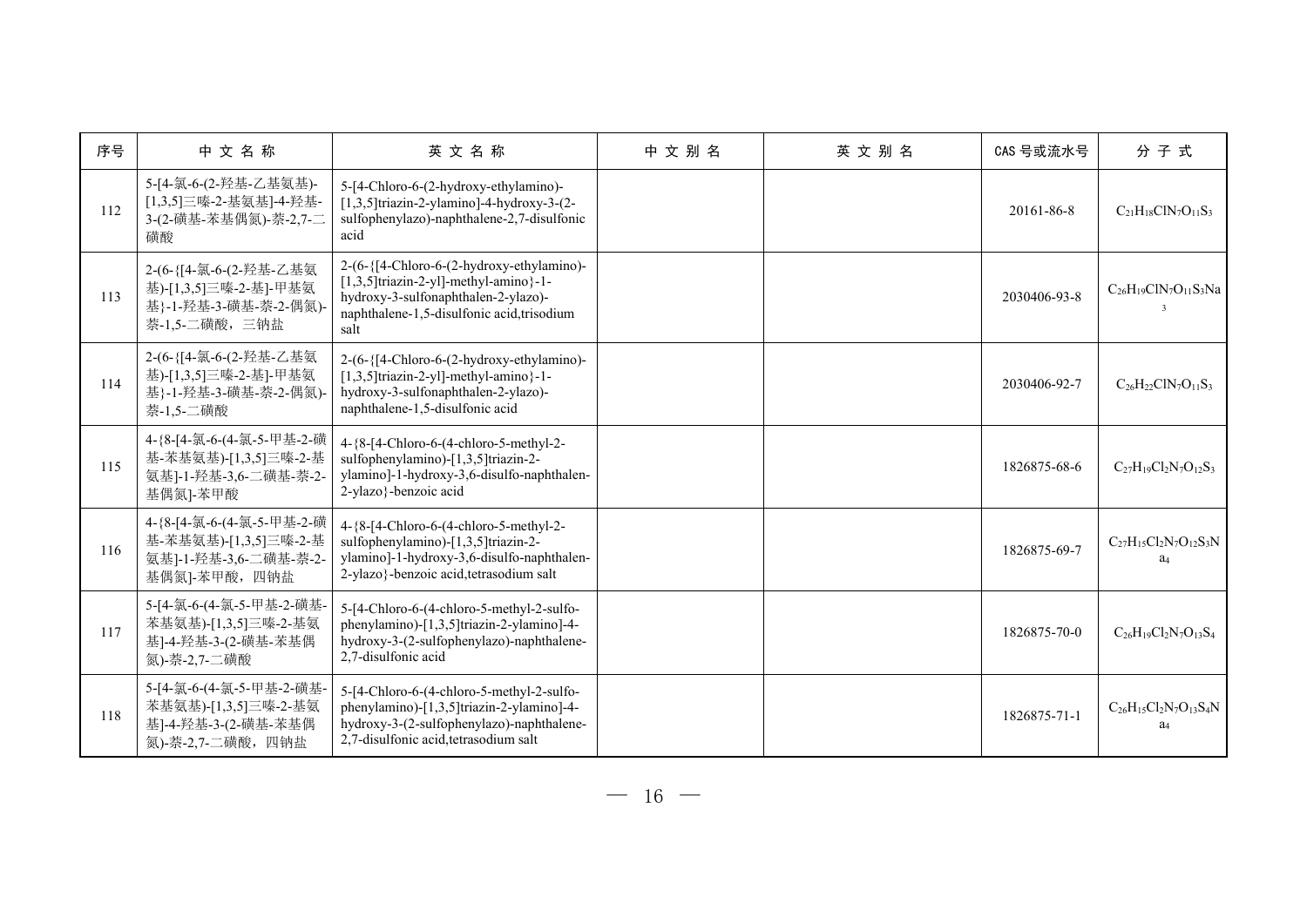| 序号  | 中文名称                                                 | 英文名称                                                                                               | 中文别名                                | 英文别名                                                                                        | CAS 号或流水号      | 分子式                                       |
|-----|------------------------------------------------------|----------------------------------------------------------------------------------------------------|-------------------------------------|---------------------------------------------------------------------------------------------|----------------|-------------------------------------------|
| 119 | 3β-羟基-5α-雄烷-17 酮                                     | $3\beta$ -Hydroxy-5 $\alpha$ -androstan-17-one                                                     | 表雄酮                                 | Epiandrosterone; $5\alpha$ -Androstan-3 $\beta$ -<br>ol-17-one                              | 481-29-8       | $C_{19}H_{30}O_2$                         |
| 120 | 氟乙烷                                                  | Ethyl fluoride                                                                                     | HFC-161; R161; 乙基氟                  | fluoro ethane, FC-161                                                                       | $353 - 36 - 6$ | $C_2H_5F$                                 |
| 121 | 苊烯                                                   | Acenaphthylene                                                                                     | 二氢苊; 萘嵚戊烯; 萘并<br>乙烯; 萘嵌戊烯; 乙烯合<br>萘 | Acenaphthalene; Acenaphthylene; Cy<br>clopenta[de]naphthalene;cyclopenta<br>(de)naphthalene | 208-96-8       | $C_{12}H_8$                               |
| 122 | 2-乙酰基-5-溴-4-甲基噻吩                                     | 2-Acetyl-5-bromo-4-methylthiophene                                                                 |                                     | Ethanone, 1-(5-bromo-4-methyl-2-<br>thienyl)-                                               | 859199-06-7    | $C_7H_7BrOS$                              |
| 123 | 羧甲基纤维素钙                                              | Carboxymethyl cellulose calcium                                                                    |                                     | Carmellose calcium                                                                          | 9050-04-8      | $C_2H_4O_3$ ·x $Ca$ ·x $U$ nsp<br>ecified |
| 124 | 3-氯-2-肼基吡啶                                           | 3-Chloro-2-hydrazinopyridine                                                                       |                                     | (3-Chloro-pyridin-2-yl)-hydrazine                                                           | 22841-92-5     | $C_5H_6CIN_3$                             |
| 125 | 2-三氟甲基-N-乙酰氧甲基苯<br>甲酰胺                               | 2-Trifluoromethyl-N-acetoxymethyl-<br>benzamide                                                    |                                     |                                                                                             | 895525-72-1    | $C_{11}H_{10}F_3NO_3$                     |
| 126 | 3,5-二氯苯异氰酸酯                                          | 3,5-Dichlorophenyl isocyanate                                                                      |                                     |                                                                                             | 34893-92-0     | $C_7H_3NOCl_2$                            |
| 127 | 2-(2-(1-氯环丙基)-3-(2-氯苯<br>基)-2-羟丙基)-1,2,4-三唑-3-硫<br>酮 | 2-[2-(1-Chlorocyclopropyl)-3-(2-<br>chlorophenyl)-2-hydroxypropyl]-1,2,4-<br>triazolidine-3-thione |                                     |                                                                                             | 222408-90-4    | $C_{14}H_{17}Cl_2N_3OS$                   |
| 128 | 4-(6-氨基吡啶-3-基)哌嗪-1-甲<br>酸叔丁酯                         | tert-Butyl 4-(6-aminopyridin-3-<br>yl)piperazine-1-carboxylate                                     |                                     | Pyrimidine, 5-bromo-4-chloro-6-<br>cyclopropyl-                                             | 571188-59-5    | $C_{14}H_{22}N_4O_2$                      |
| 129 | N-甲基邻苯二胺磷酸盐                                          | N-Methyl-o-phenylenediamine phosphate                                                              |                                     | 1,2-Benzenediamine, $N^1$ -methyl-                                                          | 283167-56-6    | $C_7H_{12.31}N_2O_{3.08}P_{0.77}$         |
| 130 | 5-苯氧基异苯并呋喃-1-(3H)-<br>酮                              | 5-Phenoxyisobenzofuran-1-(3H)-one                                                                  |                                     | 1(3H)-Isobenzofuranone, 5-<br>phenoxy-                                                      | 57830-14-5     | $C_{14}H_{10}O_3$                         |
| 131 | 4,4'-二氨基-3,3'-二甲基二苯环<br>己烷盐酸盐                        | 4,4'-Diamino-3,3'-<br>dimethyldiphenylcyclohexane,hydrochloride                                    |                                     |                                                                                             | 9579           | $C_{20}H_{28}C_{12}N_2$                   |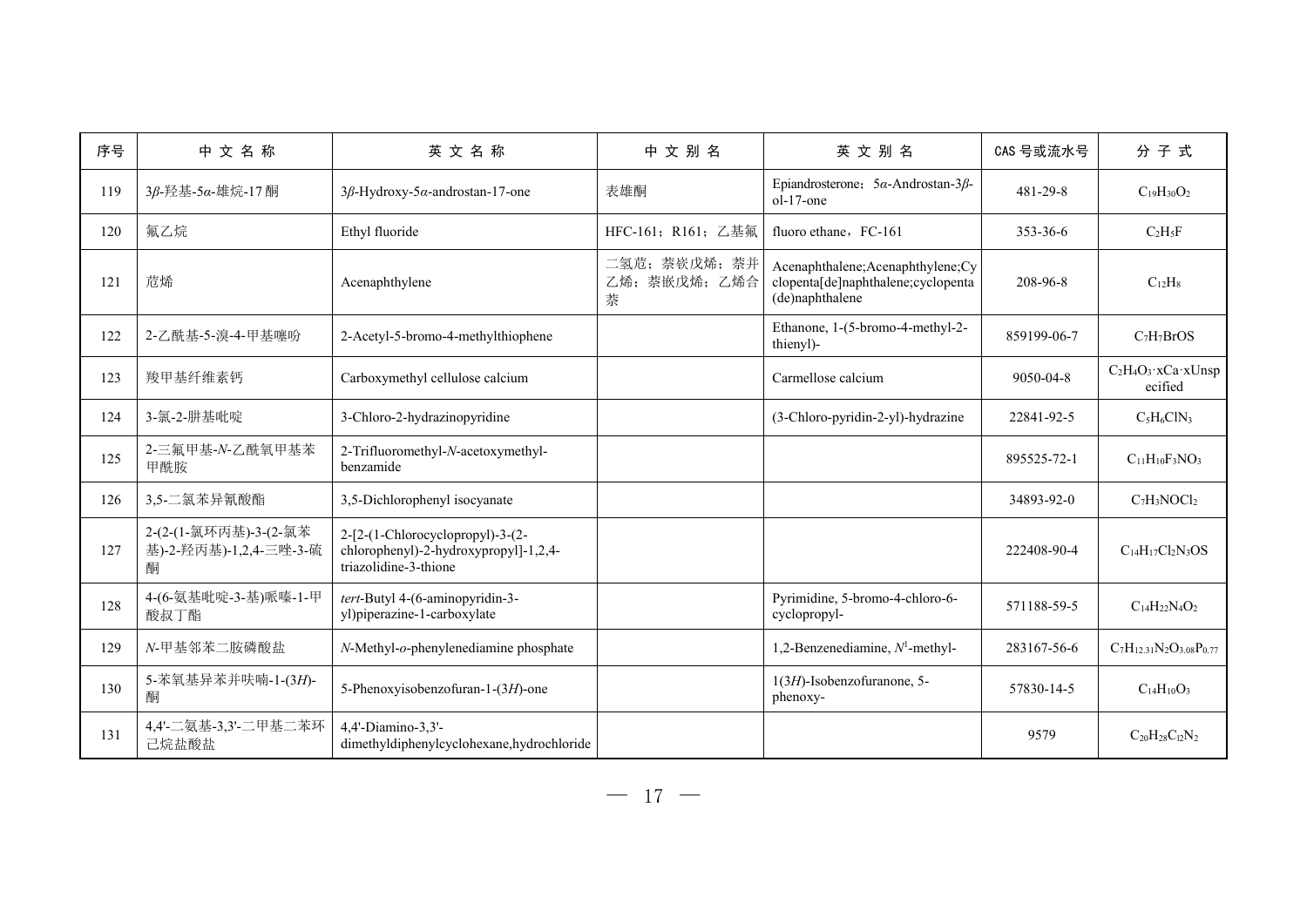| 序号  | 中文名称                                                                                                                       | 英文名称                                                                                                                                                                                                                 | 中文别名                                  | 英文别名                                                                                                                                                                   | CAS 号或流水号  | 分子式                                                        |
|-----|----------------------------------------------------------------------------------------------------------------------------|----------------------------------------------------------------------------------------------------------------------------------------------------------------------------------------------------------------------|---------------------------------------|------------------------------------------------------------------------------------------------------------------------------------------------------------------------|------------|------------------------------------------------------------|
| 132 | 3,3'-((2,2'-二甲基-[1,1'-二苯<br>基]-4,4'-二基双(二(2,1-二偶<br>氮))双(4-羟基萘-1-磺酸二钠<br>盐)                                                | Sodium $3,3'$ - $((2,2'$ -dimethyl-[1,1'-biphenyl]-<br>4,4'-diyl)bis(diazene-2,1-diyl))bis(4-<br>hydroxynaphthalene-1-sulfonate)                                                                                     | 弱酸性大红 F-GRS                           | <b>Acid Scarlet F-GRS</b>                                                                                                                                              | 9580       | $C_{34}H_{24}N_4Na_2O_8S_2$                                |
| 133 | 4-氨基-5-羟基-6-((4-(N-(4-((2-<br>羟基-1-萘)二氮烯基)苯基)磺<br>酰胺基)苯基)二氮烯基-3-((4-<br>硝基苯基)二氮烯基)萘-2,7-二<br>磺酸二钠盐                         | Sodium 4-amino-5-hydroxy-6- $((4-(N-4)(2-$<br>hydroxynaphthalen-1-<br>yl)diazenyl)phenyl)sulfamoyl)phenyl)diazen<br>yl)-3-((4-nitrophenyl)diazenyl)naphthalene-<br>2.7-disulfonate                                   | 酸性黑 N-GRS                             | Acid Black N-GRS                                                                                                                                                       | 9581       | $C_{38}H_{25}N_9Na_2O_{12}S_3$                             |
| 134 | 4-氨基-5-羟基-6-((4-(N-(4-((4-<br>羟基苯基)二氮烯基)苯基)磺酰<br>胺基)苯基)二氮烯基)-3-((4-硝<br>基苯基)二氮烯基)萘-2,7-二磺<br>酸二钠盐                          | Sodium 4-amino-5-hydroxy-6- $((4-(N-4)(4-1))$<br>hydroxyphenyl)diazenyl)phenyl)sulfamoyl)p<br>henyl)diazenyl)-3-((4-<br>nitrophenyl)diazenyl)naphthalene-2,7-<br>disulfonate                                         | 酸性绿 B                                 | Acid Green B                                                                                                                                                           | 9582       | $C_{34}H_{23}N_9Na_2O_{12}S_3$                             |
| 135 | 2-(5-氯-8-喹啉氧基)乙酸 1-甲<br>基己基酯                                                                                               | Acetic acid, 2-[(5-chloro-8-quinolinyl)oxy]-,<br>1-methylhexyl ester                                                                                                                                                 | 解草酯;解毒喹;1-甲基<br>己基(5-氯-8-喹啉氧基)乙<br>酸酯 | 1-Methylhexyl (5-chloroquinolin-8-<br>yloxy)acetate; heptan-2-yl 2-((5-<br>chloroquinolin-8-yl)oxy)acetate;<br>Cloquintocet-methyl;<br>Cloquintocet-methyl hexyl ester | 99607-70-2 | $C_{18}H_{22}CINO_3$                                       |
| 136 | 5,6-二氢-9,10-二甲氧苯并[g]-<br>1,3-苯并二氧戊环[5,6-a]喹嗪<br>盐酸盐二水合物                                                                    | 9,10-Dimethoxy-5,6-dihydrobenzo[g]-1,3-<br>benzodioxolo[5,6-a]quinolizinium chloride                                                                                                                                 | 盐酸小檗碱;<br>盐酸黄连素                       | Berberine Hydrochloride                                                                                                                                                | 5956-60-5  | $C_{20}H_{18}CINO_4\bullet 2H_2O$                          |
| 137 | 1-己烯与乙烯和 1-丙烯的聚合<br>物                                                                                                      | 1-Hexene, polymer with ethene and 1-<br>propene                                                                                                                                                                      | 茂金属乙烯与α-烯烃的共<br>聚物                    | Metallocene Ethylene alpha-olefin<br>copolymer                                                                                                                         | 25895-46-9 | $H_3C(C_2H_4 \cdot C_3H_6 \cdot C_6$<br>$H_{12}$ ) $xCH_3$ |
| 138 | C <sub>8-24</sub> (支链和直链)和 C <sub>18</sub> 不饱<br>和醇与五氧化二磷的反应产物<br>与 C <sub>8-18</sub> 和 C <sub>18</sub> 不饱和乙氧基化<br>烷基胺的化合物 | Alcohols, C <sub>8-24</sub> -branched and linear and C <sub>18</sub> -<br>unsatd, reaction products with phosphorus<br>oxide ( $P_2O_5$ ), compds. with ethoxylated $C_{8-18}$<br>and $C_{18}$ -unsatd. alkyl amines |                                       |                                                                                                                                                                        | 9583       |                                                            |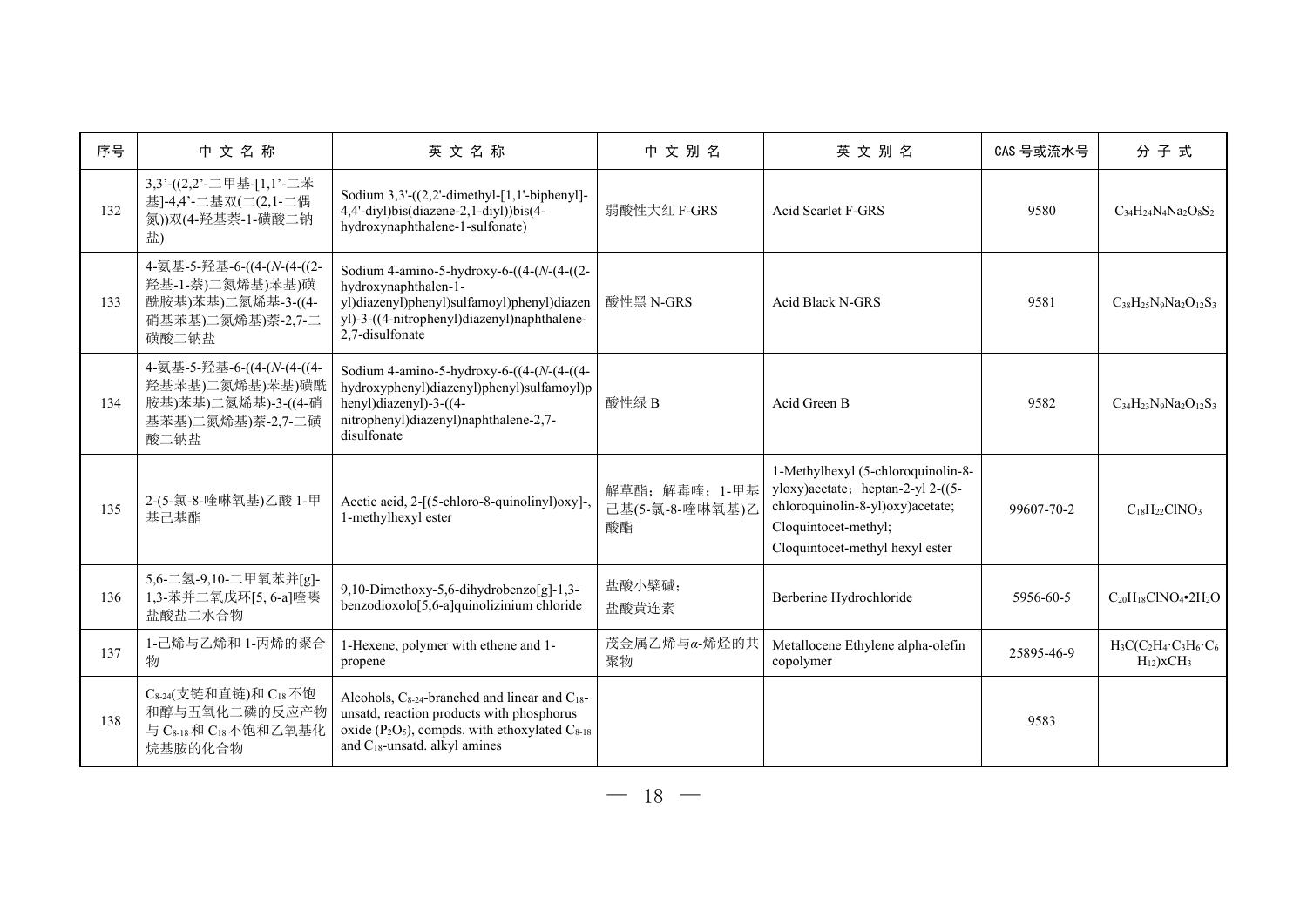| 序号  | 中文名称                                                 | 英文名称                                                                                     | 中文别名                                     | 英文别名                                                                                                            | CAS 号或流水号   | 分子式                          |
|-----|------------------------------------------------------|------------------------------------------------------------------------------------------|------------------------------------------|-----------------------------------------------------------------------------------------------------------------|-------------|------------------------------|
| 139 | 2,5-二巯基-1,3,4-三唑二钾盐                                  | 2,5-Dimercapto-1,3,4-thiadiazole,<br>dipotassium salt                                    |                                          | Dipotassium 1,3,4-thiadiazole-2,5-<br>dithiolate                                                                | 4628-94-8   | $C_2K_2N_2S_3$               |
| 140 | D-二苯甲酰酒石酸                                            | Dibenzoyl-D-tartaric acid                                                                |                                          |                                                                                                                 | 17026-42-5  | $C_{18}H_{14}O_8$            |
| 141 | D-二苯甲酰酒石酸(一水合物)                                      | Dibenzoyl-D-tartaric acid monohydrate                                                    |                                          |                                                                                                                 | 80822-15-7  | $C_{18}H_{14}O_8 \cdot H_2O$ |
| 142 | L-二苯甲酰酒石酸                                            | Dibenzoyl-L-tartaric acid                                                                |                                          |                                                                                                                 | 2743-38-6   | $C_{18}H_{14}O_8$            |
| 143 | L-二苯甲酰酒石酸(一水合物)                                      | Dibenzoyl-L-tartaric acid monohydrate                                                    |                                          |                                                                                                                 | 62708-56-9  | $C_{18}H_{14}O_8 \cdot H_2O$ |
| 144 | D-二对甲基苯甲酰酒石酸                                         | Di-p-toluoly-D-tartaric acid                                                             |                                          |                                                                                                                 | 32634-68-7  | $C_{20}H_{18}O_8$            |
| 145 | L-二对甲基苯甲酰酒石酸                                         | Di-p-toluoly-L-tartaric acid                                                             |                                          |                                                                                                                 | 32634-66-5  | $C_{20}H_{18}O_8$            |
| 146 | D-二对甲基苯甲酰酒石酸(一<br>水合物)                               | Di-p-toluoly-D-tartaric acid monohydrate                                                 |                                          |                                                                                                                 | 71607-32-4  | $C_{20}H_{18}O_8 \cdot H_2O$ |
| 147 | L-二对甲基苯甲酰酒石酸(一<br>水合物)                               | Di-p-toluoly-L-tartaric acid monohydrate                                                 |                                          |                                                                                                                 | 71607-31-3  | $C_{20}H_{18}O_8 \cdot H_2O$ |
| 148 | 三异鲸蜡醇柠檬酸酯                                            | Triisocetyl citrate                                                                      |                                          |                                                                                                                 | 93385-14-9  | $C_{54}H_{104}O_7$           |
| 149 | 三(辛基十二烷醇)柠檬酸酯                                        | Tris(2-octyldodecyl) citrate                                                             |                                          |                                                                                                                 | 126121-35-5 | $C_{66}H_{128}O_7$           |
| 150 | 六氰基钴(III)酸钾                                          | Potassium hexacyanocobaltate(III)                                                        |                                          |                                                                                                                 | 13963-58-1  | $K_3[Co(CN)_6]$              |
| 151 | 1-[[2-(2,4-二氯苯基)-4-丙基-<br>1,3-二氧戊环-2-基]甲基]-1H-<br>三唑 | 1H-1,2,4-Triazole,1-[[2-(2,4-<br>dichlorophenyl)-4-propyl-1,3-dioxolan-2-<br>yl]methyl]- | 丙环唑                                      | Propiconazole                                                                                                   | 60207-90-1  | $C_{15}H_{17}Cl_2N_3O_2$     |
| 152 | N-氨基-3-氮杂双环[3.3.0]辛烷<br>盐酸盐                          | N-Amino-3-Azabicyclo[3.3.0] Octane<br>hydrochloride                                      | 氨基杂环盐酸盐;六氢环<br>戊烯并[C]吡咯-2-(1H)-胺<br>单盐酸盐 | 3-Amino-3-azabicyclo[3.3.0] octane<br>hcl;<br>Hyxahydrocyclopenta[c]pyrrol-<br>$2(1H)$ -amine monohydrochloride | 58108-05-7  | $C_7H_{15}N_2Cl$             |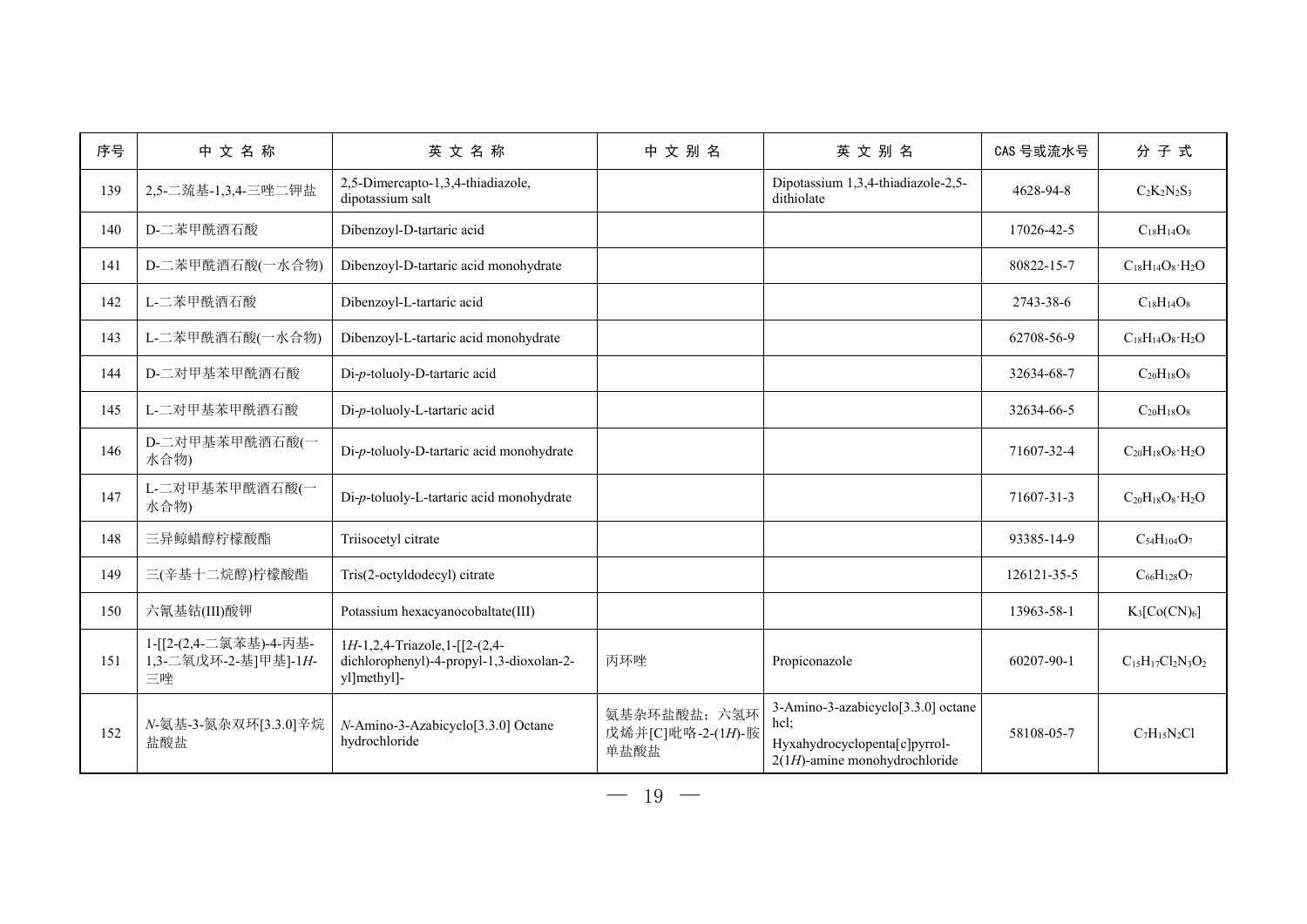| 序号  | 中文名称                                                                                                                                 | 英文名称                                                                                                                                                                                                           | 中文别名                     | 英文别名                                                                                                           | CAS 号或流水号  | 分子式                                                   |
|-----|--------------------------------------------------------------------------------------------------------------------------------------|----------------------------------------------------------------------------------------------------------------------------------------------------------------------------------------------------------------|--------------------------|----------------------------------------------------------------------------------------------------------------|------------|-------------------------------------------------------|
| 153 | 对甲苯磺酰脲                                                                                                                               | p-Tolysulfonylurea                                                                                                                                                                                             |                          | 4-Methybenzenesulfonyl urea                                                                                    | 1694-06-0  | $C_8H_{10}N_2O_3S$                                    |
| 154 | C8-22 的饱和脂肪酸或者 C18-22<br>的不饱和脂肪酸和蔗糖的反应<br>组成物                                                                                        | Fatty acids, C <sub>8-22</sub> -saturated and/or C <sub>18-22</sub> -<br>unsaturaded, esters with sucrose                                                                                                      | 蔗糖脂肪酸酯                   | Sucrose fatty acid esters                                                                                      | 9584       |                                                       |
| 155 | 2,5-二氢-6-羟基-2-甲基-5-氧-<br>3-巯基-1,2,4-三嗪                                                                                               | 2,5-Dihydro-6-hydroxy-2-methyl-3-<br>mercapto-5-oxo-1,2,4-triazine                                                                                                                                             |                          |                                                                                                                | 58909-39-0 | $C_4H_5N_3O_2S$                                       |
| 156 | (6R,7R)-7-[(Z)-2-(2-氨基-4-噻<br>唑基)-2-甲氧亚氨基乙酰氨<br>基]-3-[[(1-甲基-1H-四氮唑-5-<br>基)硫基]甲基]-8-氧代-5-硫杂-<br>1-氮杂双环[4.2.0]辛-2-烯-2-甲<br>酸盐酸盐(2:1) | $(6R,7R)$ -7-[(Z)-2-(2-Aminothiazol-4-yl)-2-<br>(methoxyimino)acetylamino]-3-(1-methyl-<br>1H-tetrazol-5ylsulfanylmethyl)-8-oxo-5-<br>thia-1-azabicyclo[4.2.0]oct-2ene-2-<br>carboxylic acid hemihydrochloride | 盐酸头孢甲肟; 倍司特<br>克;头孢甲肟盐酸盐 | Cefmenoxime hydrochloride                                                                                      | 75738-58-8 | $(C_{16}H_{17}N_9O_5S_3)_2 \cdot H$<br>C <sub>1</sub> |
| 157 | (±)-顺-1-乙酰基-4[4-[[2-(2,4-<br>二氯苯基)-2-(1H-咪唑-1-甲基)<br>1,3-二氧戊-4-环基]甲氧基]苯<br>基]哌嗉                                                      | Piperazine, 1-acetyl-4-[4-[[2-(2,4-<br>dichlorophenyl)-2-(1H-imidazol-1-<br>ylmethyl)-1,3-dioxolan-4-<br>yl]methoxy]phenyl]-, cis-                                                                             | 酮康唑                      | Ketoconazole                                                                                                   | 65277-42-1 | $C_{26}H_{28}Cl_2N_4O_4$                              |
| 158 | (Z)-2-甲氧亚氨基-2-(2-氨基-4-<br>噻唑基)-硫代乙酸苯并噻唑酯                                                                                             | (Z)-2-[Methoxyimino]-2-(2-aminothiazol-4-<br>yl)acetic acid S-2-benzothiazole                                                                                                                                  |                          | 4-Thiazoleethanethioic acid, 2-<br>$amino-\alpha$ -(methoxyimino)-, S-2-<br>benzothiazolyl ester, $(\alpha Z)$ | 80756-85-0 | $C_{13}H_{10}N_4O_2S_3$                               |
| 159 | 9-氟-2,3-二氢-3-甲基-10-(4-甲<br>基-1-哌嗪基)-7-氧代-7H-吡啶<br>并[1,2,3-de]-[1,4]苯并恶嗪-6-<br>羧酸                                                     | 9-Fluoro-2,3-dihydro-3-methyl-10-(4-<br>methyl-piperazinyl)-7-oxo-7H-pyrido[1,2,3-<br>de]-1,4-benzoxazine-6-carboxylic acid                                                                                    | 氧氟沙星                     | Ofloxacin                                                                                                      | 82419-36-1 | $C_{18}H_{20}FN_{3}O_{4}$                             |
| 160 | 1,1,2,2,3,3-六氯丙烷                                                                                                                     | $1,1,2,2,3,3$ -Hexachlropropane                                                                                                                                                                                | 六氯丙烷                     | Hexachlropropane                                                                                               | 15600-01-8 | $C_3H_2Cl_6$                                          |
| 161 | L-赖氨酸醋酸盐                                                                                                                             | L-Lysine acetate                                                                                                                                                                                               | 醋酸赖氨酸                    | Lysine acetate                                                                                                 | 57282-49-2 | $CsH18N2O4$                                           |
| 162 | L-赖氨酸盐酸盐                                                                                                                             | L-Lysine hydrochloride                                                                                                                                                                                         | 盐酸赖氨酸                    | Lysine hydrochloride                                                                                           | 10098-89-2 | $C_6H_{14}N_2O_2 \cdot HCl$                           |
|     |                                                                                                                                      |                                                                                                                                                                                                                |                          |                                                                                                                |            |                                                       |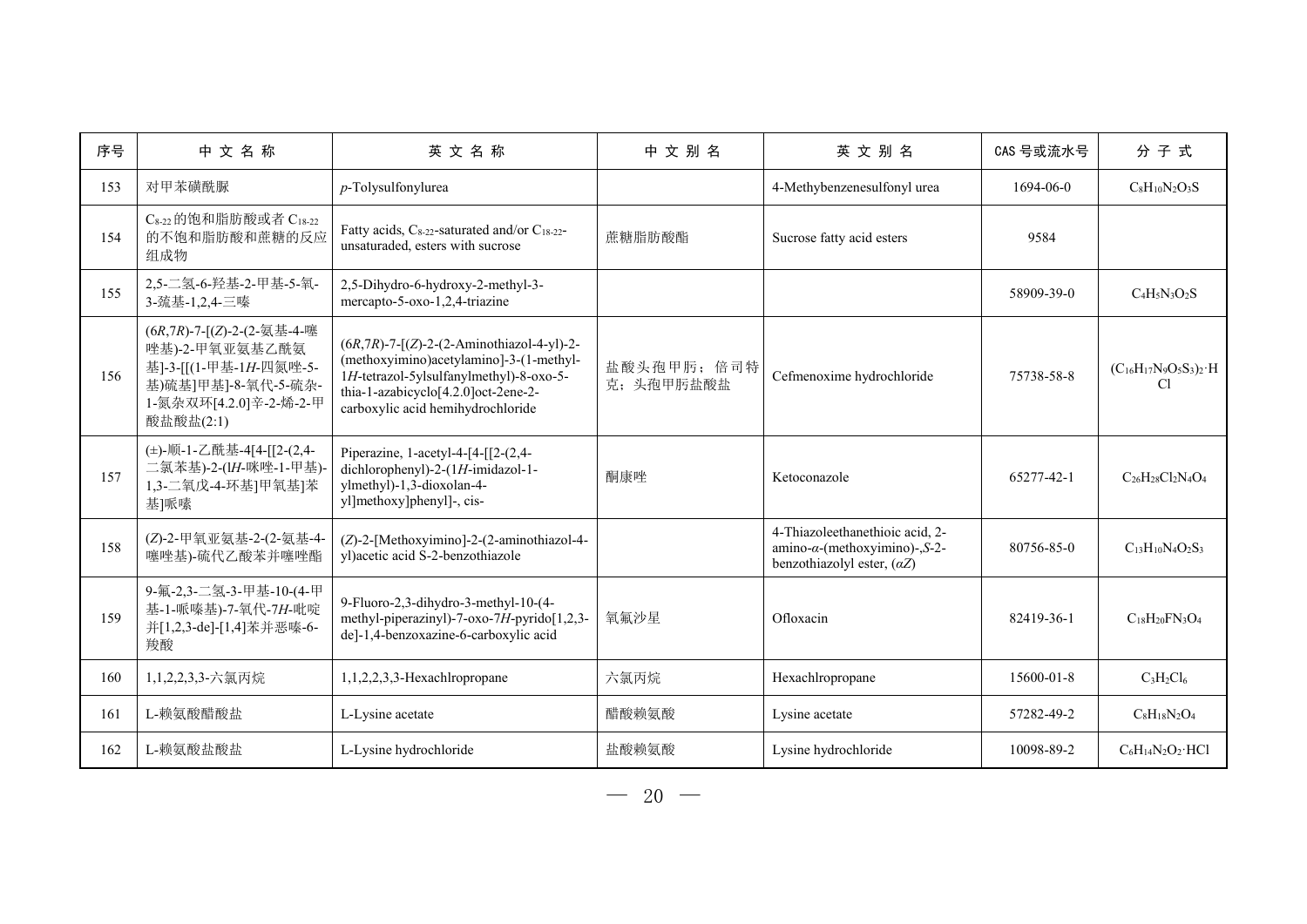| 序号  | 中文名称                                                                                    | 英文名称                                                                                                                                                 | 中文别名    | 英文别名                             | CAS 号或流水号      | 分子式                              |
|-----|-----------------------------------------------------------------------------------------|------------------------------------------------------------------------------------------------------------------------------------------------------|---------|----------------------------------|----------------|----------------------------------|
| 163 | (11β,16β)-9-氯-11-羟基-16-甲<br>基-17,21-双(1-氧丙氧基)孕甾-<br>1,4-二烯-3,20-二酮                      | $(11\beta, 16\beta)$ -9-Chloro-11-hydroxy-16-methyl-<br>17,21-bis(1-oxopropoxy)pregna-1,4-diene-<br>3,20-dione                                       | 丙酸倍氯米松  | Beclometasone dipropionate       | 5534-09-8      | $C_{28}H_{37}ClO_7$              |
| 164 | (11β,16β)-21-氯-9-氟-11-羟基-<br>16-甲基-17-(1-氧丙氧基)孕甾-<br>1,4-二烯-3,20-二酮                     | $(11\beta, 16\beta)$ -21-Chloro-9-fluoro-11-hydroxy-<br>16-methyl-17-(1-oxopropoxy)pregna-1,4-<br>diene-3,20-dione                                   | 丙酸氯倍他索  | Clobetasol propionate            | 25122-46-7     | $C_{25}H_{32}C$ IFO <sub>5</sub> |
| 165 | (11β,16α)-21-(乙酰氧基)-9-氟-<br>11,17-二羟基-16-甲基孕甾-<br>1,4-二烯-3,20-二酮                        | $(11\beta, 16\alpha)$ -21-(Acetyloxy)-9-fluoro-11,17-<br>dihydroxy-16-methylpregna-1,4-diene-3,20-<br>dione                                          | 醋酸地塞米松  | Dexamethasone acetate            | 1177-87-3      | $C_{24}H_{31}FO_6$               |
| 166 | (6α,11β,16α)-21-(乙酰氧基)-<br>6,9-二氟-11-羟基-16,17-[(1-甲<br>基亚乙基)-双(氧)]孕甾-1,4-二<br>烯-3,20-二酮 | $(6\alpha, 11\beta, 16\alpha)$ -21-(Acetyloxy)-6,9-difluoro-<br>11-hydroxy-16,17- $(1-$<br>methylethylidene)bis(oxy)]pregna-1,4-<br>diene-3,20-dione | 醋酸氟轻松   | Fluocinonide                     | 356-12-7       | $C_{26}H_{32}F_{2}O_{7}$         |
| 167 | 21-(乙酰氧基)-17-羟基孕甾-<br>1,4-二烯-3,11,20-三酮                                                 | 21-(Acetyloxy)-17-hydroxypregna-1,4-<br>diene- $3,11,20$ -trione                                                                                     | 醋酸泼尼松   | Prednisone acetate               | $125 - 10 - 0$ | $C_{23}H_{28}O_6$                |
| 168 | (11β,16α)-21-(乙酰氧基)-9-氟-<br>11-羟基-16,17-[(1-甲基亚乙<br>基)-双(氧)]孕甾-1,4-二烯-3,20-<br>二酮       | $(11\beta, 16\alpha)$ -21-(Acetyloxy)-9-fluoro-11-<br>hydroxy-16,17-[(1-<br>methylethylidene)bis(oxy)]pregna-1,4-<br>diene-3,20-dione                | 醋酸曲安奈德  | Triamcinolone acetonide acetate  | 3870-07-3      | $C_{26}H_{33}FO_7$               |
| 169 | 孕甾-1,4-二烯-3,20-二酮, 9-<br>氟-11β,17,21-三羟基-16α-甲<br>基-, 21-(二氢磷酸)二钠盐                      | Pregna-1,4-diene-3,20-dione, 9-fluoro-<br>$11\beta$ , 17, 21-trihydroxy-16 $\alpha$ -methyl-, 21-<br>(dihydrogen phosphate) disodium salt (8CI)      | 地塞米松磷酸钠 | Dexamethasone sodium phosphate   | 2392-39-4      | $C_{22}H_{28}FNa_2O_8P$          |
| 170 | (11β,16α)-21-氯-9-氟-11-羟-<br>16,17-(1-甲基亚乙基)-双(氧)]<br>孕甾-4-烯-3,20-二酮                     | $(11\beta, 16\alpha)$ -21-Chloro-9-fluoro-11-hydroxy-<br>$16,17$ -[(1-methylethylidene)bis(oxy)]pregn-<br>4-ene-3,20-dione                           | 哈西奈德    | Halcinonide                      | 3093-35-4      | $C24H32ClFO5$                    |
| 171 | (6α,11β)-21-(3-羧基-1-氧丙氧<br>基)-11,17-二羟-6-甲基孕甾-<br>1,4-二烯-3,20-二酮                        | $(6\alpha, 11\beta)$ -21-(3-Carboxy-1-oxopropoxy)-<br>11,17-dihydroxy-6-methylpregna-1,4-diene-<br>$3.20$ -dione                                     | 琥珀酸甲泼尼龙 | Methylprednisolone hemisuccinate | 2921-57-5      | $C_{26}H_{34}O_8$                |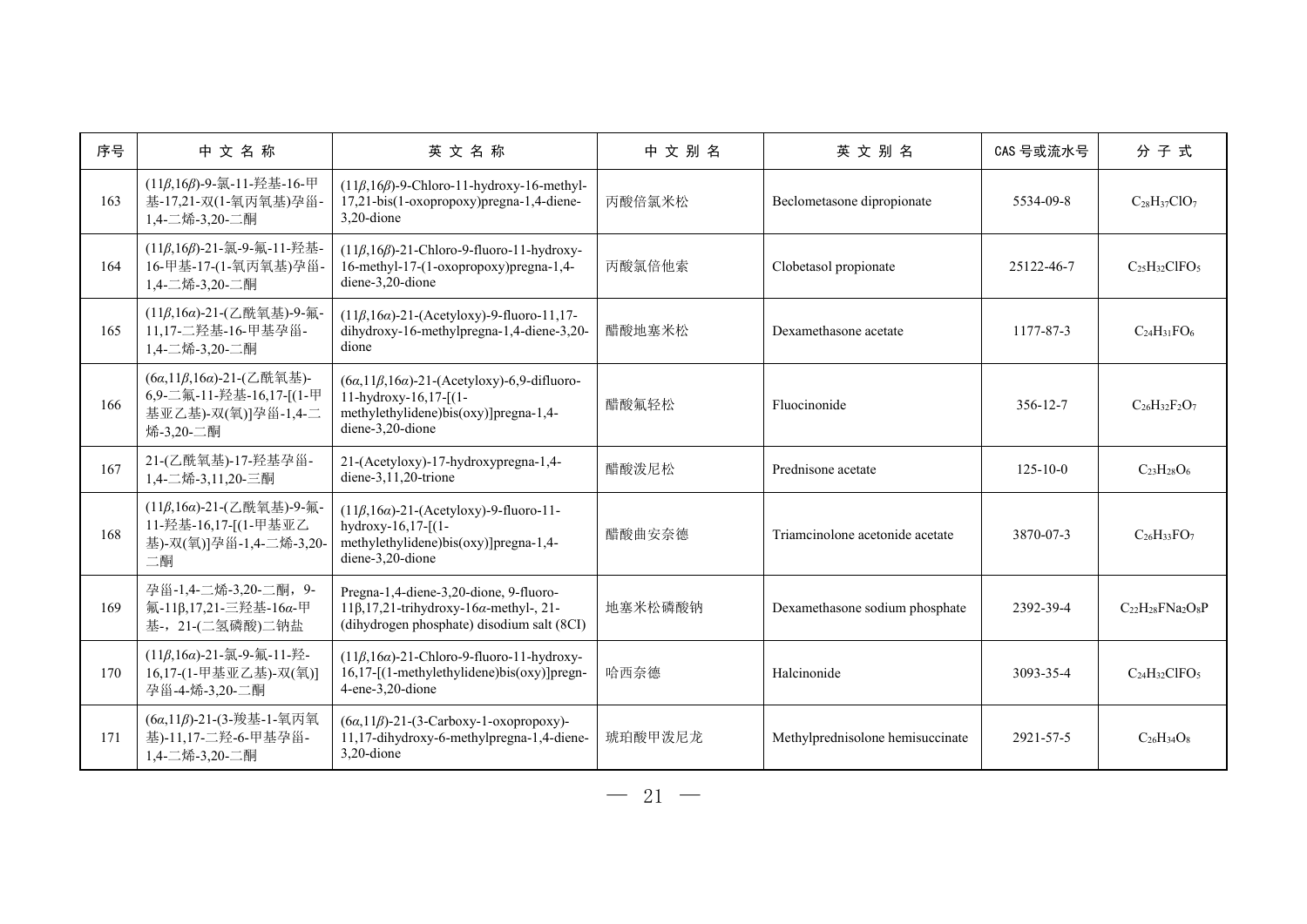| 序号  | 中文名称                                                                             | 英文名称                                                                                                                    | 中文别名   | 英文别名                        | CAS 号或流水号     | 分子式                                |
|-----|----------------------------------------------------------------------------------|-------------------------------------------------------------------------------------------------------------------------|--------|-----------------------------|---------------|------------------------------------|
| 172 | 11β,17α,21-三羟基-6α-甲基-<br>1,4-孕甾烯-3,20-二酮                                         | $11\beta, 17\alpha, 21$ -Trihydroxy-6 $\alpha$ -methyl-1,4-<br>pregnene-3,20-dione                                      | 甲泼尼龙   | Methylprednisolone          | 1247-42-3     | $C_{22}H_{28}O_5$                  |
| 173 | $(11β, 16α) - 9 - 4(11, 21 - 2)$ .<br>16,17-(1-甲基亚乙基)双(氧)]-<br>孕甾-1,4-二烯-3,20-二酮 | $(11\beta, 16\alpha)$ -9-Fluoro-11,21-dihydroxy-16,17-<br>[(1-methylethylidene)bis(oxy)]pregna-1,4-<br>diene-3,20-dione | 曲安奈德   | Triamcinolone acetonide     | $76 - 25 - 5$ | $C24H31O6F$                        |
| 174 | 11β,16α,17α,21-四羟基-9α-氟-<br>1,4-孕甾烯-3,20-二酮                                      | $11\beta, 16\alpha, 17\alpha, 21$ -Tetrahydroxy-9a-fluoro-<br>1,4-pregnadiene-3,20-dione                                | 曲安西龙   | Triamcinolone               | 124-94-7      | $C_{21}H_{27}FO_6$                 |
| 175 | 6-[3-(1-金刚烷基)-4-甲氧苯<br>基]-2-萘甲酸                                                  | 6-[3-(1-Adamantyl)-4-methoxyphenyl]-2-<br>naphthalenecarboxylic acid                                                    | 阿达帕林   | Adapalene                   | 106685-40-9   | $C_{28}H_{28}O_3$                  |
| 176 | (11β,16β)-9-氟-11,17,21-三羟<br>基-16-甲基孕甾-1,4-二烯-3,20<br>二酮                         | $(11\beta, 16\beta)$ -9-Fluoro-11,17,21-trihydroxy-16-<br>methylpregna-1,4-diene-3,20-dione                             | 倍他米松   | Betamethasone               | 378-44-9      | $C22H29FO5$                        |
| 177 | N,N-双(2-氯乙基)-N-亚硝基脲                                                              | N,N'-bis(2-chloroethyl)-N-nitrosourea                                                                                   | 卡莫司汀   | Carmustine                  | 154-93-8      | $C_5H_9Cl_2N_3O_2$                 |
| 178 | 3-(3-羰基-7α-乙酰硫基-17β-羟<br>基-4-雄甾烯-17α-基)丙酸-γ-内<br>酯                               | $3-(3-Oxo-7\alpha-acetylthio-17\beta-hydroxy-4-$<br>androsten-17 $\alpha$ -yl) propionic acid- $\gamma$ -lactone        | 螺内酯    | Spironolactone              | $52 - 01 - 7$ | $C_{24}H_{32}O_4S$                 |
| 179 | 1-正丁酰基, 1-[4-(3-苯基-2-<br>丙烯-1-基)-1-哌嗪基]-,盐酸盐<br>(1:1)                            | 1-Butanone, 1-[4-(3-phenyl-2-propen-1-yl)-<br>1-piperazinyl]-, hydrochloride (1:1)                                      | 盐酸布桂嗪  | Bucinnazine Hydrochloride   | 17730-82-4    | $C_{17}H_{24}N_2O \cdot HCl$       |
| 180 | 哌嗪, 1-[双-(4-氟苯基)甲基]-4-<br>[(2E)-3-苯基-2-丙烯-1-基]-, 盐<br>酸盐(1:2)                    | Piperazine, 1-[bis(4-fluorophenyl)methyl]-4-<br>$[(2E)-3$ -phenyl-2-propen-1-yl]-,<br>hydrochloride (1:2)               | 盐酸氟桂利嗪 | Flunarizine dihydrochloride | 30484-77-6    | $C_{26}H_{28}Cl_2F_2N_2$           |
| 181 | 3-甲基-2-硫代咪唑啉-1-羧酸<br>乙酯                                                          | Ethyl 3-methyl-2-thioimidazoline-1-<br>carboxylate                                                                      | 卡比马唑   | Carbimazole                 | 22232-54-8    | $C_7H_{10}N_2O_2S$                 |
| 182 | 1,3-苯二甲醇, α <sup>1</sup> -[[(1,1-二甲基<br>乙基)氨基]甲基]-4-羟基-,硫酸<br>$\pm(2:1)$         | 1,3-Benzenedimethanol, $\alpha^1$ -[[(1,1-<br>dimethylethyl)amino]methyl]-4-hydroxy-,<br>sulfate(2:1)                   | 硫酸沙丁胺醇 | Salbutamol Sulfate          | 51022-70-9    | $(C_{13}H_{21}NO_3)_2 \cdot H_2SO$ |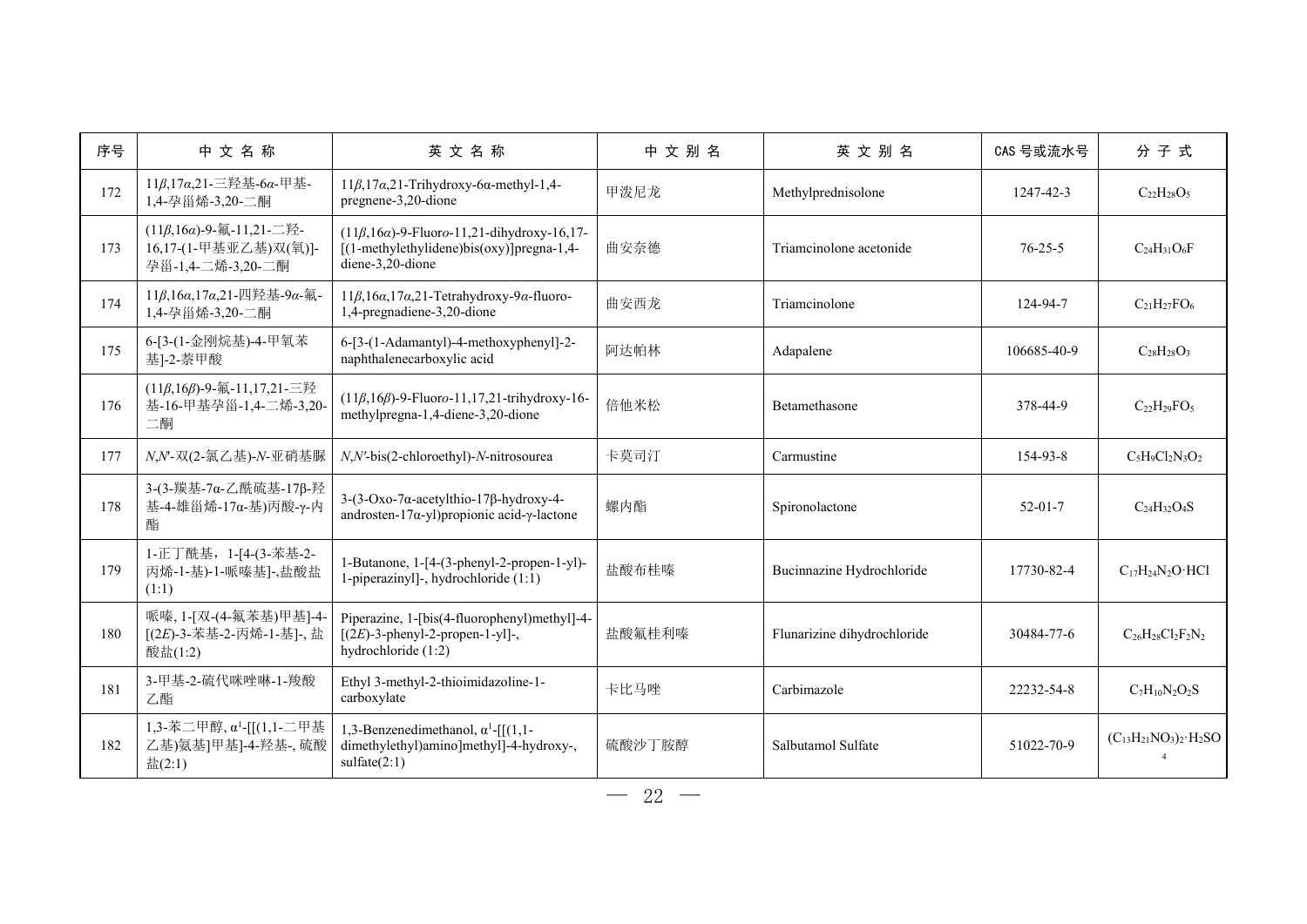| 序号  | 中文名称                                                                                                           | 英文名称                                                                                                                                                                             | 中文别名                                                                                         | 英文别名                                                                                                                                             | CAS 号或流水号      | 分子式                       |
|-----|----------------------------------------------------------------------------------------------------------------|----------------------------------------------------------------------------------------------------------------------------------------------------------------------------------|----------------------------------------------------------------------------------------------|--------------------------------------------------------------------------------------------------------------------------------------------------|----------------|---------------------------|
| 183 | (11β)-21-(乙酰氧基)-11,17-二<br>羟孕甾-1.4-二烯-3.20-二酮                                                                  | $(11\beta)$ -21-(Acetyloxy)-11,17-<br>dihydroxypregna-1,4-diene-3,20-dione                                                                                                       | 醋酸泼尼松龙                                                                                       | Prednisolone acetate                                                                                                                             | $52 - 21 - 1$  | $C_{23}H_{30}O_6$         |
| 184 | (6a,11β,16a)-6,9- $\equiv$ $\frac{1}{2}$ o-11,21-<br>二羟-16,17-[(1-亚异丙基)双<br>(氧)] 孕甾-1,4-二烯-3,20-二酮             | $(6\alpha, 11\beta, 16\alpha)$ -6,9-Difluoro-11,21-dihydroxy-<br>$16,17-[1-$<br>methylethylidene)bis(oxy)]pregna-1,4-<br>diene-3,20-dione                                        | 醋酸氟轻松                                                                                        | Fluocinonide                                                                                                                                     | $67 - 73 - 2$  | $C_{24}H_{30}F_{2}O_{6}$  |
| 185 | 孕甾-1,4-二烯-3,20-二酮, 9-氟<br>11,17-二羟-16-甲基-21-(膦氧<br>基)-, 钠盐 (1:2), (11β,16β)-                                   | Pregna-1,4-diene-3,20-dione, 9-fluoro-<br>11,17-dihydroxy-16-methyl-21-<br>(phosphonooxy)-, sodium salt (1:2),<br>$(11\beta, 16\beta)$ -                                         | 倍他米松磷酸钠                                                                                      | Betamethasone sodium phosphate                                                                                                                   | $151 - 73 - 5$ | $C_{22}H_{28}FN_{22}O_8P$ |
| 186 | (6R,7R)-7-[[(Z)-2-(2-氨基-4-噻<br>唑基)-2-[(羧甲氧基)亚氨基]乙<br>酰基]氨基]-3-乙烯基-8-氧代-<br>5-硫杂-1-氮杂双环[4.2.0]辛-2<br>烯-2-羧酸三水合物 | $(6R,7R)$ -7- $[(2Z)$ -2- $(2$ -amino-1,3-thiazol-4-<br>yl)-2-[(carboxymethoxy)imino]acetamido]-<br>3-ethenyl-8-oxo-5-thia-1-<br>azabicyclo[4.2.0]oct-2-ene-2-carboxylic<br>acid | 头孢克肟                                                                                         | Cefixime                                                                                                                                         | 15686-71-2     | $C_{16}H_{17}N_3O_4S$     |
| 187 | N,N-二甲基-N-(2-羟乙基)辛基<br>铵甲基磺酸盐                                                                                  | N,N-Dimethyl-N-(2-hydroxyethyl)-<br>octylammonium methanesulfonate                                                                                                               | (2-羟乙基)二甲基辛基铵<br>甲基磺酸盐                                                                       | $(2 -$<br>Hydroxyethyl)dimethyloctylammon<br>ium methyl slfonate                                                                                 | 129684-39-5    | $C_{13}H_{31}NO_4S$       |
| 188 | N-(2-丙烯-1-基)氨基硫代甲酸<br>O-(2-甲基丙基)酯                                                                              | Carbamothioic acid, N-2-propen-1-yl-, O-(2-<br>methylpropyl) ester                                                                                                               | N-烯丙基-O-异丁基硫代<br>氨基甲酸酯;<br>异丁基烯丙基硫代氨基甲<br>酸酯;<br>N-烯丙基-O-异丁基-硫氨<br>酯;<br>O-异丁基烯丙基硫代氨<br>基甲酸酯 | N-Allyl-O-isobutylthiocarbamate;<br>N-Isobutyl allylthionocarbamate;<br>N-allyl-O-isobutyl<br>thionocarbamate;<br>O-Isobutyl allylcarbamothioate | 86329-09-1     | $C_8H_15NOS$              |
| 189 | 环丙基甲胺                                                                                                          | Cyclopropanemethylamine                                                                                                                                                          |                                                                                              |                                                                                                                                                  | 2516-47-4      | $C_4H_9N$                 |
| 190 | 2,4,5-三甲基-2H-吡唑-3-甲酸<br>甲酯                                                                                     | 2,4,5-Trimethyl-2H-pyrazole-3-carboxylic<br>acid methyl ester                                                                                                                    |                                                                                              | 1H-Pyrazole-5-carboxylic acid,<br>1,3,4-trimethyl-, methyl ester                                                                                 | 773136-70-2    | $C_8H_{12}N_2O_2$         |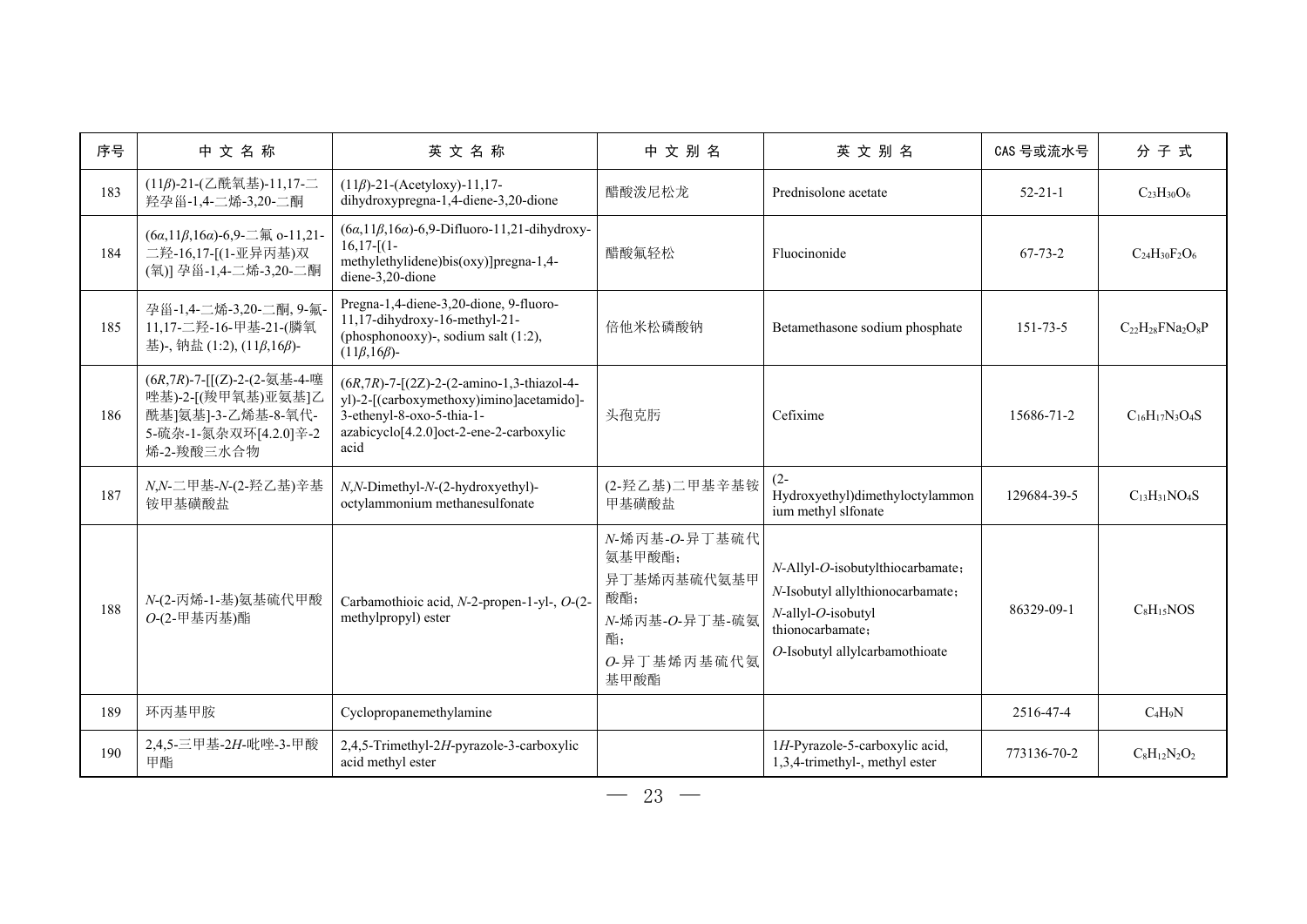| 序号  | 中文名称                                                | 英文名称                                                                                         | 中文别名                     | 英文别名                                                                                     | CAS 号或流水号      | 分子式                                                    |
|-----|-----------------------------------------------------|----------------------------------------------------------------------------------------------|--------------------------|------------------------------------------------------------------------------------------|----------------|--------------------------------------------------------|
| 191 | C.I. 直接棕 115                                        | C.I. Direct Brown 115                                                                        | 直接耐晒棕 AGL                | Direct Brown AGL                                                                         | 12239-29-1     | $C_{44}H_{24}Cu_2N_8Na_4O_{17}$<br>S <sub>4</sub>      |
| 192 | $(R)$ -α-羟基-苯乙酸                                     | Benzeneacetic acid, $\alpha$ -hydroxy-, $(R)$ -                                              | D-扁桃酸                    | D-Mandelic acid                                                                          | $611 - 71 - 2$ | $C_8H_8O_3$                                            |
| 193 | 丁腈橡胶                                                | Nitrile butadiene rubber                                                                     |                          | Nitrile rubber                                                                           | 9005-98-5      |                                                        |
| 194 | 2-氯-N-(2-乙基-6-甲基苯基)-<br>N-(2-甲氧基-1-甲基乙基)乙酰<br>胺     | 2-chloro-N-(2-ethyl-6-methylphenyl)-N-(1-<br>methoxypropan-2-yl)acetamide                    | 异丙甲草胺;都尔                 | metolachlor                                                                              | 51218-45-2     | $C_{15}H_{22}CINO_2$                                   |
| 195 | (S)-2-氯-N-(2-乙基-6-甲基苯<br>基)-N-(2-甲氧基-1-甲基乙基)<br>乙酰胺 | $(S)$ -2-chloro- $N$ - $(2$ -ethyl-6-methylphenyl)- $N$ -<br>(1-methoxypropan-2-yl)acetamide | 精异丙甲草胺;金都尔               | S-metolachlor                                                                            | 87392-12-9     | $C_{15}H_{22}CINO_2$                                   |
| 196 | 氯钯(II)酸钠                                            | Palladate(2-), tetrachloro-, sodium (1:2),<br>$(SP-4-1)$ -                                   |                          |                                                                                          | 13820-53-6     | Na <sub>2</sub> PdCl <sub>4</sub>                      |
| 197 | 硅酸锌                                                 | Dizinc orthosilicate                                                                         |                          |                                                                                          | 13597-65-4     | $Zn_2SiO4$                                             |
| 198 | 三氯化铱                                                | Iridium trichloride                                                                          |                          |                                                                                          | 10025-83-9     | IrCl <sub>3</sub>                                      |
| 199 | 四氯钯(II)酸(SP-4-1)-                                   | Palladate(II), tetrachloro-, hydrogen (1:2),<br>$(SP-4-1)$ -                                 |                          |                                                                                          | 16970-55-1     | $Cl_4H_2Pd$                                            |
| 200 | C.I.颜料绿 17                                          | C.I. Pigment Green 17                                                                        | 颜料绿 17                   | Pigment green 17                                                                         | 68909-79-5     |                                                        |
| 201 | 2,3,5,6-四氯-1,4-苯二甲腈                                 | 1,4-Benzenedicarbonitrile, 2,3,5,6-<br>tetrachloro-                                          | 四氯对苯二腈                   | Tetrachloro-terephthalodinitrile;<br>1,4-Benzenedicarbonitrile, 2,3,5,6-<br>tetrachloro- | 1897-41-2      | $C_8Cl_4N_2$                                           |
| 202 | 羧基丁腈胶乳                                              | Carboxylic butadiene-acrylonitrite latex                                                     |                          | Carboxylated acrylonitrile butadiene<br>rubber latex                                     | 9585           | $(C_3H_4O_2)_x \cdot (C_4H_6)_m \cdot$<br>$C_3H_3N)_n$ |
| 203 | 1,1-二(4-氨基苯基)环乙烷                                    | 1,1-Bis(4-aminophenyl)cyclohexane                                                            | 4,4'-二氨基-1,1'-二苯基环<br>己烷 | 4,4'-Diaminodiphenylcyclohexane                                                          | 3282-99-3      | $C_{18}H_{22}N_2$                                      |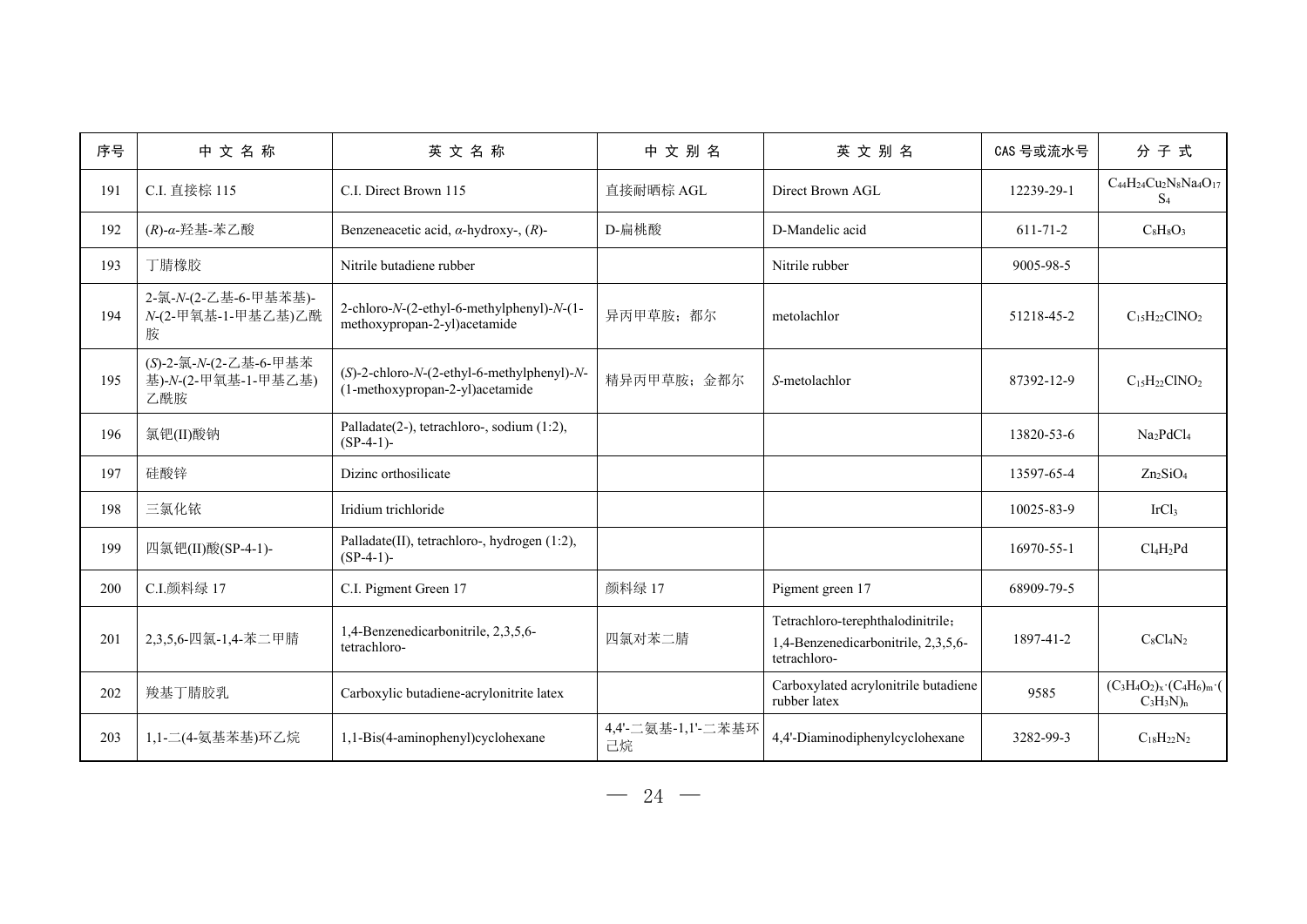| 序号  | 中文名称                                                      | 英文名称                                                                                                   | 中文别名                        | 英文别名                                                                                                                                  | CAS 号或流水号  | 分子式                                           |
|-----|-----------------------------------------------------------|--------------------------------------------------------------------------------------------------------|-----------------------------|---------------------------------------------------------------------------------------------------------------------------------------|------------|-----------------------------------------------|
| 204 | 1,1-二(4-氨基苯基)环乙烷盐<br>酸盐                                   | 1,1-Bis(4-aminophenyl)cyclohexane,<br>hydrochloride                                                    | 4,4'-二氨基-1,1'-二苯基环<br>己烷盐酸盐 | $4,4'$ -<br>Diaminodiphenylcyclohexane, hydro<br>chloride                                                                             | 85030-20-2 | $C_{18}H_{24}Cl_2N_2$                         |
| 205 | 4,4'-环己亚基双[2-甲基苯胺]                                        | Benzenamine, 4,4'-cyclohexylidenebis[2-<br>methyl-                                                     | 4,4'-二氨基-3,3'-二甲基二<br>苯环己烷  | 4,4'-Diamino-3,3'-<br>dimethyldiphenylcyclohexane                                                                                     | 6442-08-6  | $C_{20}H_{26}N_2$                             |
| 206 | 七叶皂苷单钠盐                                                   | Escin, monosodium salt                                                                                 | 七叶皂甙钠                       | Sodium Aescinate                                                                                                                      | 20977-05-3 | $C_{55}H_{85}NaO_{24}$                        |
| 207 | 硫代乙酰氧肟酸甲酯                                                 | Methylthioacetohydroxamate                                                                             | 灭多威肟;<br>甲硫基乙醛肟             | Methomyl-Oxime; Methylthio<br>acetaldoxime                                                                                            | 13749-94-5 | C <sub>3</sub> H <sub>7</sub> NOS             |
| 208 | L-天冬氨酸与 L-精氨酸的化<br>合物(1:1)                                | L-Aspartic acid, compd. with L-arginine<br>(1:1)                                                       | L-精氨酸的 L-天冬氨酸<br>$\pm(1:1)$ | L-Arginine, L-aspartate(1:1); L-<br>Arginine L-aspartate(1:1)                                                                         | 7675-83-4  | $C_6H_{14}N_4O_2$ $C_4H_7N$<br>O <sub>4</sub> |
| 209 | L-抗坏血酸单硬脂酸酯                                               | L-Ascorbic acid, monostearate                                                                          | 抗坏血酸硬脂酸酯                    | Ascorbyl stearate;<br>(stearoyloxy)-L-ascorbic acid;<br>Ascorbyl alkyl (C16-18)<br>carboxylate                                        | 25395-66-8 | $C_{24}H_{42}O_7$                             |
| 210 | 26-(4-壬基苯氧基)-<br>3,6,9,12,15,18,21,24-八氧二十<br>六烷-1-醇      | 26-(4-Nonylphenoxy)-3,6,9,12,15,18,21,24-<br>octaoxahexacosan-1-ol                                     | 辛基酚聚醚-9                     | 26-(nonylphenoxy)-<br>3, 6, 9, 12, 15, 18, 21, 24-<br>octaoxahexacosan-1-ol;<br>Polyethylenoxyoctylphenol;<br>nonoxynol-9;OctoxynoL-9 | 42173-90-0 | $C_{32}H_{58}O_{10}$                          |
| 211 | (SP-4-2)-羰基·(2,4-戊二酮根<br>合-κθ2,κθ <sup>4</sup> )·(三苯基膦)合铑 | Rhodium, carbonyl(2,4-pentanedionato-<br>$\kappa O^2$ , $\kappa O^4$ )(triphenylphosphine)-, (SP-4-2)- | 乙酰丙酮三苯基膦羰基铑<br>(I)          | Carbonyl(acetylacetonato)(triphenyl<br>phosphine)rhodium(I)                                                                           | 25470-96-6 | $[Rh(CO)(C5H7O2)$<br>$C_{18}H_{15}P$ ]        |
| 212 | 4-[2-(2,6-二溴-4-硝基苯基)二<br>氮烯基]-N,N-二乙基-3-甲基苯<br>胺          | Benzenamine, 4-[2-(2,6-dibromo-4-<br>nitrophenyl)diazenyl]-N,N-diethyl-3-methyl-                       |                             |                                                                                                                                       | 93805-40-4 | $C_{17}H_{18}Br_2N_4O_2$                      |
| 213 | N,N-二乙基-3-甲基-4-[2-(5-硝<br>基-2,1-苯并异噻唑-3-基)二氮<br>烯基]苯胺     | Benzenamine, N, N-diethyl-3-methyl-4-[2-(5-<br>nitro-2,1-benzisothiazol-3-yl)diazenyl]-                |                             |                                                                                                                                       | 76265-99-1 | $C_{18}H_{19}N_5O_2S$                         |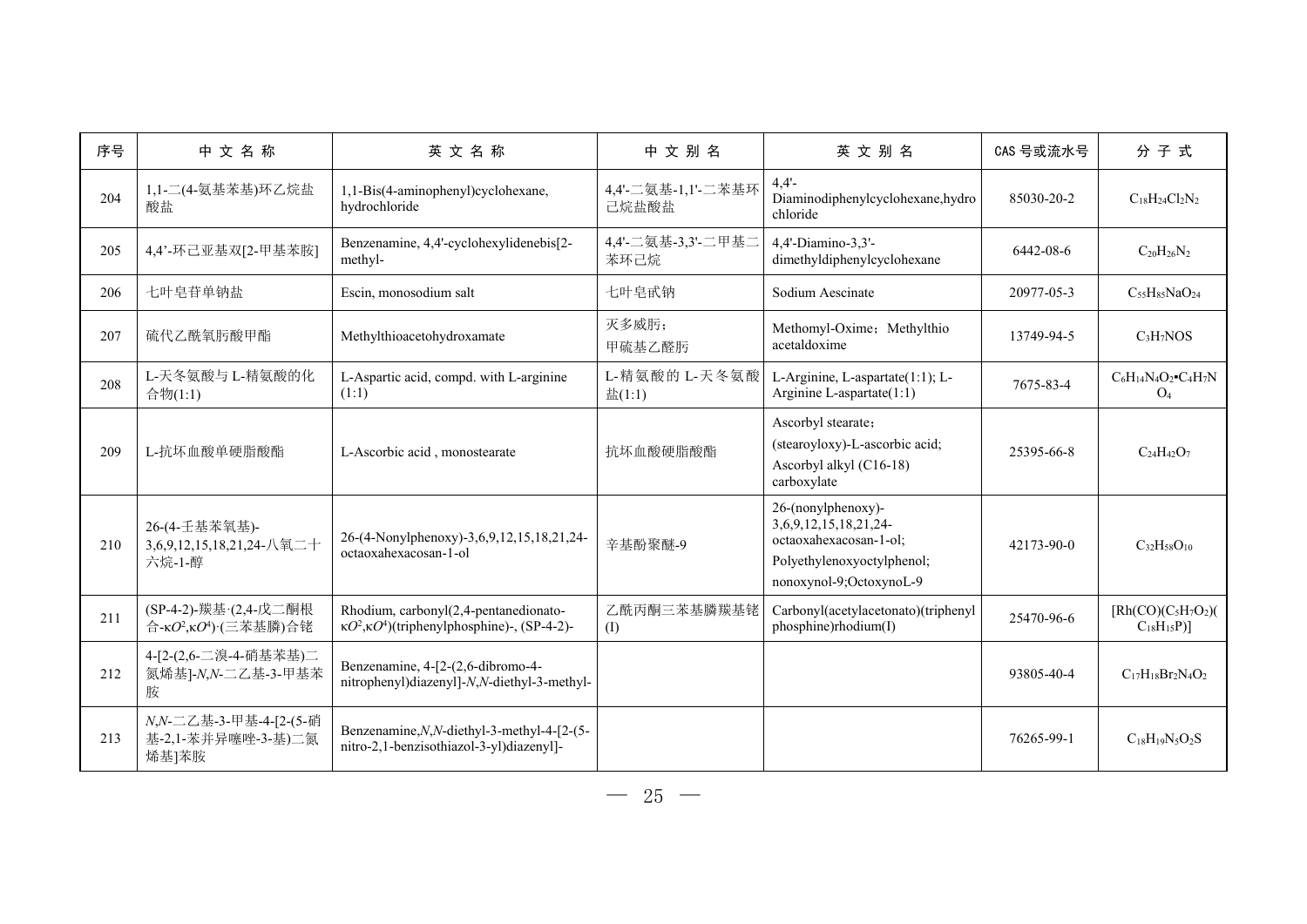| 序号  | 中文名称                                                                                                                                                                                      | 英文名称                                                                                                                                                                                                                                                                                                                                                                       | 中文别名        | 英文别名                     | CAS 号或流水号    | 分子式                                             |
|-----|-------------------------------------------------------------------------------------------------------------------------------------------------------------------------------------------|----------------------------------------------------------------------------------------------------------------------------------------------------------------------------------------------------------------------------------------------------------------------------------------------------------------------------------------------------------------------------|-------------|--------------------------|--------------|-------------------------------------------------|
| 214 | 3-[2-(乙基苯基氨基)-乙氧基]-<br>丙腈                                                                                                                                                                 | 3-[2-(Ethyl-phenyl-amino)-ethoxy]-<br>propionitrile                                                                                                                                                                                                                                                                                                                        |             |                          | 89787-69-9   | $C_{13}H_{21}NO$                                |
| 215 | [µ-[4-(羟基-кО)-3,-8-双[2-[2-<br>(羟基-κΟ)-5-硝基苯基]二氮烯<br>基-к№ ]-7-(苯氨基-к№)-2-萘磺<br>酸钠(5-)]]双[3-(羟基-κΟ)-4-[2-<br>[2-(羟基-κΟ)-1-萘]二氮烯基-<br>κN <sup>1</sup> ]-7-硝基-1-萘磺酸钠(3-)]二<br>铬酸盐(5-), 钠(1:3) | Chromate(5-), $[\mu - [4-(\text{hydroxy-} \kappa O)-3, 8 -$<br>bis[2-[2-(hydroxy- $\kappa$ O)-5-<br>nitrophenyl]diazenyl-KN <sup>1</sup> ]-7-(phenylamino-<br>$\kappa N$ -2-naphthalenesulfonato(5-)]]bis[3-<br>(hydroxy- $\kappa$ O)-4-[2-[2-(hydroxy- $\kappa$ O)-1-<br>naphthalenyl]diazenyl-κN <sup>1</sup> ]-7-nitro-1-<br>naphthalenesulfonato(3-)]di-, sodium (1:3) |             |                          | 1609493-04-0 | $C_{68}H_{34}Cr_2N_{13}Na_3O_{24}$<br>$S_3$     |
| 216 | 2-氨基-4-[4-氰基氨基-6-(3-磺<br>基-苯基氨基)-[1,3,5]三嗪-2-基<br>氨基]-5-[4-(2-砜基-乙磺酰基)-<br>苯基偶氮]-苯磺酸                                                                                                      | 2-Amino-4-[4-cyanoamino-6-(3-sulfo-<br>phenylamino)-[1,3,5]triazin-2-ylamino]-5-<br>[4-(2-sulfooxy-ethanesulfonyl)-phenylazo]-<br>benzenesulfonic acid                                                                                                                                                                                                                     | C.I.活性黄 148 | C.I. Reactive Yellow 148 | 156291-01-9  | $C_{24}H_{22}N_{10}O_{12}S_4$                   |
| 217 | 2-氨基-4-[4-氰基氨基-6-(3-磺<br>基-苯基氨基)-[1,3,5]三嗪-2-基<br>氨基]-5-[4-(2-砜基-乙磺酰基)-<br>苯基偶氮]-苯磺酸,三钠盐                                                                                                  | 2-Amino-4-[4-cyanoamino-6-(3-sulfo-<br>phenylamino)-[1,3,5]triazin-2-ylamino]-5-<br>[4-(2-sulfooxy-ethanesulfonyl)-phenylazo]-<br>benzenesulfonic acid, trisodium salt                                                                                                                                                                                                     | C.I.活性黄 148 | C.I. Reactive Yellow 148 | 183205-49-4  | $C_{24}H_{19}N_{10}O_{12}S_4N_{33}$             |
| 218 | 5-{4-氯-6-[4-(2-砜基-乙磺酰<br>基)-苯氨基]-[1,3,5]三嗪-2-基<br>氨基}-4-羟基-3-(4-甲氧基-苯<br>偶氮)-萘-2,7-二磺酸                                                                                                    | 5-{4-Chloro-6-[4-(2-sulfooxy-<br>ethanesulfonyl)-phenylamino]-[1,3,5]triazin-<br>2-ylamino}-4-hydroxy-3-(4-methoxy-<br>phenylazo)-naphthalene-2,7-disulfonic acid                                                                                                                                                                                                          |             |                          | 751452-56-9  | $C_{28}H_{24}CIN_7O_{14}S_4$                    |
| 219 | 5-{4-氯-6-[4-(2-砜基-乙磺酰<br>基)-苯氨基]-[1,3,5]三嗪-2-基<br>氨基}-4-羟基-3-(4-甲氧基-苯<br>偶氮)-萘-2,7-二磺酸,三钠盐                                                                                                | 5-{4-Chloro-6-[4-(2-sulfooxy-<br>ethanesulfonyl)-phenylamino]-[1,3,5]triazin-<br>2-ylamino}-4-hydroxy-3-(4-methoxy-<br>phenylazo)-naphthalene-2,7-disulfonic<br>acid, trisodium salt                                                                                                                                                                                       |             |                          | 148176-98-1  | $C_{28}H_{21}CIN_7O_{14}S_4Na$<br>$\mathcal{R}$ |
| 220 | 4-[4-氯-6-[4-(2-砜基-乙磺酰<br>基)-苯氨基]-[1,3,5]三嗪-2-基<br>氨基]-2-(1-乙基-6-羟基-4-甲<br>基-2-氧代-5-磺甲基-1,2-二氢-<br>吡啶-3-基偶氮)-苯磺酸                                                                           | 4-{4-Chloro-6-[4-(2-sulfooxy-<br>ethanesulfonyl)-phenylamino]-[1,3,5]triazin-<br>2-ylamino}-2-(1-ethyl-6-hydroxy-4-methyl-<br>2-oxo-5-sulfomethyl-1,2-dihydro-pyridin-3-<br>ylazo)-benzenesulfonic acid                                                                                                                                                                    |             |                          | 755705-78-3  | $C_{26}H_{27}C1N_8O_{14}S_4$                    |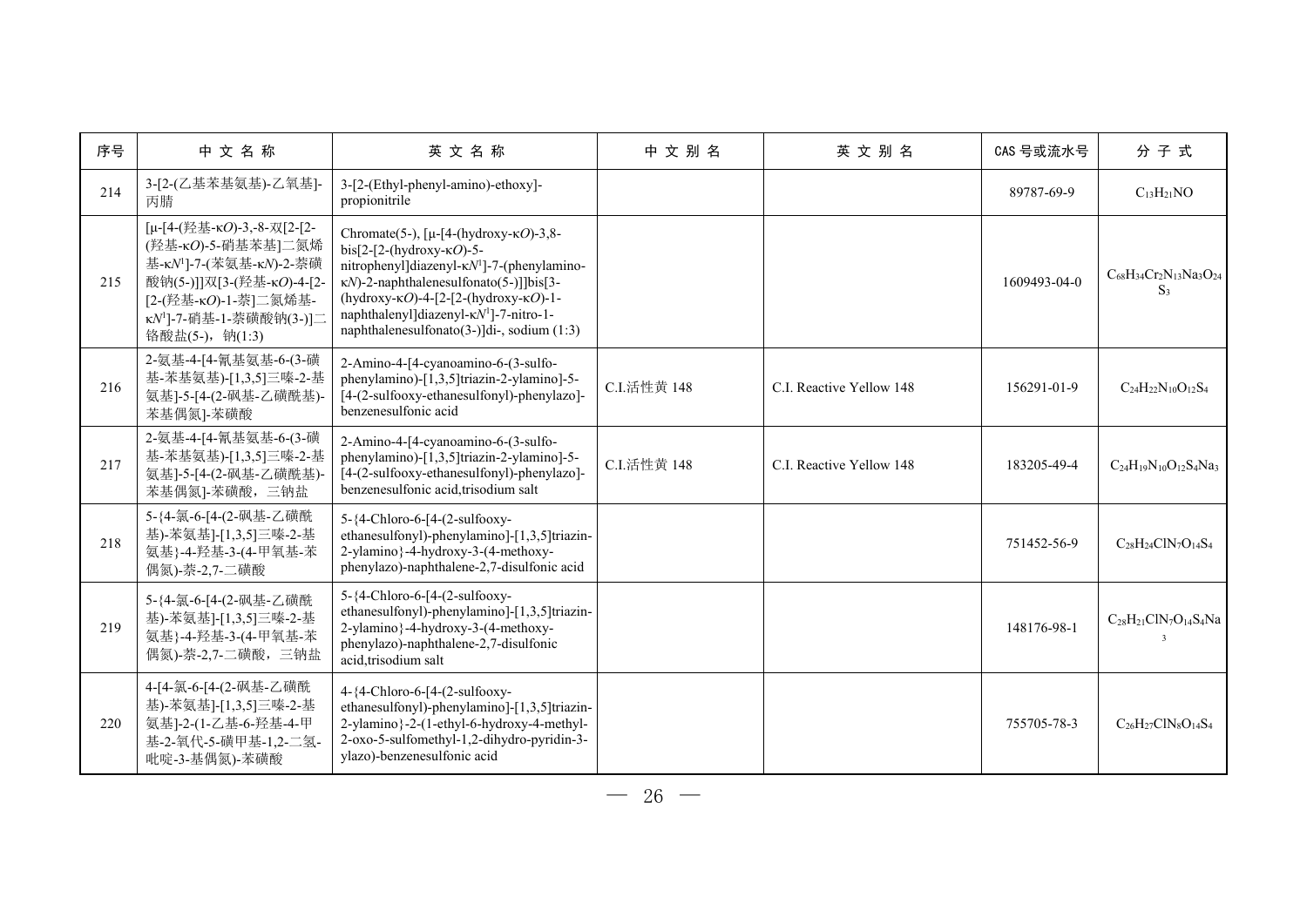| 序号  | 中文名称                                                                                                                | 英文名称                                                                                                                                                                                                                    | 中文别名 | 英文别名 | CAS 号或流水号    | 分子式                                              |
|-----|---------------------------------------------------------------------------------------------------------------------|-------------------------------------------------------------------------------------------------------------------------------------------------------------------------------------------------------------------------|------|------|--------------|--------------------------------------------------|
| 221 | 4-[4-氯-6-[4-(2-砜基-乙磺酰<br>基)-苯氨基]-[1,3,5]三嗪-2-基氨<br>基]-2-(1-乙基-6-羟基-4-甲基-2-<br>氧代-5-磺甲基-1,2-二氢-吡啶-<br>3-基偶氮)-苯磺酸,三钠盐 | 4-{4-Chloro-6-[4-(2-sulfooxy-<br>ethanesulfonyl)-phenylamino]-[1,3,5]triazin-<br>2-ylamino}-2-(1-ethyl-6-hydroxy-4-methyl-<br>2-oxo-5-sulfomethyl-1,2-dihydro-pyridin-3-<br>ylazo)-benzenesulfonic acid, trisodium salt |      |      | 79504-31-7   | $C_{26}H_{24}ClN_8O_{14}S_4Na$                   |
| 222 | 4-羟基-3-[2-甲氧基-5-(2-砜基-<br>乙磺酰基)-苯基偶氮]-7-(磺甲<br>基氨基)-8-[2-磺基-4-(2-砜基-乙<br>磺酰基)-苯基偶氮]-萘-2-磺酸                          | 4-Hydroxy-3-[2-methoxy-5-(2-sulfooxy-<br>ethanesulfonyl)-phenylazo]-7-(sulfomethyl-<br>amino)-8-[2-sulfo-4-(2-sulfooxy-<br>ethanesulfonyl)-phenylazo]-naphthalene-2-<br>sulfonic acid                                   |      |      | 761398-67-8  | $C_{28}H_{29}N_5O_{23}S_7$                       |
| 223 | 4-羟基-3-[2-甲氧基-5-(2-砜基-<br>乙磺酰基)-苯基偶氮]-7-(磺甲<br>基氨基)-8-[2-磺基-4-(2-砜基-<br>乙磺酰基)-苯基偶氮]-萘-2-磺<br>酸,五钠盐                  | 4-Hydroxy-3-[2-methoxy-5-(2-sulfooxy-<br>ethanesulfonyl)-phenylazo]-7-(sulfomethyl-<br>amino)-8-[2-sulfo-4-(2-sulfooxy-<br>ethanesulfonyl)-phenylazo]-naphthalene-2-<br>sulfonic acid, pentasodium salt                 |      |      | 607724-42-5  | $C_{28}H_{24}N_5O_{23}S_7Na_5$                   |
| 224 | 2,4-二氨基-3-(4-甲基-2-磺基-<br>苯偶氮)-5-[4-(2-砜基-乙磺酰<br>基)-苯偶氮]-苯磺酸                                                         | Benzenesulfonic acid, 2,4-diamino-3-[2-(4-<br>methyl-2-sulfophenyl)diazenyl]-5-[2-[4-[[2-<br>(sulfooxy)ethyl]sulfonyl]phenyl]diazenyl]-                                                                                 |      |      | 1387089-28-2 | $C_{21}H_{22}N_6O_{12}S_4$                       |
| 225 | 2,4-二氨基-3-(4-甲基-2-磺基-<br>苯偶氮)-5-[4-(2-砜基-乙磺酰<br>基)-苯偶氮]-苯磺酸,三钠盐                                                     | Benzenesulfonic acid, 2,4-diamino-3-[2-(4-<br>methyl-2-sulfophenyl)diazenyl]-5-[2-[4-[[2-<br>(sulfooxy)ethyl]sulfonyl]phenyl]diazenyl]-<br>,trisodium salt                                                              |      |      | 1386899-46-2 | $C_{21}H_{19}N_6O_{12}S_4Na_3$                   |
| 226 | 5-乙酰氨基-3-(5-{4-氯-6-[3-(2-<br>砜基-乙磺酰基)-苯氨基]-[1,3,5]<br>三嗪-2-基氨基}-2-磺基-苯基偶<br>氮)-4-羟基-萘-2,7-二磺酸                       | 5-Acetylamino-3-(5-{4-chloro-6-[3-(2-<br>sulfooxy-ethanesulfonyl)-phenylamino]-<br>$[1,3,5]$ triazin-2-ylamino}-2-<br>sulfophenylazo)-4-hydroxy-naphthalene-<br>2,7-disulfonic acid                                     |      |      | 111672-43-6  | $C_{29}H_{25}CIN_8O_{17}S_5$                     |
| 227 | 5-乙酰氨基-3-(5-{4-氯-6-[3-(2-<br>砜基-乙磺酰基)-苯氨基]-<br>[1,3,5]三嗪-2-基氨基}-2-磺基-<br>苯基偶氮)-4-羟基-萘-2,7-二磺<br>酸,三钠盐               | 5-Acetylamino-3-(5-{4-chloro-6-[3-(2-<br>sulfooxy-ethanesulfonyl)-phenylaminol-<br>$[1,3,5]$ triazin-2-ylamino}-2-<br>sulfophenylazo)-4-hydroxy-naphthalene-<br>2,7-disulfonic acid, trisodium salt                     |      |      | 80019-35-8   | $C_{29}H_{21}C1N_8O_{17}S_5Na$<br>$\overline{4}$ |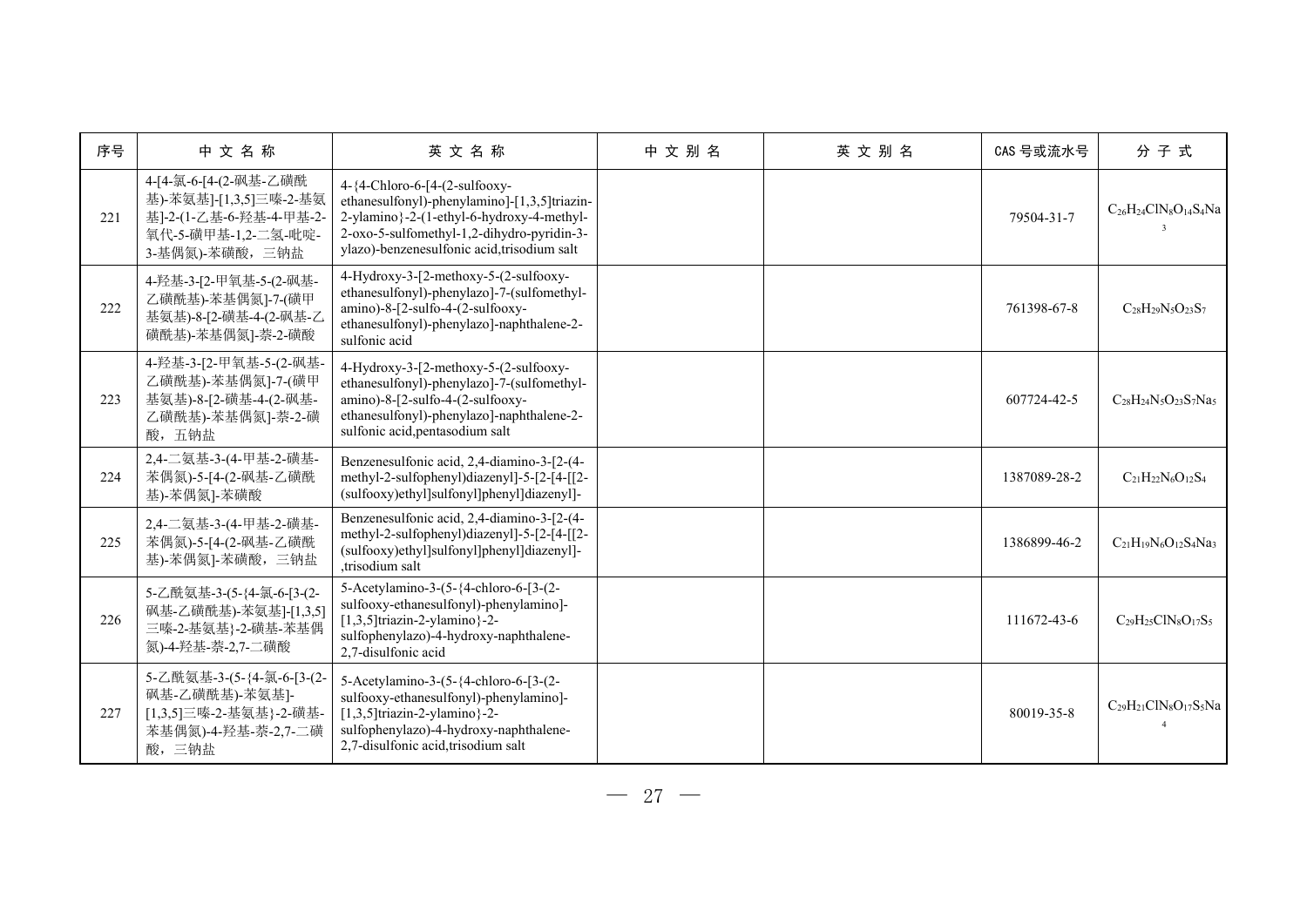| 序号  | 中文名称                                                                                                                                             | 英文名称                                                                                                                                                                                                                                              | 中文别名 | 英文别名 | CAS 号或流水号    | 分子式                                      |
|-----|--------------------------------------------------------------------------------------------------------------------------------------------------|---------------------------------------------------------------------------------------------------------------------------------------------------------------------------------------------------------------------------------------------------|------|------|--------------|------------------------------------------|
| 228 | 4-氨基-3,6-双-[2,5-二甲氧基-<br>4-(2-砜基-乙磺酰基)-苯基偶<br>氮]-5-羟基萘-2,7-二磺酸                                                                                   | 4-Amino-3,6-bis-[2,5-dimethoxy-4-(2-<br>sulfooxy-ethanesulfonyl)-phenylazo]-5-<br>hydroxy-naphthalene-2,7-disulfonic acid                                                                                                                         |      |      | 754182-59-7  | $C_{30}H_{33}N_5O_{23}S_6$               |
| 229 | 4-氨基-3,6-双-[2,5-二甲氧基-<br>4-(2-砜基-乙磺酰基)-苯基偶<br>氮]-5-羟基萘-2,7-二磺酸, 四<br>钠盐                                                                          | 4-Amino-3,6-bis-[2,5-dimethoxy-4-(2-<br>sulfooxy-ethanesulfonyl)-phenylazo]-5-<br>hydroxy-naphthalene-2,7-disulfonic<br>acid, tetrasodium salt                                                                                                    |      |      | 536737-09-4  | $C_{30}H_{29}N_5O_{23}S_6Na_4$           |
| 230 | 2-{6-氨基-1-羟基-3-磺基-5-[4-<br>(2-砜基-乙磺酰基)-苯基偶氮]-<br>萘-2-偶氮]-苯-1,4-二磺酸                                                                               | 2-{6-Amino-1-hydroxy-3-sulfo-5-[4-(2-<br>sulfooxy-ethanesulfonyl)-phenylazo]-<br>naphthalen-2-ylazo}-benzene-1,4-disulfonic<br>acid                                                                                                               |      |      | 126531-96-2  | $C_{24}H_{21}N_5O_{16}S_5$               |
| 231 | 2-{6-氨基-1-羟基-3-磺基-5-[4-<br>(2-砜基-乙磺酰基)-苯基偶氮]-<br>萘-2-偶氮]-苯-1,4-二磺酸, 四<br>钠盐                                                                      | 2-{6-Amino-1-hydroxy-3-sulfo-5-[4-(2-<br>sulfooxy-ethanesulfonyl)-phenylazo]-<br>naphthalen-2-ylazo}-benzene-1,4-disulfonic<br>acid, tetrasodium salt                                                                                             |      |      | 179992-41-7  | $C_{24}H_{17}N_5O_{16}S_5Na_4$           |
| 232 | 双[5-[[4-氯-6-[(磺基苯基)氨<br>基]-1,3,5-三嗪-2-基]氨基]-4-<br>(羟基-κO)-3-[2-[2-(羟基-κO)-<br>5-硝基苯基]二氮烯基-κΝ <sup>1</sup> ]-<br>2,7-萘二磺酸盐(5-)]铬酸盐(7-)            | Chromate(7-), $bis[5-[14-chloro-6-$<br>[(sulfophenyl)amino]-1,3,5-triazin-2-<br>yl]amino]-4-(hydroxy- $\kappa$ O)-3-[2-[2-<br>(hydroxy- $\kappa$ O)-5-nitrophenyl]diazenyl- $\kappa$ N <sup>1</sup> ]-<br>2,7-naphthalenedisulfonato(5-)]-        |      |      | 1191464-81-9 | $C_{50}H_{24}Cl_2CrN_{16}O_{26}S$        |
| 233 | 双[5-[[4-氯-6-[(磺基苯基)氨<br>基]-1,3,5-三嗪-2-基]氨基]-4-<br>(羟基-кО)-3-[2-[2-(羟基-кО)-5-<br>硝基苯基]二氮烯基-κΝ <sup>1</sup> ]-2,7-<br>萘二磺酸盐(5-)]铬酸盐(7-),<br>钠(1:7) | Chromate(7-), $bis[5-[14-chloro-6-$<br>[(sulfophenyl)amino]-1,3,5-triazin-2-<br>yl]amino]-4-(hydroxy-KO)-3-[2-[2-<br>(hydroxy- $\kappa$ O)-5-nitrophenyl]diazenyl- $\kappa$ N <sup>1</sup> ]-<br>2,7-naphthalenedisulfonato(5-)]-,sodium<br>(1:7) |      |      | 1191429-72-7 | $C_{50}H_{17}Cl_2CrN_{16}O_{26}S$<br>6Na |
| 234 | N-{8-羟基-7-[2-甲氧基-5-(2-砜<br>基-乙磺酰基)-苯基偶氮]-3,6-<br>二磺基萘-1-基}-丁酰胺酸                                                                                  | N-{8-Hydroxy-7-[2-methoxy-5-(2-sulfooxy-<br>ethanesulfonyl)-phenylazo]-3,6-disulfo-<br>naphthalen-1-yl}-succinamic acid                                                                                                                           |      |      | 758623-40-4  | $C_{23}H_{23}N_3O_{17}S_4$               |